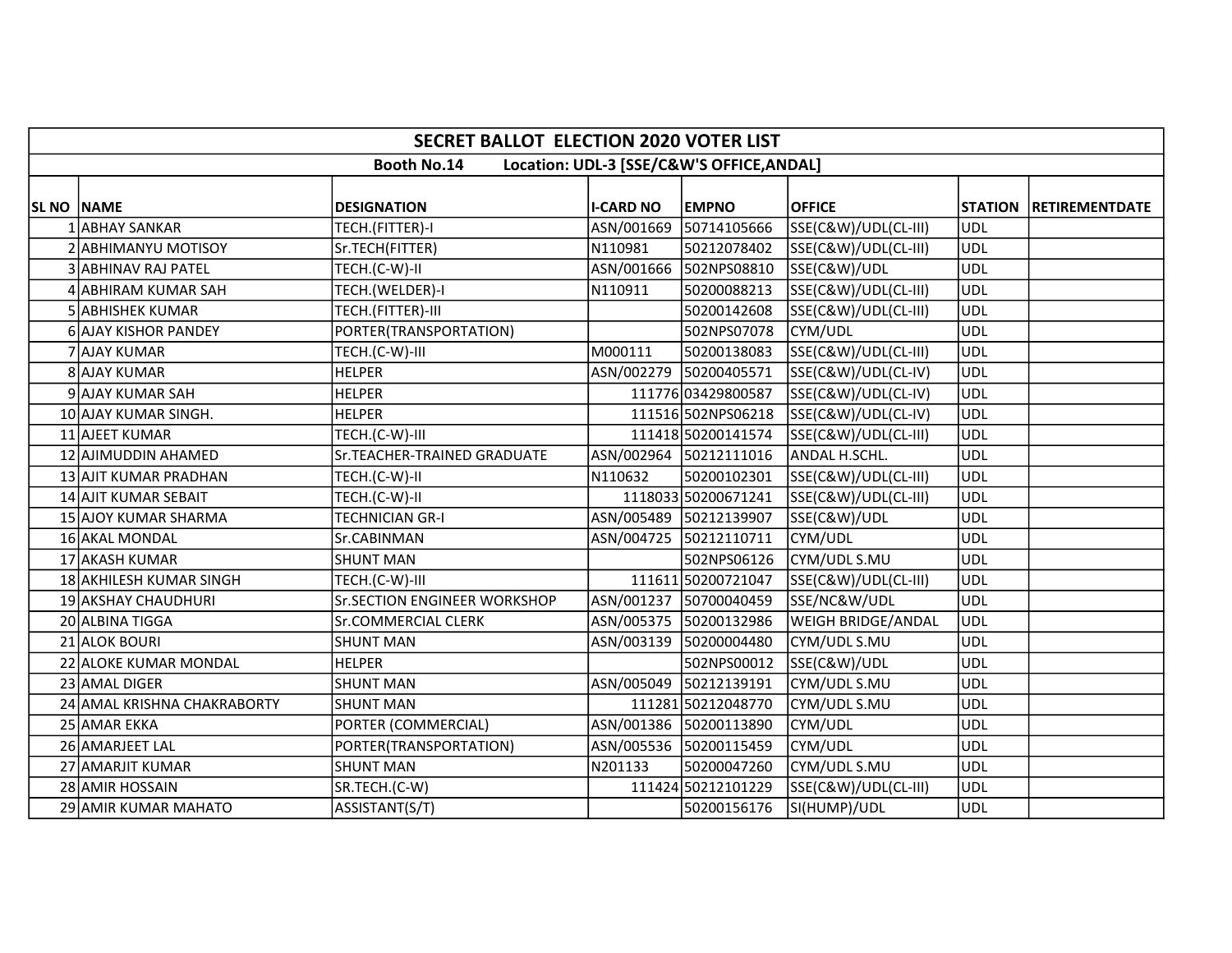|                   | <b>SECRET BALLOT ELECTION 2020 VOTER LIST</b>                   |                               |                        |                        |                      |            |                        |  |  |  |  |
|-------------------|-----------------------------------------------------------------|-------------------------------|------------------------|------------------------|----------------------|------------|------------------------|--|--|--|--|
|                   | <b>Booth No.14</b><br>Location: UDL-3 [SSE/C&W'S OFFICE, ANDAL] |                               |                        |                        |                      |            |                        |  |  |  |  |
| <b>SL NO NAME</b> |                                                                 | <b>DESIGNATION</b>            | <b>I-CARD NO</b>       | <b>EMPNO</b>           | <b>OFFICE</b>        |            | STATION RETIREMENTDATE |  |  |  |  |
|                   | 30 AMISH KUMAR                                                  | ASSISTANT(S/T)                |                        | 50200147953            | SI(HUMP)/UDL         | UDL        |                        |  |  |  |  |
|                   | 31 AMIT KUMAR MONDAL                                            | <b>HELPER</b>                 |                        | 1118047 50200406256    | SSE(C&W)/UDL(CL-IV)  | <b>UDL</b> |                        |  |  |  |  |
|                   | 32 AMIT KUMAR                                                   | TECH.(FITTER)-I               |                        | 50714105722            | SSE(C&W)/UDL(CL-III) | UDL        |                        |  |  |  |  |
|                   | 33 AMIT KUMAR                                                   | POINTSMAN-B                   |                        | 50881302897            | CYM/UDL S.MU         | <b>UDL</b> |                        |  |  |  |  |
|                   | 34 AMIT KUMAR BANERJEE                                          | Sr.TECH.(TELECOM MAINTAINER)  | ASN/004276             | 50207317323            | <b>CTCI/UDL</b>      | <b>UDL</b> |                        |  |  |  |  |
|                   | 35 AMIT KUMAR GUPTA                                             | <b>HELPER</b>                 |                        | 111734 50714202985     | SSE(C&W)/UDL(CL-IV)  | UDL        |                        |  |  |  |  |
|                   | 36 AMIT KUMAR MODAK                                             | <b>TECHNICIAN GR-II</b>       | ASN/001665 502J0142001 |                        | SSE(C&W)/UDL         | <b>UDL</b> |                        |  |  |  |  |
|                   | 37 AMIT KUMAR MUKHERJEE                                         | PORTER(TRANSPORTATION)        | N201816                | 50200133991            | CYM/UDL              | UDL        |                        |  |  |  |  |
|                   | 38 AMIT KUMAR SAH                                               | <b>GATEKEEPER (TRANSPORT)</b> |                        | 50200134351            | CYM/UDL              | <b>UDL</b> |                        |  |  |  |  |
|                   | 39 AMIT PAL                                                     | TECH.(FITTER)-II              | N111049                | 50210001360            | SSE(C&W)/UDL(CL-III) | <b>UDL</b> |                        |  |  |  |  |
|                   | 40 AMIT SARKAR                                                  | <b>HELPER</b>                 | M-00008                | 03429801338            | SSE(C&W)/UDL(CL-IV)  | <b>UDL</b> |                        |  |  |  |  |
|                   | 41 AMIT TOPPO                                                   | Sr.SECTION ENGINEER(CnW)      |                        | 111510 50200646167     | SSE(C&W)/UDL(CL-III) | <b>UDL</b> |                        |  |  |  |  |
|                   | 42 AMITAVA MAJI                                                 | PORTER(TRANSPORTATION)        |                        | ASN/003274 502NPS11133 | CYM/UDL              | <b>UDL</b> |                        |  |  |  |  |
|                   | 43 AMRIT MONDAL                                                 | Sr.CABINMAN                   |                        | ASN/004736 50212119933 | CYM/UDL              | UDL        |                        |  |  |  |  |
|                   | 44 AMRITA RAJAK                                                 | TECH.(FITTER)-II              | ASN/005221             | 50200405142            | SSE(C&W)/UDL         | UDL        |                        |  |  |  |  |
|                   | 45 ANANDA KUMAR MAHATO                                          | ASSISTANT(S/T)                |                        | 18329801757            | SI(HUMP)/UDL         | <b>UDL</b> |                        |  |  |  |  |
|                   | 46 ANANDA MAHARA                                                | Sr.CABINMAN                   | ASN/004727             | 50212100614            | CYM/UDL              | UDL        |                        |  |  |  |  |
|                   | 47 ANANDA MONDAL                                                | TECH.(FITTER)-I               |                        | 1116 50212110644       | SSE(C&W)/UDL(CL-III) | <b>UDL</b> |                        |  |  |  |  |
|                   | 48 ANANDA RAM                                                   | <b>SHUNT MAN</b>              | N200081                | 50212088717            | CYM/UDL S.MU         | <b>UDL</b> |                        |  |  |  |  |
|                   | 49 ANANTA SHARMA                                                | Sr.CABINMAN                   |                        | 113426 50212128338     | CYM/UDL              | <b>UDL</b> |                        |  |  |  |  |
|                   | 50 ANESH PRASAD GUPTA                                           | Sr.CABINMAN                   |                        | ASN/004824 50212093300 | CYM/UDL              | <b>UDL</b> |                        |  |  |  |  |
|                   | 51 ANIL KUMAR                                                   | <b>PEON</b>                   | N201853                | 50212144307            | CYM/UDL              | <b>UDL</b> |                        |  |  |  |  |
|                   | 52 ANIL KUMAR                                                   | TECH.(C-W)-I                  | N110474                | 50211101969            | SSE(C&W)/UDL         | <b>UDL</b> |                        |  |  |  |  |
|                   | 53 ANIL KUMAR RAO                                               | TECH.(SIGNAL MAINTAINER)-I    | ASN/001509             | 50212111673            | SI(HUMP)/UDL         | <b>UDL</b> |                        |  |  |  |  |
|                   | 54 ANIL KUMAR SARKAR                                            | Sr.TEACHER-TRAINED GRADUATE   |                        | ASN/002736 50209411276 | ANDAL H.SCHL.        | UDL        |                        |  |  |  |  |
|                   | 55 ANIMESH PODDER                                               | Sr.TECH.(SIGNAL MAINTAINER)   |                        | 120034 50212135665     | SI(HUMP)/UDL         | <b>UDL</b> |                        |  |  |  |  |
|                   | 56 ANIRUDH PRASAD SHAW                                          | Sr.TECH(FITTER)               |                        | 82022 50212015441      | SSE(C&W)/UDL(CL-III) | UDL        |                        |  |  |  |  |
|                   | 57 ANITA DEVI                                                   | <b>PEON</b>                   |                        | ASN/003280 50200116956 | CYM/UDL              | <b>UDL</b> |                        |  |  |  |  |
|                   | 58 ANUP BARUA                                                   | Sr.TEACHER-TRAINED GRADUATE   |                        | ASN/002958 50200060719 | ANDAL H.SCHL.        | <b>UDL</b> |                        |  |  |  |  |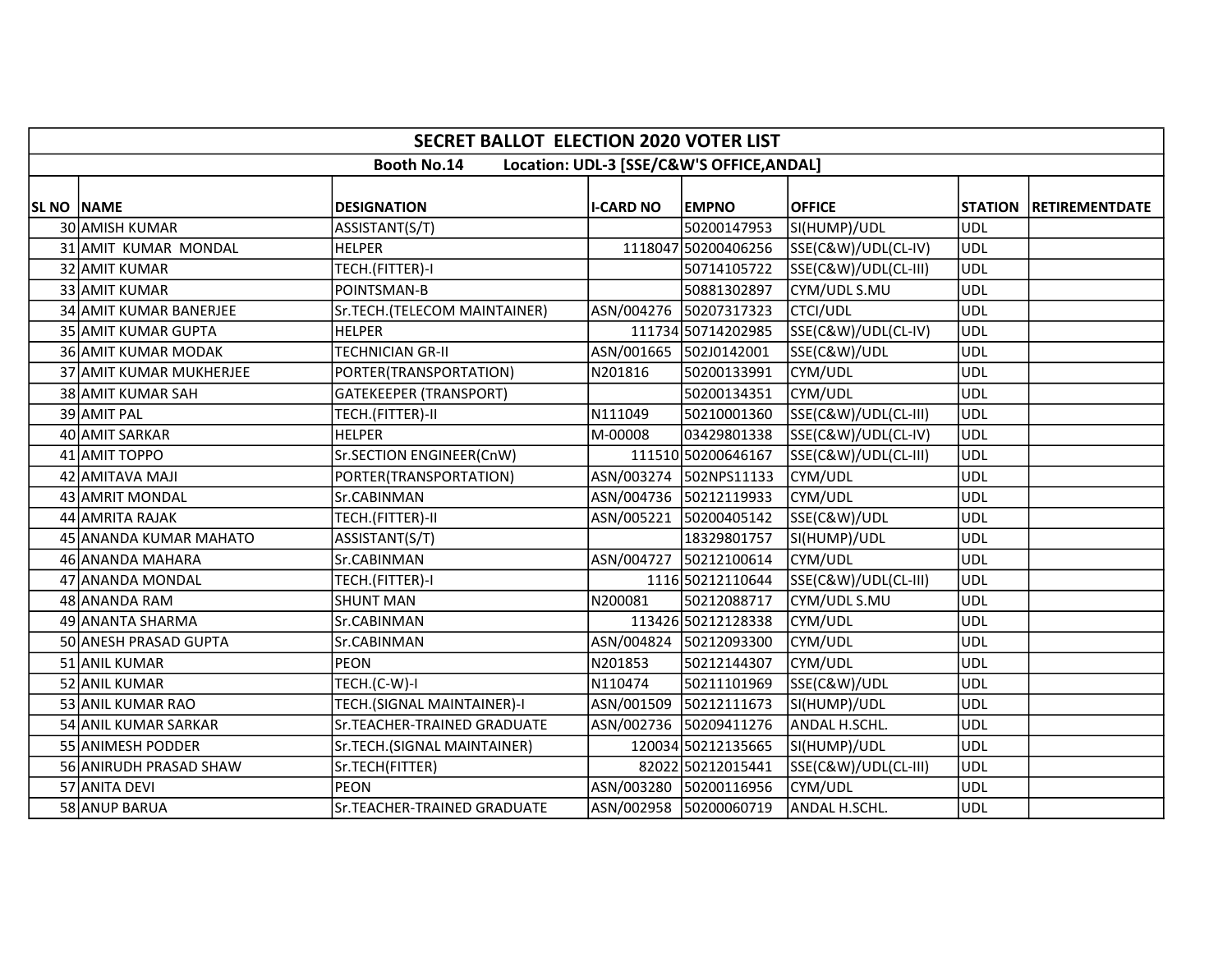|                   | <b>SECRET BALLOT ELECTION 2020 VOTER LIST</b>                   |                              |                  |                        |                      |            |                        |  |  |  |  |
|-------------------|-----------------------------------------------------------------|------------------------------|------------------|------------------------|----------------------|------------|------------------------|--|--|--|--|
|                   | <b>Booth No.14</b><br>Location: UDL-3 [SSE/C&W'S OFFICE, ANDAL] |                              |                  |                        |                      |            |                        |  |  |  |  |
| <b>SL NO NAME</b> |                                                                 | <b>DESIGNATION</b>           | <b>I-CARD NO</b> | <b>EMPNO</b>           | <b>OFFICE</b>        |            | STATION RETIREMENTDATE |  |  |  |  |
|                   | 59 ANUP MALICK                                                  | Sr.TEACHER-TRAINED GRADUATE  |                  | ASN/002947 50212085728 | ANDAL H.SCHL.        | <b>UDL</b> |                        |  |  |  |  |
|                   | 60 ANWAR HUSSAIN                                                | Sr.TECH(FITTER)              |                  | 110859 50212103688     | SSE(C&W)/UDL(CL-III) | <b>UDL</b> |                        |  |  |  |  |
|                   | 61 ARABINDA ANKURE                                              | <b>TRAINEE</b>               |                  | 110713 502NPS06261     | CYM/UDL S.MU         | <b>UDL</b> |                        |  |  |  |  |
|                   | 62 ARABINDA BISWAS                                              | Sr.SECTION ENGINEER(CnW)     |                  | 81839 50212143066      | SSE(C&W)/UDL(CL-III) | <b>UDL</b> |                        |  |  |  |  |
|                   | 63 ARBIND PASWAN                                                | TECH.(FITTER)-II             |                  | ASN/005120 50200405493 | SSE(C&W)/UDL         | <b>UDL</b> |                        |  |  |  |  |
|                   | 64 ARJUN KUMAR DAS                                              | TECH.(SIGNAL MAINTAINER)-III |                  | 120693 50212088390     | SI(HUMP)/UDL         | <b>UDL</b> |                        |  |  |  |  |
|                   | 65 ARUN CHAKRABORTY                                             | Sr.TECH(WELDER)              |                  | 81856 50212009398      | SSE(C&W)/UDL(CL-III) | <b>UDL</b> |                        |  |  |  |  |
|                   | 66 ARUN KUMAR                                                   | Sr.CABINMAN                  |                  | ASN/004724 50212099480 | CYM/UDL              | UDL        |                        |  |  |  |  |
|                   | 67 ARUN KUMAR MALLICK                                           | Sr.SECTION ENGINEER(CnW)     |                  | 110898 50200044994     | SSE(C&W)/UDL(CL-III) | <b>UDL</b> |                        |  |  |  |  |
|                   | 68 ARUN KUMAR MANDAL                                            | TECH.(FITTER)-I              | N111138          | 50200086990            | SSE(C&W)/UDL(CL-III) | UDL        |                        |  |  |  |  |
|                   | 69 ARUN KUMAR RAJAK                                             | TECH.(FITTER)-I              | M00020           | 50200454432            | SSE(C&W)/UDL(CL-III) | <b>UDL</b> |                        |  |  |  |  |
|                   | 70 ARUN KUMAR SINGH                                             | Sr. SECTION ENGINEER(TELE)   | ASN/004262       | 50200098012            | <b>CTCI/UDL</b>      | <b>UDL</b> |                        |  |  |  |  |
|                   | 71 ARUN PAUL                                                    | TECH.(FITTER)-II             | N110614          | 50200111170            | SSE(C&W)/UDL         | <b>UDL</b> |                        |  |  |  |  |
|                   | 72 ARUN RAJAK                                                   | <b>SHUNT MAN</b>             | N200075          | 50212110759            | CYM/UDL S.MU         | UDL        |                        |  |  |  |  |
|                   | 73 ARVIND KUMAR                                                 | Sr.TECH(FITTER)              | N111000          | 50200070180            | SSE(C&W)/UDL(CL-III) | <b>UDL</b> |                        |  |  |  |  |
|                   | 74 ARVIND KUMAR                                                 | <b>SHUNT MAN</b>             |                  | ASN/003138 50212051834 | CYM/UDL S.MU         | <b>UDL</b> |                        |  |  |  |  |
|                   | 75 ASHIM KUMAR MONDAL                                           | PORTER(TRANSPORTATION)       |                  | 111281 502NPS07266     | CYM/UDL              | UDL        |                        |  |  |  |  |
|                   | 76 ASHIM NATH                                                   | Sr.SECTION ENGINEER(CnW)     |                  | 82186 50212143054      | SSE(C&W)/UDL(CL-III) | <b>UDL</b> |                        |  |  |  |  |
|                   | 77 ASHIS KUMAR ROY                                              | <b>SR. TECHNICIAN</b>        | N111147          | 50200023395            | SSE(C&W)/UDL(CL-III) | UDL        |                        |  |  |  |  |
|                   | 78 ASHISH KUMAR                                                 | KHALASI(MULTI PURPOSE)       | M00098           | 27315412908            | SSE(C&W)/UDL(CL-IV)  | UDL        |                        |  |  |  |  |
|                   | 79 ASHISH KUMAR GUPTA                                           | KHALASI(MULTI PURPOSE)       | M00126           | 50320130434            | SSE(C&W)/UDL(CL-IV)  | UDL        |                        |  |  |  |  |
|                   | 80 ASHOK KUMAR                                                  | TECH.(FITTER)-II             | ASN/005122       | 50200126317            | SSE(C&W)/UDL(CL-III) | <b>UDL</b> |                        |  |  |  |  |
|                   | 81 ASHOK KUMAR                                                  | Ch. OFFICE SUPERINTENDENT    |                  | 81793 50212032529      | SSE(C&W)/UDL(CL-III) | UDL        |                        |  |  |  |  |
|                   | 82 ASHOK KUMAR                                                  | TECH.(FITTER)-II             | N110985          | 50200124606            | SSE(C&W)/UDL(CL-III) | UDL        |                        |  |  |  |  |
|                   | 83 ASHOK KUMAR GUPTA                                            | ASSISTANT(S/T)               |                  | 120679 50212103068     | SI(HUMP)/UDL         | UDL        |                        |  |  |  |  |
|                   | 84 ASHOK KUMAR MARANDI                                          | Sr.TECH(FITTER)              |                  | 82065 50212086850      | SSE(C&W)/UDL(CL-III) | <b>UDL</b> |                        |  |  |  |  |
|                   | 85 ASHOK KUMAR PRASAD                                           | <b>TECHNICIAN GR-II</b>      |                  | 82096 50200039421      | SSE/NC&W/UDL         | <b>UDL</b> |                        |  |  |  |  |
|                   | 86 ASHOK MONDAL                                                 | TECH.(FITTER)-II             |                  | ASN/004231 53162130155 | SSE(C&W)/UDL         | <b>UDL</b> |                        |  |  |  |  |
|                   | 87 ASHOK RAY                                                    | <b>TRAINEE</b>               |                  | 502NPS06183            | CYM/UDL S.MU         | <b>UDL</b> |                        |  |  |  |  |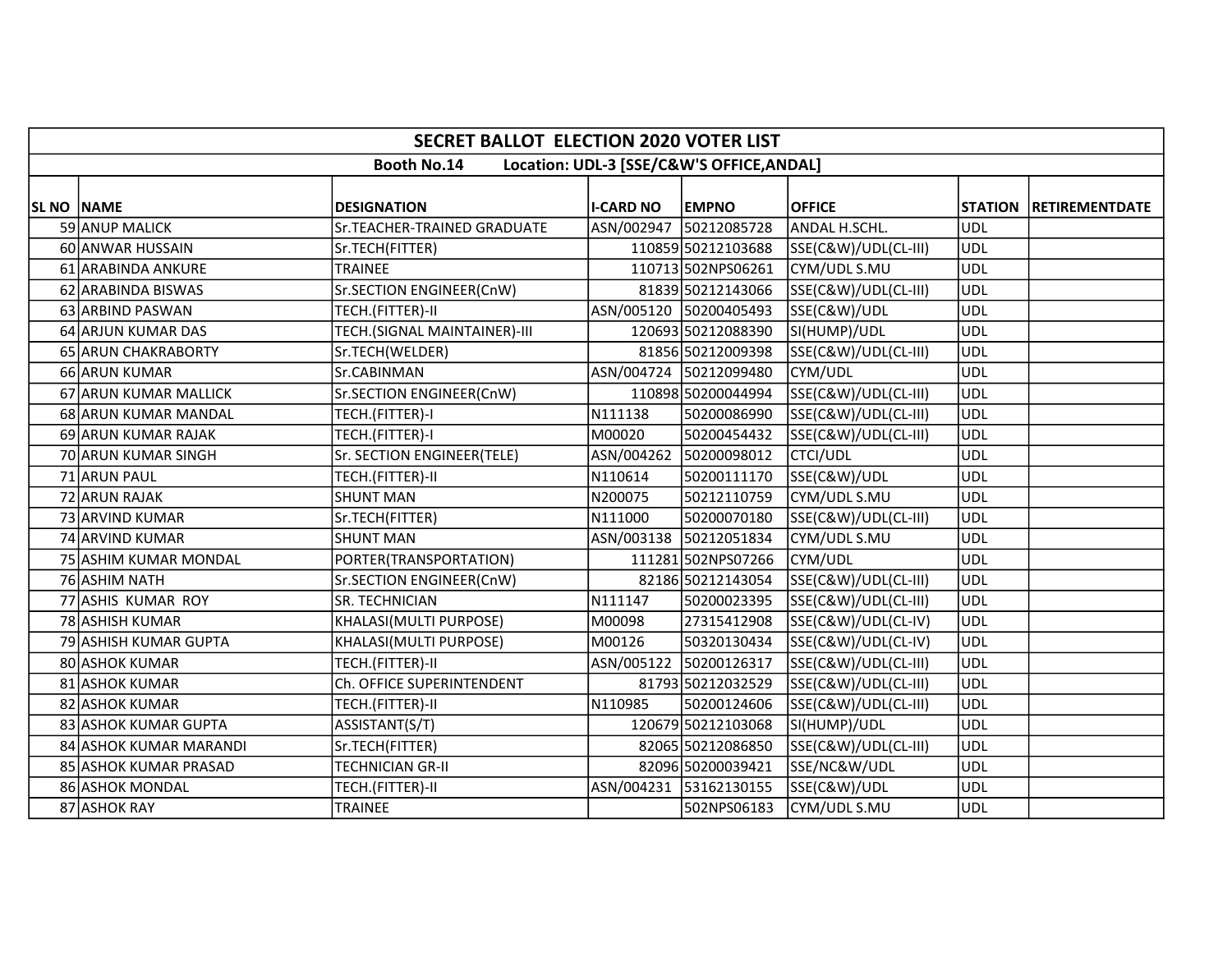|                   | <b>SECRET BALLOT ELECTION 2020 VOTER LIST</b>                   |                              |                  |                        |                      |            |                        |  |  |  |  |
|-------------------|-----------------------------------------------------------------|------------------------------|------------------|------------------------|----------------------|------------|------------------------|--|--|--|--|
|                   | <b>Booth No.14</b><br>Location: UDL-3 [SSE/C&W'S OFFICE, ANDAL] |                              |                  |                        |                      |            |                        |  |  |  |  |
| <b>SL NO NAME</b> |                                                                 | <b>DESIGNATION</b>           | <b>I-CARD NO</b> | <b>EMPNO</b>           | <b>OFFICE</b>        |            | STATION RETIREMENTDATE |  |  |  |  |
|                   | 88 ASHUTOSH KUMAR SHARMA                                        | <b>TECHNICIAN GR-I</b>       | N110316          | 50200063472            | SSE(C&W)/UDL         | UDL        |                        |  |  |  |  |
|                   | 89 ASHUTOSH SARKAR                                              | Sr.TECH.(TELECOM MAINTAINER) |                  | 120768 50212099922     | <b>CTCI/UDL</b>      | <b>UDL</b> |                        |  |  |  |  |
|                   | 90 ASIM CHANDRA BOURI                                           | Sr.CABINMAN                  |                  | ASN/004750 50212112215 | CYM/UDL              | <b>UDL</b> |                        |  |  |  |  |
|                   | 91 ASIM MITRA                                                   | <b>HELPER</b>                |                  | 703429801337           | SSE(C&W)/UDL(CL-IV)  | <b>UDL</b> |                        |  |  |  |  |
|                   | 92 ASIT DAS                                                     | ASSISTANT(S/T)               |                  | 12221207628            | SI(HUMP)/UDL         | <b>UDL</b> |                        |  |  |  |  |
|                   | 93 ASIT MAITI                                                   | Sr.SECTION ENGINEER(CnW)     |                  | 111150 50200133863     | SSE(C&W)/UDL(CL-III) | UDL        |                        |  |  |  |  |
|                   | 94 ASOKE KUMAR SHAW                                             | <b>SHUNT MAN</b>             |                  | ASN/003140 50212032621 | CYM/UDL S.MU         | <b>UDL</b> |                        |  |  |  |  |
|                   | 95 ATANU CHAKRABORTY                                            | <b>SHUNT MAN</b>             |                  | ASN/003200 502NPS05732 | CYM/UDL S.MU         | <b>UDL</b> |                        |  |  |  |  |
|                   | 96 ATANU DEY                                                    | <b>TECHNICIAN GR-I</b>       | N110092          | 50200031161            | SSE(C&W)/UDL(CL-III) | <b>UDL</b> |                        |  |  |  |  |
|                   | 97 ATMESH PRASAD MAHATO                                         | <b>HELPER</b>                |                  | 1118046 03429800930    | SSE(C&W)/UDL(CL-IV)  | <b>UDL</b> |                        |  |  |  |  |
|                   | 98 ATUL KUMAR SHARMA                                            | TECH.(C-W)-I                 | N110259          | 50200057162            | SSE(C&W)/UDL(CL-III) | <b>UDL</b> |                        |  |  |  |  |
|                   | 99 ATWARI MONDAL                                                | Sr.CABINMAN                  | N200942          | 50212129021            | CYM/UDL              | <b>UDL</b> |                        |  |  |  |  |
|                   | 100 AVIJIT HANSDA                                               | Sr.SECTION ENGINEER(CnW)     |                  | 81964 50212078384      | SSE(C&W)/UDL(CL-III) | UDL        |                        |  |  |  |  |
|                   | 101 AVIK KUNDU                                                  | JUNIOR ENGINEER(CnW)         |                  | ASN/001694 27621004528 | SSE(C&W)/UDL(CL-III) | <b>UDL</b> |                        |  |  |  |  |
|                   | 102 AVINASH KUMAR                                               | TECH.(FITTER)-II             | N111046          | 50200124618            | SSE(C&W)/UDL(CL-III) | UDL        |                        |  |  |  |  |
|                   | 103 AVISHEK SARKAR                                              | <b>TECHNICIAN GR-I</b>       | N110992          | 50200066151            | SSE(C&W)/UDL(CL-III) | <b>UDL</b> |                        |  |  |  |  |
|                   | 104 AWADHESH PASWAN                                             | Sr.TECH.(SIGNAL MAINTAINER)  |                  | 120701 50212103056     | SI(HUMP)/UDL         | UDL        |                        |  |  |  |  |
|                   | 105 BABAN MONDAL                                                | <b>HELPER</b>                |                  | ASN/002278 50200406236 | SSE(C&W)/UDL(CL-IV)  | <b>UDL</b> |                        |  |  |  |  |
|                   | 106 BABITA DEVI                                                 | <b>KHALASI HELPER</b>        | M00124           | 03429802019            | SSE(C&W)/UDL(CL-IV)  | <b>UDL</b> |                        |  |  |  |  |
|                   | 107 BABLU ROY                                                   | PORTER(TRANSPORTATION)       |                  | ASN/005431 50200011320 | CYM/UDL              | <b>UDL</b> |                        |  |  |  |  |
|                   | 108 BABU LAL GHOSH                                              | PORTER(TRANSPORTATION)       |                  | ASN/005430 50200134077 | CYM/UDL              | <b>UDL</b> |                        |  |  |  |  |
|                   | 109 BABUA SOREN                                                 | TECH.(C-W)-II                | N110325          | 50212118424            | SSE(C&W)/UDL         | <b>UDL</b> |                        |  |  |  |  |
|                   | 110 BABUDHAN SAREN                                              | <b>SHUNT MAN</b>             | N200503          | 50200052085            | CYM/UDL S.MU         | <b>UDL</b> |                        |  |  |  |  |
|                   | 111 BABURAM MOHANTY                                             | ASSISTANT(S/T)               |                  | 50200182643            | SI(HUMP)/UDL         | <b>UDL</b> |                        |  |  |  |  |
|                   | 112 BABY DEVI                                                   | TECH.(FITTER)-I              |                  | 1070 50212108145       | SSE(C&W)/UDL(CL-III) | <b>UDL</b> |                        |  |  |  |  |
|                   | 113 BADAL RAJAK                                                 | <b>TECHNICIAN GR-I</b>       |                  | ASN/005423 50206102633 | SSE(C&W)/UDL         | <b>UDL</b> |                        |  |  |  |  |
|                   | 114 BAHADUR SOREN                                               | Sr.SECTION ENGINEER(CnW)     |                  | 81963 50212126196      | SSE(C&W)/UDL(CL-III) | <b>UDL</b> |                        |  |  |  |  |
|                   | 115 BAIDYANATH TUDU                                             | Sr.TECH(FITTER)              |                  | 82057 50212085236      | SSE(C&W)/UDL(CL-III) | UDL        |                        |  |  |  |  |
|                   | 116 BALARAM BHANDARI                                            | OFFICE SUPERINTENDENT        | M00067           | 50212096210            | SSE(C&W)/UDL(CL-III) | <b>UDL</b> |                        |  |  |  |  |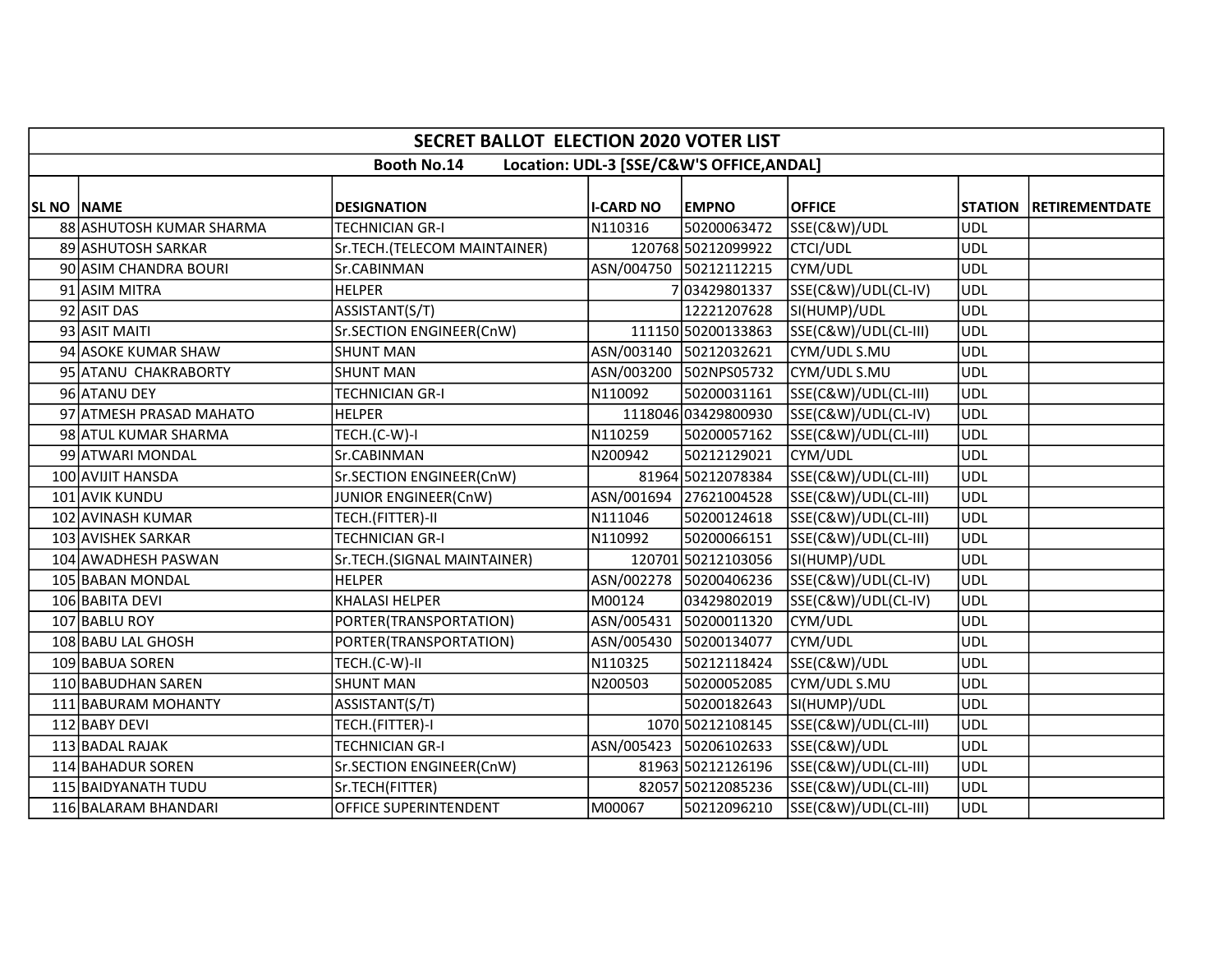|            | SECRET BALLOT ELECTION 2020 VOTER LIST                          |                               |                  |                        |                      |            |                        |  |  |  |  |
|------------|-----------------------------------------------------------------|-------------------------------|------------------|------------------------|----------------------|------------|------------------------|--|--|--|--|
|            | <b>Booth No.14</b><br>Location: UDL-3 [SSE/C&W'S OFFICE, ANDAL] |                               |                  |                        |                      |            |                        |  |  |  |  |
|            |                                                                 |                               |                  |                        |                      |            |                        |  |  |  |  |
| SL NO NAME |                                                                 | <b>DESIGNATION</b>            | <b>I-CARD NO</b> | <b>EMPNO</b>           | <b>OFFICE</b>        |            | STATION RETIREMENTDATE |  |  |  |  |
|            | 117 BALIRAM DUBEY                                               | SR.TECH.(C-W)                 |                  | 81947 50212099557      | SSE(C&W)/UDL(CL-III) | <b>UDL</b> |                        |  |  |  |  |
|            | 118 BALKISHOR KUMAR                                             | <b>SHUNT MAN</b>              |                  | ASN/005055 502NPS00587 | CYM/UDL S.MU         | <b>UDL</b> |                        |  |  |  |  |
|            | 119 BALRAM KUMAR                                                | PORTER(TRANSPORTATION)        |                  | ASN/003279 50200109289 | CYM/UDL              | <b>UDL</b> |                        |  |  |  |  |
|            | 120 BALRAM SINGH                                                | Sr.SECTION ENGINEER(CnW)      | N110764          | 50212145427            | SSE(C&W)/UDL(CL-III) | <b>UDL</b> |                        |  |  |  |  |
|            | 121 BAPAN DAS                                                   | JUNIOR ENGINEER(CnW)          |                  | ASN/004655 50290031544 | SSE(C&W)/UDL(CL-III) | <b>UDL</b> |                        |  |  |  |  |
|            | 122 BAPI BAURI                                                  | <b>SHUNT MAN</b>              |                  | 113367 50212137091     | CYM/UDL S.MU         | <b>UDL</b> |                        |  |  |  |  |
|            | 123 BAPI DEBNATH                                                | TECH.(SIGNAL MAINTAINER)-I    | N170359          | 50205524271            | SI(HUMP)/UDL         | <b>UDL</b> |                        |  |  |  |  |
|            | 124 BAPI KUMAR RAM                                              | <b>GATEKEEPER (TRANSPORT)</b> |                  | ASN/005064 50200095205 | CYM/UDL              | <b>UDL</b> |                        |  |  |  |  |
|            | 125 BARUN BANERJEE                                              | SR. TECHNICIAN                |                  | ASN/001674 50208020054 | SSE(C&W)/UDL(CL-III) | <b>UDL</b> |                        |  |  |  |  |
|            | 126 BARUN KANTI DEY                                             | Sr.TECH(FITTER)               |                  | 77 50212072126         | SSE(C&W)/UDL(CL-III) | <b>UDL</b> |                        |  |  |  |  |
|            | 127 BARUN MONDAL                                                | Sr.CABINMAN                   |                  | ASN/001384 50212117857 | CYM/UDL              | <b>UDL</b> |                        |  |  |  |  |
|            | 128 BARUN MONDAL                                                | <b>SHUNT MAN</b>              |                  | ASN/003142 50200004492 | CYM/UDL S.MU         | <b>UDL</b> |                        |  |  |  |  |
|            | 129 BASAK BOURI                                                 | <b>SHUNT MAN</b>              | N200369          | 50200036535            | CYM/UDL S.MU         | <b>UDL</b> |                        |  |  |  |  |
|            | 130 BHADRA BOURI                                                | <b>SHUNT MAN</b>              | ASN/003141       | 50212100286            | CYM/UDL S.MU         | <b>UDL</b> |                        |  |  |  |  |
|            | 131 BHAGYA DHAR CHATTERJEE                                      | Sr.TECH(FITTER)               |                  | 1009 50212092332       | SSE(C&W)/UDL         | <b>UDL</b> |                        |  |  |  |  |
|            | 132 BHAIRAB BOURI                                               | <b>SHUNT MAN</b>              |                  | 50212119891            | CYM/UDL S.MU         | <b>UDL</b> |                        |  |  |  |  |
|            | 133 BHAIRAB KR MAHATO                                           | TECH.(FITTER)-I               |                  | ASN/001664 50200089371 | SSE(C&W)/UDL         | <b>UDL</b> |                        |  |  |  |  |
|            | 134 BHAJAN GHOSH                                                | ASSISTANT(S/T)                |                  | ASN/001342 50200159220 | SI(HUMP)/UDL         | <b>UDL</b> |                        |  |  |  |  |
|            | 135 BHAMAR BOWRI                                                | <b>SHUNT MAN</b>              |                  | ASN/003143 50200013961 | CYM/UDL S.MU         | <b>UDL</b> |                        |  |  |  |  |
|            | 136 BHARAT RAM                                                  | Sr.TECH(FITTER)               |                  | 82006 50212085169      | SSE(C&W)/UDL(CL-III) | <b>UDL</b> |                        |  |  |  |  |
|            | 137 BHARATI MURMU                                               | PORTER(TRANSPORTATION)        | N201656          | 50200132810            | CYM/UDL              | <b>UDL</b> |                        |  |  |  |  |
|            | $138$ BHIM                                                      | <b>TECHNICIAN GR-II</b>       | N110091          | 50212119313            | SSE(C&W)/UDL(CL-III) | <b>UDL</b> |                        |  |  |  |  |
|            | 139 BHIMSEN GORAI                                               | TECH.(FITTER)-III             |                  | 111429 50200171827     | SSE(C&W)/UDL(CL-III) | <b>UDL</b> |                        |  |  |  |  |
|            | 140 BHOLANATH VISHWAKARMA                                       | Sr.TECH(BLACK SMITH)          |                  | 121101 50212046875     | SI(HUMP)/UDL         | <b>UDL</b> |                        |  |  |  |  |
|            | 141 BIBEKANANDA MUKHERJEE                                       | SR.TECH.(C-W)                 |                  | 1015 50212096167       | SSE(C&W)/UDL(CL-III) | <b>UDL</b> |                        |  |  |  |  |
|            | 142 BIDHAN CHANDRA DOME                                         | Sr.TECH.(SIGNAL MAINTAINER)   |                  | 120666 50212075140     | SI(HUMP)/UDL         | <b>UDL</b> |                        |  |  |  |  |
|            | 143 BIHARI MANDAL                                               | TECH.(C-W)-III                | N201744          | 50200133711            | SSE(C&W)/UDL(CL-III) | <b>UDL</b> |                        |  |  |  |  |
|            | 144 BIHULAL HANSDA                                              | Sr.TECH(FITTER)               |                  | 978 50212116798        | SSE(C&W)/UDL(CL-III) | <b>UDL</b> |                        |  |  |  |  |
|            | 145 BIJAN KR BAGDI                                              | SHUNT MAN                     |                  | 113265 50200018727     | CYM/UDL S.MU         | <b>UDL</b> |                        |  |  |  |  |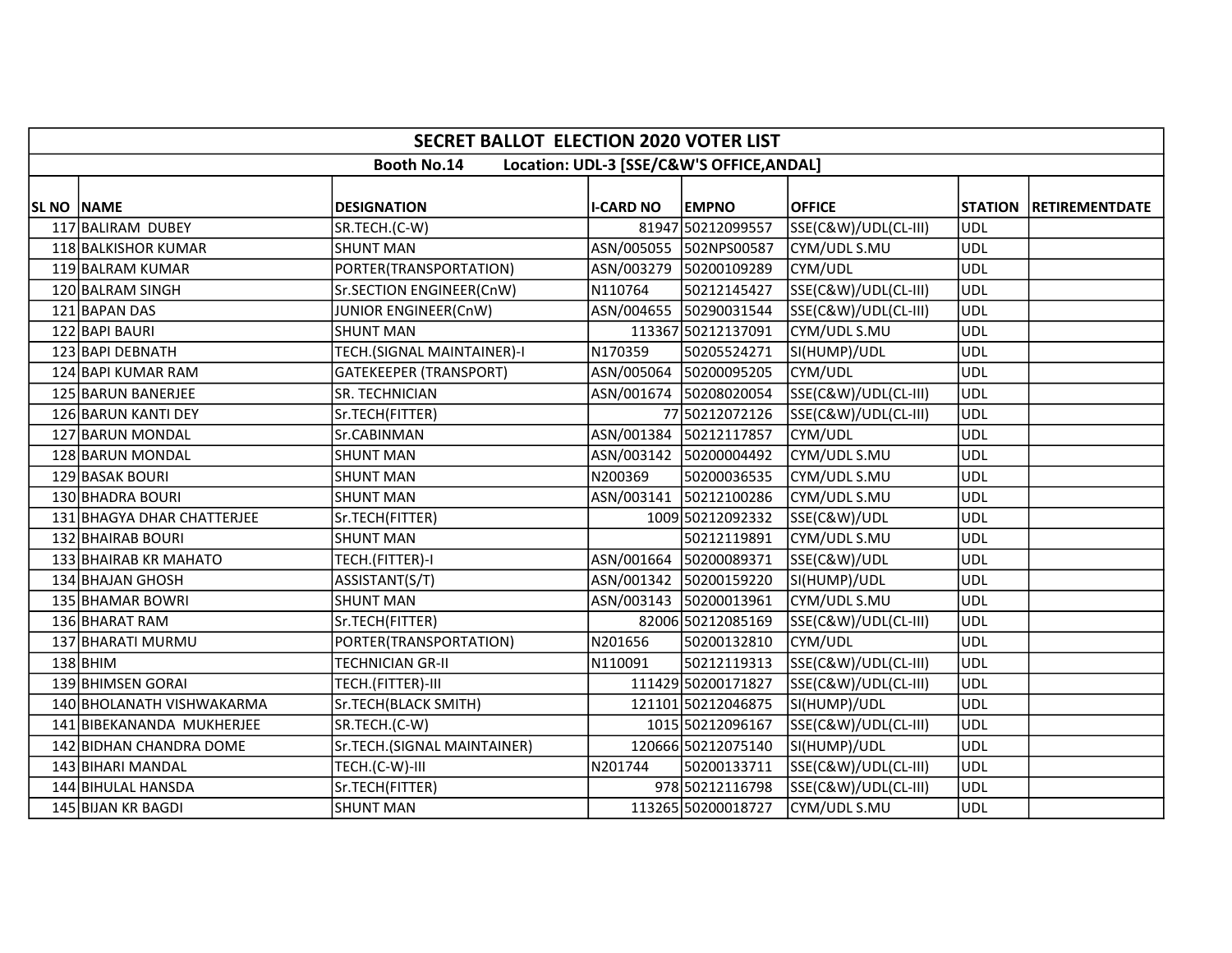|            | <b>SECRET BALLOT ELECTION 2020 VOTER LIST</b>                   |                               |                  |                        |                      |            |                        |  |  |  |  |
|------------|-----------------------------------------------------------------|-------------------------------|------------------|------------------------|----------------------|------------|------------------------|--|--|--|--|
|            | <b>Booth No.14</b><br>Location: UDL-3 [SSE/C&W'S OFFICE, ANDAL] |                               |                  |                        |                      |            |                        |  |  |  |  |
|            |                                                                 |                               |                  |                        |                      |            |                        |  |  |  |  |
| SL NO NAME |                                                                 | <b>DESIGNATION</b>            | <b>I-CARD NO</b> | <b>EMPNO</b>           | <b>OFFICE</b>        |            | STATION RETIREMENTDATE |  |  |  |  |
|            | 146 BIJAY KUMAR                                                 | <b>SHUNT MAN</b>              | N20146           | 50200091420            | CYM/UDL S.MU         | UDL        |                        |  |  |  |  |
|            | 147 BIJAY KUMAR PRASAD                                          | TECH.(FITTER)-I               | N111140          | 50200100547            | SSE(C&W)/UDL(CL-III) | UDL        |                        |  |  |  |  |
|            | 148 BIJAY KUMAR SAW                                             | PORTER (COMMERCIAL)           | ASN/005403       | 50200116889            | WEIGH BRIDGE/ANDAL   | UDL        |                        |  |  |  |  |
|            | 149 BIJAY KUMAR THAKUR                                          | <b>SHUNT MAN</b>              | N201121          | 50200095280            | CYM/UDL S.MU         | <b>UDL</b> |                        |  |  |  |  |
|            | 150 BIJAY RAWAT                                                 | CABINMAN                      |                  | ASN/005048 50212136098 | CYM/UDL              | <b>UDL</b> |                        |  |  |  |  |
|            | 151 BIJOY MAJHI                                                 | Sr.TECH(FITTER)               |                  | 82019 50205364644      | SSE(C&W)/UDL(CL-III) | UDL        |                        |  |  |  |  |
|            | 152 BIKASH CHANDRA KONAI                                        | SR. TECHNICIAN                | N110272          | 50200022640            | SSE(C&W)/UDL(CL-III) | UDL        |                        |  |  |  |  |
|            | 153 BIKASH SHAW                                                 | <b>SHUNT MAN</b>              |                  | 50200174841            | CYM/UDL S.MU         | UDL        |                        |  |  |  |  |
|            | 154 BINDYA DEVI                                                 | <b>PEON</b>                   | N201024          | 50212082545            | CYM/UDL              | <b>UDL</b> |                        |  |  |  |  |
|            | 155 BINOD HARI                                                  | <b>GATEKEEPER (TRANSPORT)</b> |                  | ASN/005542 50200094717 | CYM/UDL              | UDL        |                        |  |  |  |  |
|            | 156 BINOD KUMAR                                                 | <b>TECHNICIAN GR-II</b>       |                  | 111712 50223005564     | SSE(C&W)/UDL         | <b>UDL</b> |                        |  |  |  |  |
|            | 157 BINOD KUMAR SHAW                                            | TECH.(C-W)-I                  | N111022          | 50212128569            | SSE(C&W)/UDL(CL-III) | <b>UDL</b> |                        |  |  |  |  |
|            | 158 BINOD PASWAN                                                | TECHNICIAN GR-I               | N110593          | 50200059730            | SSE(C&W)/UDL(CL-III) | UDL        |                        |  |  |  |  |
|            | 159 BINU MONDAL                                                 | TECH.(TELECOM MAINTAINER)-I   |                  | 120815 50212111934     | <b>CTCI/UDL</b>      | UDL        |                        |  |  |  |  |
|            | 160 BIPAD TARAN METE                                            | <b>SHUNT MAN</b>              | N200064          | 50200061323            | CYM/UDL S.MU         | <b>UDL</b> |                        |  |  |  |  |
|            | 161 BIPAN KUMAR                                                 | <b>SHUNT MAN</b>              | N200105          | 50200015994            | CYM/UDL S.MU         | <b>UDL</b> |                        |  |  |  |  |
|            | 162 BIPAT TARAN ROY                                             | <b>HELPER</b>                 |                  | 111450 50200179565     | SSE(C&W)/UDL(CL-IV)  | UDL        |                        |  |  |  |  |
|            | 163 BIPIN KUMAR                                                 | TECH.(FITTER)-III             |                  | ASN/004607 50714106751 | SSE(C&W)/UDL(CL-III) | UDL        |                        |  |  |  |  |
|            | 164 BIRABHIMANYU SHAW                                           | Sr.CABINMAN                   |                  | 110468 50212080044     | CYM/UDL              | UDL        |                        |  |  |  |  |
|            | 165 BISHI KESHAN NAIK                                           | <b>TECHNICIAN GR-I</b>        | N110332          | 50200036638            | SSE(C&W)/UDL(CL-III) | ludl       |                        |  |  |  |  |
|            | 166 BISHNU SIKDAR                                               | <b>HELPER</b>                 |                  | 111777 03429800583     | SSE(C&W)/UDL(CL-IV)  | UDL        |                        |  |  |  |  |
|            | 167 BISWAJIT DAS                                                | TECH.(FITTER)-III             | M00016           | 50200405582            | SSE(C&W)/UDL(CL-III) | UDL        |                        |  |  |  |  |
|            | 168 BISWAJIT BANERJEE                                           | <b>SHUNT MAN</b>              | N200091          | 50200061347            | CYM/UDL S.MU         | <b>UDL</b> |                        |  |  |  |  |
|            | 169 BISWANATH                                                   | SAFAIWALA                     |                  | 10402 50212007961      | ANDAL H.SCHL.        | UDL        |                        |  |  |  |  |
|            | 170 BISWANATH NANDI                                             | TECH.(FITTER)-II              | N111167          | 50200111296            | SSE(C&W)/UDL         | UDL        |                        |  |  |  |  |
|            | 171 BISWANATH SOREN                                             | Sr.CABINMAN                   |                  | 112441 50212100274     | CYM/UDL              | <b>UDL</b> |                        |  |  |  |  |
|            | 172 BOOTAI SINGH                                                | Sr.TECH.(SIGNAL MAINTAINER)   |                  | 120678 50212101576     | SI(HUMP)/UDL         | <b>UDL</b> |                        |  |  |  |  |
|            | 173 BRAHMDEO YADAV                                              | <b>SHUNT MAN</b>              |                  | ASN/003656 50200013948 | CYM/UDL S.MU         | UDL        |                        |  |  |  |  |
|            | 174 BRAJ KISHOR PRASAD                                          | Sr.SECTION ENGINEER(CnW)      | 11C756           | 502A0095874            | SSE(C&W)/UDL(CL-III) | UDL        |                        |  |  |  |  |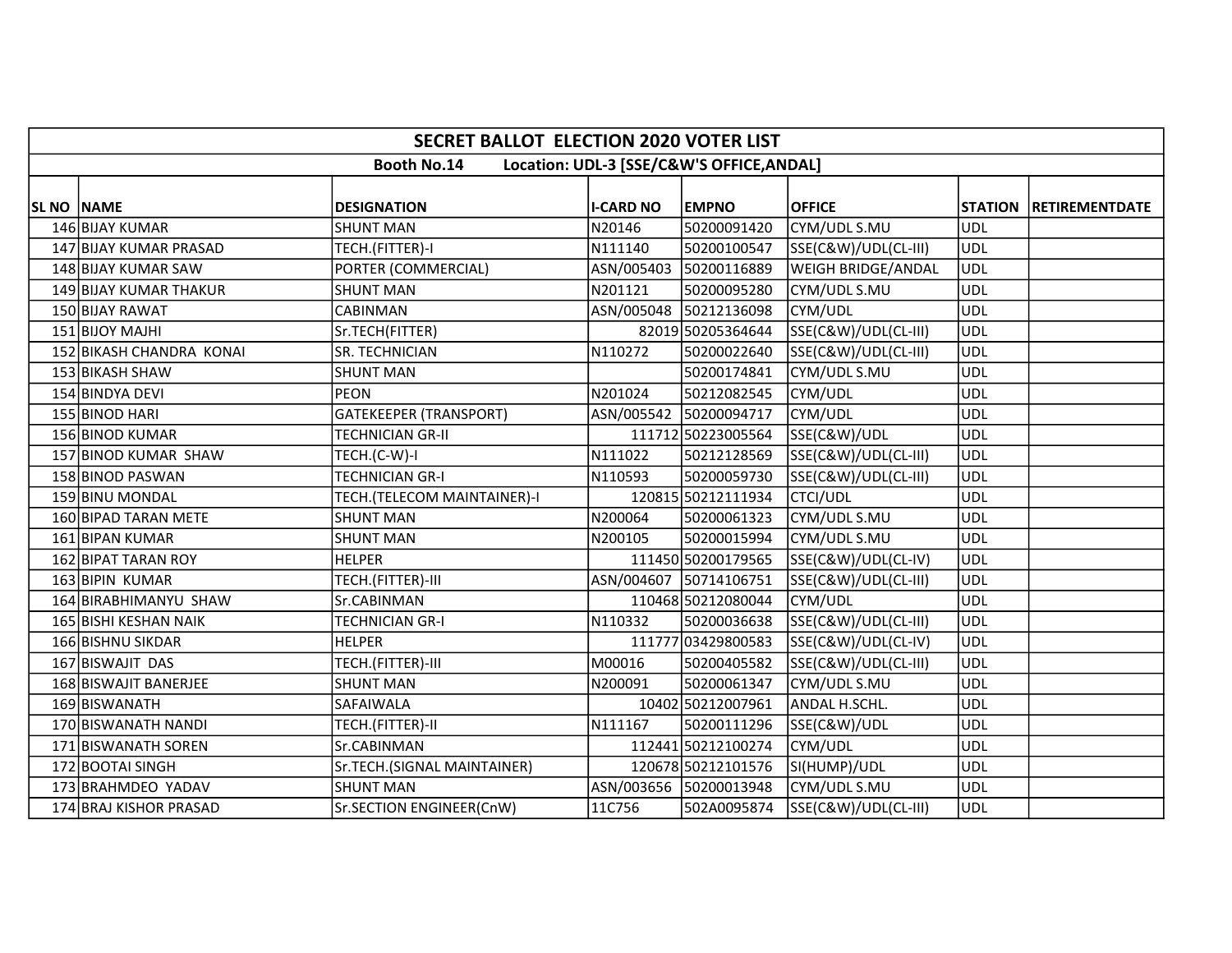|                                                                 | <b>SECRET BALLOT ELECTION 2020 VOTER LIST</b> |                                |                  |                        |                      |            |                        |  |  |  |  |
|-----------------------------------------------------------------|-----------------------------------------------|--------------------------------|------------------|------------------------|----------------------|------------|------------------------|--|--|--|--|
| <b>Booth No.14</b><br>Location: UDL-3 [SSE/C&W'S OFFICE, ANDAL] |                                               |                                |                  |                        |                      |            |                        |  |  |  |  |
| <b>SL NO NAME</b>                                               |                                               | <b>DESIGNATION</b>             | <b>I-CARD NO</b> | <b>EMPNO</b>           | <b>OFFICE</b>        |            | STATION RETIREMENTDATE |  |  |  |  |
|                                                                 | 175 BRAJESH KUMAR                             | TECH.(C-W)-II                  |                  | ASN/002280 50200141379 | SSE(C&W)/UDL(CL-III) | UDL        |                        |  |  |  |  |
|                                                                 | 176 BRAJESH KUMAR                             | TECH.(C-W)-III                 | N111343          | 50200141355            | SSE(C&W)/UDL(CL-III) | UDL        |                        |  |  |  |  |
|                                                                 | 177 BRIJ MOHAN SINGH                          | ASSISTANT(S/T)                 |                  | 50200142475            | SI(HUMP)/UDL         | UDL        |                        |  |  |  |  |
|                                                                 | 178 BRIKESHWAR MANJHI                         | <b>HELPER</b>                  |                  | 42500106236            | SSE(C&W)/UDL(CL-IV)  | <b>UDL</b> |                        |  |  |  |  |
|                                                                 | 179 BUBU TEWARY                               | TECH.(C-W)-III                 |                  | ASN/001686 50200141410 | SSE(C&W)/UDL(CL-III) | <b>UDL</b> |                        |  |  |  |  |
|                                                                 | 180 BUDHA DEB RAY                             | Sr.TECH(FITTER)                |                  | 82114 50212106008      | SSE(C&W)/UDL(CL-III) | UDL        |                        |  |  |  |  |
|                                                                 | 181 CHAINA MONDAL                             | <b>PEON</b>                    |                  | 111080 50212094353     | CYM/UDL              | <b>UDL</b> |                        |  |  |  |  |
|                                                                 | 182 CHAITAN BASFORE                           | <b>TECHNICIAN GR-I</b>         |                  | 110844 50212121540     | SSE(C&W)/UDL         | <b>UDL</b> |                        |  |  |  |  |
|                                                                 | 183 CHAMPA LATA GHOSH                         | TECH.(FITTER)-I                | N110013          | 50200032633            | SSE(C&W)/UDL(CL-III) | <b>UDL</b> |                        |  |  |  |  |
|                                                                 | 184 CHANDAN KUMAR                             | TECH.(WELDER)-II               | M00034           | 502TR100004            | SSE(C&W)/UDL(CL-III) | UDL        |                        |  |  |  |  |
|                                                                 | 185 CHANDI CHARAN CHATTERJEE                  | Sr.TECH(FITTER)                |                  | 895 50212102477        | SSE(C&W)/UDL(CL-III) | UDL        |                        |  |  |  |  |
|                                                                 | 186 CHANDI BOURI                              | ASSISTANT(S/T)                 |                  | 120554 50212011885     | SI(HUMP)/UDL         | <b>UDL</b> |                        |  |  |  |  |
|                                                                 | 187 CHANDI CHARAN SIL                         | Sr.TECH.(MOTOR VEHICLE DRIVER) |                  | 82379 50206089677      | SSE(C&W)/UDL(CL-III) | UDL        |                        |  |  |  |  |
|                                                                 | 188 CHANDRA SHEKHAR PRASAD                    | TECH.(FITTER)-I                | N111005          | 50209633029            | SSE(C&W)/UDL         | <b>UDL</b> |                        |  |  |  |  |
|                                                                 | 189 CHANDRAJEET KUMAR                         | TECH.(FITTER)-III              | N111337          | 50200141422            | SSE(C&W)/UDL(CL-III) | UDL        |                        |  |  |  |  |
|                                                                 | 190 CHANDRASREE MONDAL                        | TECH.(C-W)-I                   | M000101          | 50209006278            | SSE(C&W)/UDL(CL-III) | ludl       |                        |  |  |  |  |
|                                                                 | 191 CHAPA SANTRA                              | TECH.(FITTER)-I                |                  | 81845 50212106598      | SSE(C&W)/UDL(CL-III) | UDL        |                        |  |  |  |  |
|                                                                 | 192 CHAYAN BISWAS                             | ASSISTANT(S/T)                 |                  | 50200148519            | SI(HUMP)/UDL         | <b>UDL</b> |                        |  |  |  |  |
|                                                                 | 193 CHHATTU HARI                              | <b>KHALASI HELPER</b>          |                  | ASN/002283 03429802062 | SSE(C&W)/UDL(CL-IV)  | UDL        |                        |  |  |  |  |
|                                                                 | 194 CHHATU PASWAN                             | <b>SHUNT MAN</b>               | N201014          | 50200062728            | CYM/UDL S.MU         | UDL        |                        |  |  |  |  |
|                                                                 | 195 CHINA PRASAD                              | <b>SHUNT MAN</b>               | N201852          | 50212115551            | CYM/UDL S.MU         | <b>UDL</b> |                        |  |  |  |  |
|                                                                 | 196 CHITRA VISWAKARMA                         | PEON                           | ASN/005541       | 50212088432            | CYM/UDL              | <b>UDL</b> |                        |  |  |  |  |
|                                                                 | 197 CHITTARANJAN BOSE                         | TECH.(FITTER)-I                | N110056          | 50200062686            | SSE(C&W)/UDL(CL-III) | <b>UDL</b> |                        |  |  |  |  |
|                                                                 | 198 CHITTU KUMAR MALLICK                      | TECH.(C-W)-III                 |                  | 50200408473            | SSE(C&W)/UDL(CL-III) | UDL        |                        |  |  |  |  |
|                                                                 | 199 DASRATH YADAB                             | <b>SHUNT MAN</b>               |                  | 113371 50212041944     | CYM/UDL S.MU         | UDL        |                        |  |  |  |  |
|                                                                 | 200 DEB NARAYAN MAJHI                         | <b>SHUNT MAN</b>               |                  | ASN/005063 50212136773 | CYM/UDL S.MU         | <b>UDL</b> |                        |  |  |  |  |
|                                                                 | 201 DEB NATH SAHA                             | <b>HELPER</b>                  |                  | 1092 50200179504       | SSE(C&W)/UDL(CL-IV)  | UDL        |                        |  |  |  |  |
|                                                                 | 202 DEBASHIS MANNA                            | TECH.(FITTER)-I                |                  | 1118032 50200402988    | SSE(C&W)/UDL(CL-III) | <b>UDL</b> |                        |  |  |  |  |
|                                                                 | 203 DEBASIS BERA                              | <b>SR SECTION ENGINEER</b>     | N110623          | 50200046735            | SSE(C&W)/UDL         | <b>UDL</b> |                        |  |  |  |  |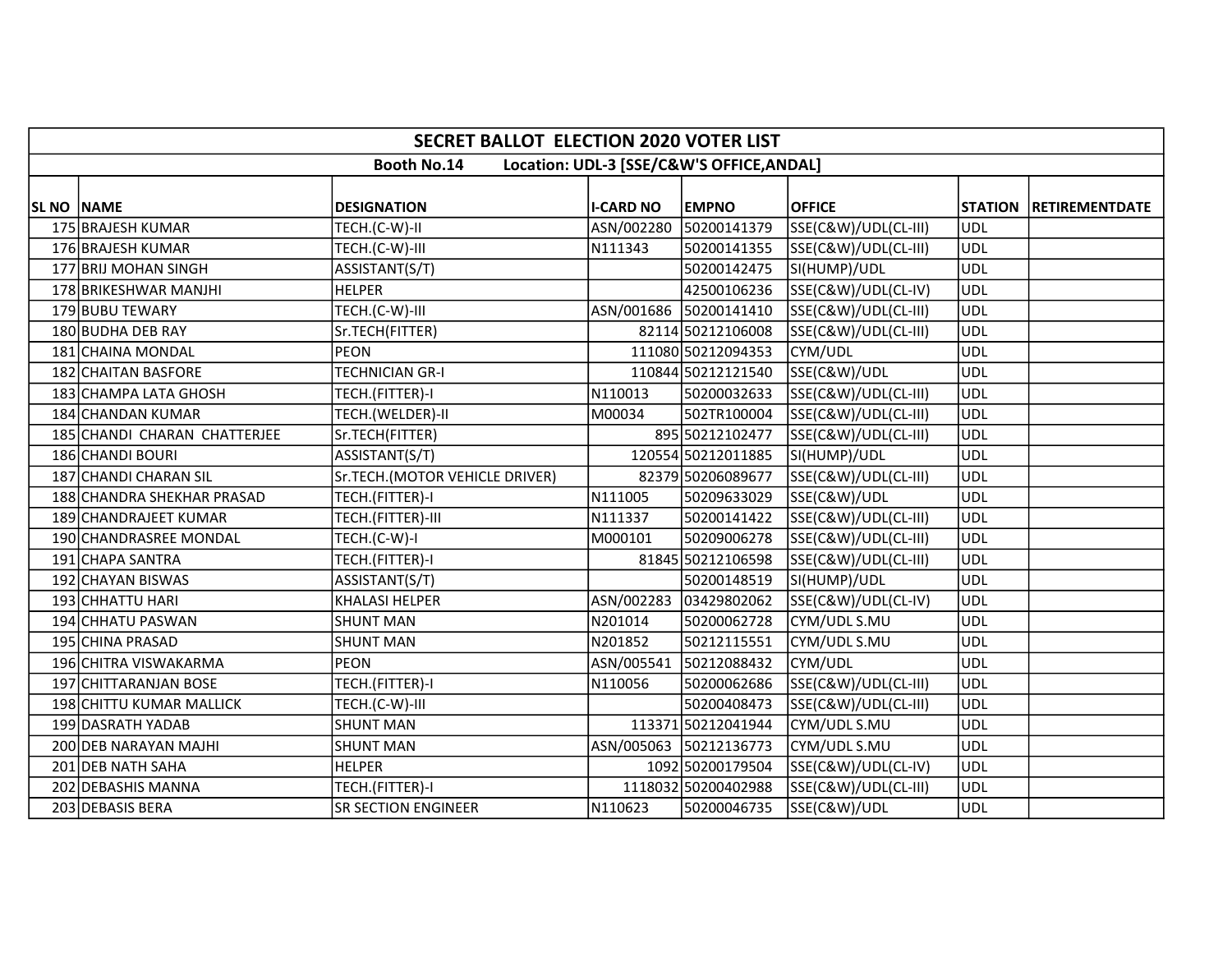|                   | <b>SECRET BALLOT ELECTION 2020 VOTER LIST</b>                   |                              |                  |                        |                      |            |                          |  |  |  |  |
|-------------------|-----------------------------------------------------------------|------------------------------|------------------|------------------------|----------------------|------------|--------------------------|--|--|--|--|
|                   | <b>Booth No.14</b><br>Location: UDL-3 [SSE/C&W'S OFFICE, ANDAL] |                              |                  |                        |                      |            |                          |  |  |  |  |
| <b>SL NO NAME</b> |                                                                 | <b>DESIGNATION</b>           | <b>I-CARD NO</b> | <b>EMPNO</b>           | <b>OFFICE</b>        |            | STATION   RETIREMENTDATE |  |  |  |  |
|                   | 204 DEBASIS MONDAL                                              | Sr.TECH.(TELECOM MAINTAINER) |                  | ASN/004258 50212078840 | <b>CTCI/UDL</b>      | UDL        |                          |  |  |  |  |
|                   | 205 DEBASISH SARDAR                                             | TECH.(SIGNAL MAINTAINER)-II  |                  | 50200165797            | SI(HUMP)/UDL         | UDL        |                          |  |  |  |  |
|                   | 206 DEBJYOTI MITRA                                              | Sr.TECH(FITTER)              |                  | 81858 50209413110      | SSE(C&W)/UDL(CL-III) | UDL        |                          |  |  |  |  |
|                   | 207 DEBU BOURI                                                  | <b>SHUNT MAN</b>             |                  | ASN/003202 502NPS06262 | CYM/UDL S.MU         | UDL        |                          |  |  |  |  |
|                   | 208 DEEPAK KUMAR                                                | <b>SHUNT MAN</b>             |                  | ASN/003283 03429801649 | CYM/UDL S.MU         | <b>UDL</b> |                          |  |  |  |  |
|                   | 209 DEEPAK KUMAR                                                | <b>TECHNICIAN GR-II</b>      |                  | ASN/004663 50200170010 | SSE(C&W)/UDL         | <b>UDL</b> |                          |  |  |  |  |
|                   | 210 DEEPAK KUMAR TIWARI                                         | KHALASI(MULTI PURPOSE)       | M00099           | 50320130331            | SSE(C&W)/UDL(CL-IV)  | <b>UDL</b> |                          |  |  |  |  |
|                   | 211 DEEPAK KUMAR TOPPO                                          | <b>HELPER</b>                |                  | 1118045 03429801075    | SSE(C&W)/UDL(CL-IV)  | UDL        |                          |  |  |  |  |
|                   | 212 DEO PRAKASH SINGH                                           | <b>SHUNT MAN</b>             |                  | ASN/003124 50200011769 | CYM/UDL S.MU         | ludl       |                          |  |  |  |  |
|                   | 213 DEWANAND                                                    | SR.TECH.(C-W)                |                  | 123 50212095930        | SSE(C&W)/UDL(CL-III) | <b>UDL</b> |                          |  |  |  |  |
|                   | 214 DEWEN KUMAR HANSDA                                          | ASSISTANT(S/T)               |                  | 27304141222            | SI(HUMP)/UDL         | UDL        |                          |  |  |  |  |
|                   | 215 DHANESH CHANDRA MANDAL                                      | Sr.CABINMAN                  |                  | ASN/004730 50212110450 | CYM/UDL              | <b>UDL</b> |                          |  |  |  |  |
|                   | 216 DHANESHWAR MONDAL                                           | CHOWKIDAR                    |                  | ASN/003295 50200107062 | ANDAL H.SCHL.        | <b>UDL</b> |                          |  |  |  |  |
|                   | 217 DHANESWAR HANSDA                                            | TECH.(C-W)-II                |                  | 111568 50200145580     | SSE(C&W)/UDL         | <b>UDL</b> |                          |  |  |  |  |
|                   | 218 DHARMARAJ SHIL                                              | OFFICE SUPERINTENDENT        |                  | ASN/004121 50212099934 | SI/HUMP/UDL          | UDL        |                          |  |  |  |  |
|                   | 219 DHARMENDRA KUMAR                                            | TECH.(C-W)-II                |                  | 111358 50200141690     | SSE(C&W)/UDL(CL-III) | UDL        |                          |  |  |  |  |
|                   | 220 DHEERAJ KUMAR                                               | TECH.(FITTER)-II             |                  | ASN/004701 50205577691 | SSE(C&W)/UDL(CL-III) | UDL        |                          |  |  |  |  |
|                   | 221 DHRUB KUMAR                                                 | PORTER(TRANSPORTATION)       | N200944          | 50200047284            | CYM/UDL              | <b>UDL</b> |                          |  |  |  |  |
|                   | 222 DILIP KUMAR SANTRA                                          | Sr.TECH(FITTER)              |                  | 1012 50212017206       | SSE(C&W)/UDL(CL-III) | <b>UDL</b> |                          |  |  |  |  |
|                   | 223 DILIP KUMAR DUTTA                                           | Sr.CABINMAN                  |                  | ASN/004732 50212135513 | CYM/UDL              | UDL        |                          |  |  |  |  |
|                   | 224 DILIP KUMAR RAM                                             | ASSISTANT(S/T)               |                  | 120552 50212127905     | SI(HUMP)/UDL         | <b>UDL</b> |                          |  |  |  |  |
|                   | 225 DILIP MANDAL                                                | <b>SHUNT MAN</b>             |                  | 113338 50212122490     | CYM/UDL S.MU         | <b>UDL</b> |                          |  |  |  |  |
|                   | 226 DILIP MONDAL                                                | <b>SHUNT MAN</b>             |                  | 111047 50212139208     | CYM/UDL S.MU         | <b>UDL</b> |                          |  |  |  |  |
|                   | 227 DILIP PRASAD                                                | <b>SHUNT MAN</b>             |                  | 111439 50212128351     | CYM/UDL S.MU         | <b>UDL</b> |                          |  |  |  |  |
|                   | 228 DILIP SHAW                                                  | TECH.(WELDER)-I              |                  | 312 50212106021        | SSE(C&W)/UDL(CL-III) | <b>UDL</b> |                          |  |  |  |  |
|                   | 229 DILIP SINGH                                                 | <b>SHUNT MAN</b>             | N200756          | 50200096064            | CYM/UDL S.MU         | <b>UDL</b> |                          |  |  |  |  |
|                   | 230 DINABANDHU MONDAL                                           | Sr.CABINMAN                  |                  | ASN/005366 50212127632 | CYM/UDL              | <b>UDL</b> |                          |  |  |  |  |
|                   | 231 DINESH CHANDRA AGRAHRI                                      | PRIMARY SCHOOL TEACHER       |                  | ASN/002747 50200043217 | ANDAL H.SCHL.        | UDL        |                          |  |  |  |  |
|                   | 232 DINESH KUMAR                                                | <b>HELPER</b>                |                  | 111551 502NPS05932     | SSE(C&W)/UDL(CL-IV)  | UDL        |                          |  |  |  |  |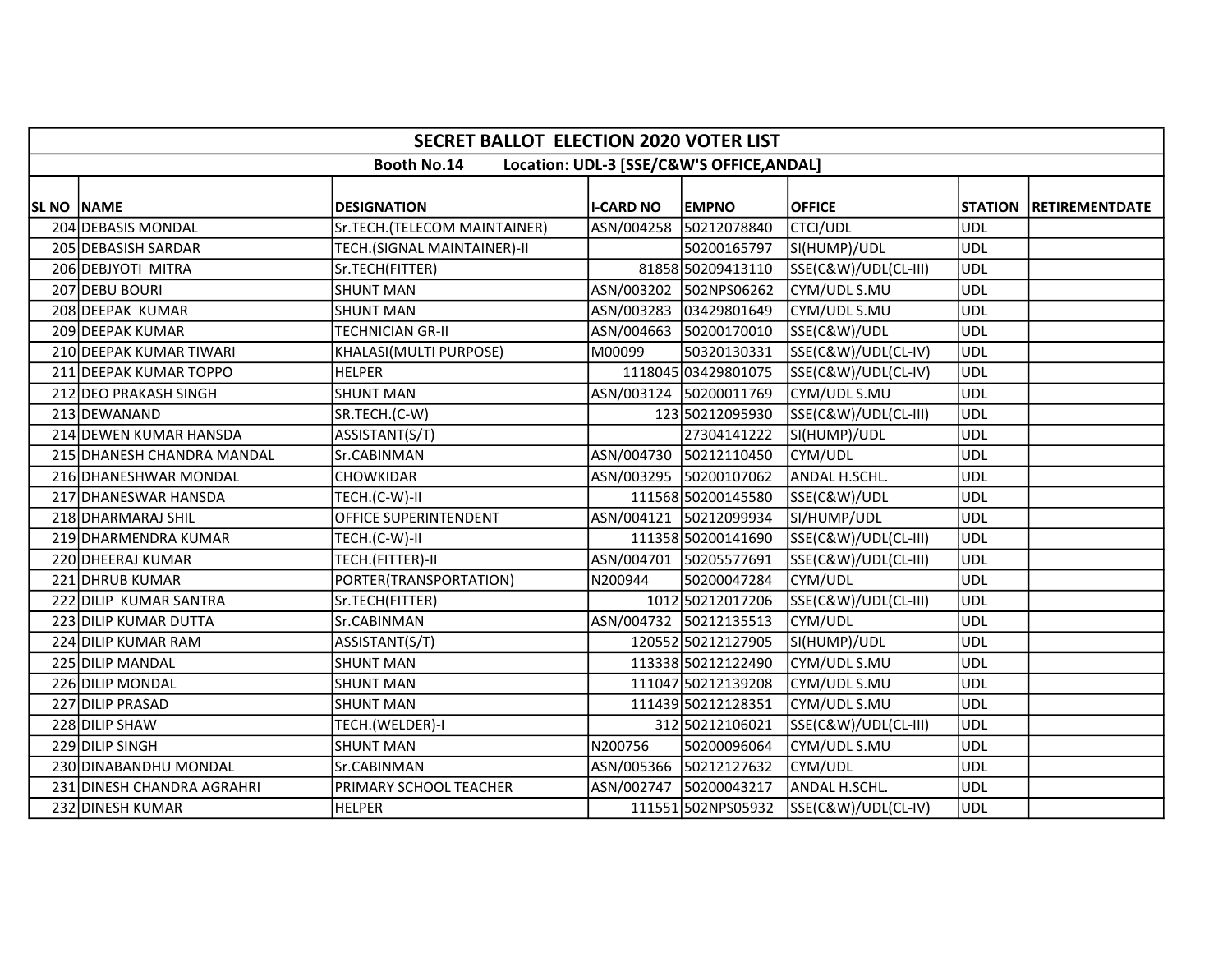|                   | <b>SECRET BALLOT ELECTION 2020 VOTER LIST</b>                   |                         |                  |                        |                      |            |                        |  |  |  |  |
|-------------------|-----------------------------------------------------------------|-------------------------|------------------|------------------------|----------------------|------------|------------------------|--|--|--|--|
|                   | <b>Booth No.14</b><br>Location: UDL-3 [SSE/C&W'S OFFICE, ANDAL] |                         |                  |                        |                      |            |                        |  |  |  |  |
| <b>SL NO NAME</b> |                                                                 | <b>DESIGNATION</b>      | <b>I-CARD NO</b> | <b>EMPNO</b>           | <b>OFFICE</b>        |            | STATION RETIREMENTDATE |  |  |  |  |
|                   | 233 DINESH KUMAR                                                | <b>SHUNT MAN</b>        |                  | ASN/005043 50212134053 | CYM/UDL S.MU         | <b>UDL</b> |                        |  |  |  |  |
|                   | 234 DINESH KUMAR                                                | TECH.(FITTER)-II        |                  | ASN/005114 50290107585 | SSE(C&W)/UDL(CL-III) | UDL        |                        |  |  |  |  |
|                   | 235 DINESH PRASAD                                               | SR.TECH.(C-W)           |                  | 925 50209317284        | SSE(C&W)/UDL         | UDL        |                        |  |  |  |  |
|                   | 236 DINESH SINGH                                                | Sr.TECH(FITTER)         |                  | 439 50212001065        | SSE(C&W)/UDL(CL-III) | UDL        |                        |  |  |  |  |
|                   | 237 DINESH THAKUR                                               | PORTER(TRANSPORTATION)  |                  | ASN/005060 50200109277 | CYM/UDL              | <b>UDL</b> |                        |  |  |  |  |
|                   | 238 DINESHWAR MAHATO                                            | TECHNICIAN GR-I         |                  | 81785 50212134569      | SSE(C&W)/UDL(CL-III) | <b>UDL</b> |                        |  |  |  |  |
|                   | 239 DIP LAL PRASAD                                              | Sr.TECH(FITTER)         |                  | 1171 50212002100       | SSE(C&W)/UDL         | UDL        |                        |  |  |  |  |
|                   | 240 DIP NARAYAN PANDEY                                          | TECH.(WELDER)-I         |                  | 81928 50212106069      | SSE(C&W)/UDL         | <b>UDL</b> |                        |  |  |  |  |
|                   | 241 DIPAK KONAR                                                 | <b>TECHNICIAN GR-I</b>  | N110744          | 50200021817            | SSE(C&W)/UDL(CL-III) | <b>UDL</b> |                        |  |  |  |  |
|                   | 242 DIPAK KUMAR SHAW                                            | Sr.TECH(FITTER)         |                  | 190 50212109368        | SSE(C&W)/UDL(CL-III) | UDL        |                        |  |  |  |  |
|                   | 243 DIPAK KUMAR GOSWAMI                                         | TECH.(C-W)-I            | N110270          | 50212070506            | SSE(C&W)/UDL(CL-III) | UDL        |                        |  |  |  |  |
|                   | 244 DIPAK KUMAR ROY                                             | Sr.TECH(WELDER)         |                  | 921 50212101898        | SSE(C&W)/UDL         | <b>UDL</b> |                        |  |  |  |  |
|                   | 245 DIPAK MUKHERJEE                                             | <b>TECHNICIAN GR-II</b> | N110023          | 50200039172            | SSE/NC&W/UDL         | <b>UDL</b> |                        |  |  |  |  |
|                   | 246 DIPANKAR BOWRI                                              | <b>SHUNT MAN</b>        | N201560          | 50200108388            | CYM/UDL S.MU         | <b>UDL</b> |                        |  |  |  |  |
|                   | 247 DIPANKAR SARKAR                                             | <b>SHUNT MAN</b>        |                  | ASN/003123 50212051809 | CYM/UDL S.MU         | <b>UDL</b> |                        |  |  |  |  |
|                   | 248 DIPU METE                                                   | Sr.TECH(FITTER)         |                  | ASN/001670 50212106586 | SSE(C&W)/UDL(CL-III) | UDL        |                        |  |  |  |  |
|                   | 249 DOMAN MANDAL                                                | POINTSMAN-B             | N201345          | 50200120728            | CYM/UDL              | <b>UDL</b> |                        |  |  |  |  |
|                   | 250 DULAL CHANDRA DAS                                           | Sr.TECH(FITTER)         |                  | 1155 50212005113       | SSE(C&W)/UDL         | <b>UDL</b> |                        |  |  |  |  |
|                   | 251 DULAL CHANDRA SADHU                                         | Sr.CABINMAN             |                  | ASN/004731 50212127590 | CYM/UDL              | <b>UDL</b> |                        |  |  |  |  |
|                   | 252 DURGA DAS SINHA                                             | Sr.TECH(WELDER)         |                  | 82198 50212009404      | SSE(C&W)/UDL         | <b>UDL</b> |                        |  |  |  |  |
|                   | 253 DWIJEN BAGDI                                                | Sr.CABINMAN             |                  | ASN/004729 50212112227 | CYM/UDL              | <b>UDL</b> |                        |  |  |  |  |
|                   | 254 EMANUEL BESRA                                               | <b>JR CLERK</b>         |                  | 70265 50200404764      | SSE(C&W)/UDL(CL-III) | <b>UDL</b> |                        |  |  |  |  |
|                   | 255 ETI METE                                                    | <b>PEON</b>             |                  | ASN/005365 03429802106 | CYM/UDL              | UDL        |                        |  |  |  |  |
|                   | 256 ETY CHAKRABORTY                                             | TECH.(C-W)-II           | N111133          | 502A4796287            | SSE(C&W)/UDL(CL-III) | <b>UDL</b> |                        |  |  |  |  |
|                   | 257 FULCHAND GUPTA                                              | POINTSMAN-B             |                  | ASN/002532 18229803523 | CYM/UDL S.MU         | <b>UDL</b> |                        |  |  |  |  |
|                   | 258 GANDHA MADHAB MONDAL                                        | PORTER(TRANSPORTATION)  | N201691          | 50200126408            | CYM/UDL              | UDL        |                        |  |  |  |  |
|                   | 259 GANESH DAS                                                  | Sr.TECH(FITTER)         | N111023          | 50200042687            | SSE(C&W)/UDL(CL-III) | <b>UDL</b> |                        |  |  |  |  |
|                   | 260 GANESH KUMAR                                                | PORTER(TRANSPORTATION)  | ASN/001367       | 502NPS05951            | CYM/UDL              | <b>UDL</b> |                        |  |  |  |  |
|                   | 261 GANESH KUMAR GOPE                                           | ASSISTANT(S/T)          |                  | 03429802160            | SI(HUMP)/UDL         | UDL        |                        |  |  |  |  |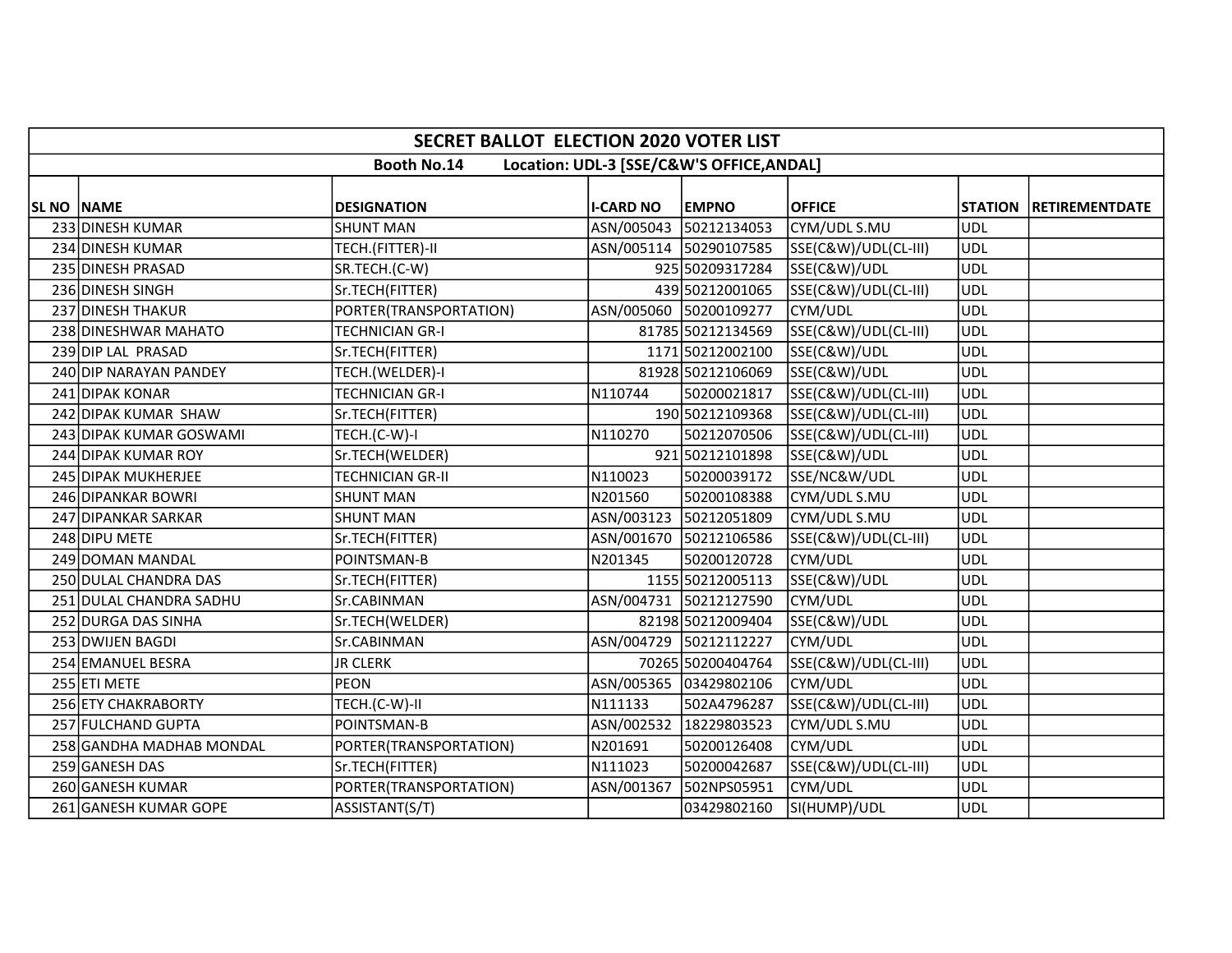|                   | <b>SECRET BALLOT ELECTION 2020 VOTER LIST</b>                   |                          |                  |                         |                      |            |                        |  |  |  |  |
|-------------------|-----------------------------------------------------------------|--------------------------|------------------|-------------------------|----------------------|------------|------------------------|--|--|--|--|
|                   | <b>Booth No.14</b><br>Location: UDL-3 [SSE/C&W'S OFFICE, ANDAL] |                          |                  |                         |                      |            |                        |  |  |  |  |
|                   |                                                                 |                          |                  |                         |                      |            |                        |  |  |  |  |
| <b>SL NO NAME</b> |                                                                 | <b>DESIGNATION</b>       | <b>I-CARD NO</b> | <b>EMPNO</b>            | <b>OFFICE</b>        |            | STATION RETIREMENTDATE |  |  |  |  |
|                   | 262 GANESH METE                                                 | Sr.CABINMAN              |                  | ASN/004749 50212110693  | CYM/UDL              | UDL        |                        |  |  |  |  |
|                   | 263 GANESH ORAON                                                | <b>SHUNT MAN</b>         | N200888          | 50200094559             | CYM/UDL S.MU         | UDL        |                        |  |  |  |  |
|                   | 264 GANGA DAYAL                                                 | Sr.SECTION ENGINEER(CnW) |                  | 82208 50212045949       | SSE(C&W)/UDL(CL-III) | UDL        |                        |  |  |  |  |
|                   | 265 GHONGO                                                      | <b>SHUNT MAN</b>         |                  | ASN/003125 50210100740  | CYM/UDL S.MU         | <b>UDL</b> |                        |  |  |  |  |
|                   | 266 GIRIJA SHANKAR                                              | <b>SHUNT MAN</b>         |                  | ASN/003126 50212019720  | CYM/UDL S.MU         | <b>UDL</b> |                        |  |  |  |  |
|                   | 267 GODA MAJHI                                                  | TECHNICIAN GR-I          |                  | ASN/001697 50212093944  | SSE(C&W)/UDL(CL-III) | UDL        |                        |  |  |  |  |
|                   | 268 GOLKI DEVI                                                  | <b>TECHNICIAN GR-I</b>   |                  | 82111 50212142323       | SSE(C&W)/UDL(CL-III) | UDL        |                        |  |  |  |  |
|                   | 269 GOPAL HANSDA                                                | <b>KHALASI HELPER</b>    |                  | 81876 50212100948       | SSE(C&W)/UDL(CL-IV)  | UDL        |                        |  |  |  |  |
|                   | 270 GOPAL SHARMA                                                | TECH.(FITTER)-I          | N110127          | 50200070464             | SSE(C&W)/UDL(CL-III) | <b>UDL</b> |                        |  |  |  |  |
|                   | 271 GOPINATH META                                               | Sr.CABINMAN              |                  | ASN/004734 50212098152  | CYM/UDL              | UDL        |                        |  |  |  |  |
|                   | 272 GORE LAL PASWAN                                             | <b>SHUNT MAN</b>         |                  | 111271 50212056340      | CYM/UDL S.MU         | <b>UDL</b> |                        |  |  |  |  |
|                   | 273 GOSAI CHANDRA BHANDARY                                      | <b>SHUNT MAN</b>         |                  | ASN/003127 50212082041  | CYM/UDL S.MU         | <b>UDL</b> |                        |  |  |  |  |
|                   | 274 GOUR CHANDRA MONDAL                                         | TECH.(FITTER)-II         |                  | ASN/003561  502NPS07240 | SSE(C&W)/UDL         | <b>UDL</b> |                        |  |  |  |  |
|                   | 275 GOUR HARI                                                   | <b>SHUNT MAN</b>         |                  | 111758 50212030405      | CYM/UDL S.MU         | <b>UDL</b> |                        |  |  |  |  |
|                   | 276 GOURANGA DAS                                                | Sr.CABINMAN              |                  | ASN/004733 50212110668  | CYM/UDL              | UDL        |                        |  |  |  |  |
|                   | 277 GOURANGA ROY                                                | TECH.(C-W)-II            | N111260          | 50200137080             | SSE(C&W)/UDL(CL-III) | UDL        |                        |  |  |  |  |
|                   | 278 GOURI DEVI                                                  | <b>PEON</b>              |                  | ASN/001698 50212118199  | SSE(C&W)/UDL         | UDL        |                        |  |  |  |  |
|                   | 279 GOURI SHANKAR LALL                                          | <b>SR. TECHNICIAN</b>    |                  | 82041 50210089469       | SSE(C&W)/UDL(CL-III) | UDL        |                        |  |  |  |  |
|                   | 280 GOUTAM KARMAKAR                                             | KHALASI HELPER           | M000108          | 18329801860             | SSE(C&W)/UDL(CL-IV)  | UDL        |                        |  |  |  |  |
|                   | 281 GOUTAM KUMAR MONDAL                                         | TECH.(FITTER)-II         | ASN/005101       | 502NPS06599             | SSE(C&W)/UDL         | <b>UDL</b> |                        |  |  |  |  |
|                   | 282 GOUTAM KUMAR SANYAL                                         | TECH.(C-W)-II            |                  | ASN/004669 50266405154  | SSE(C&W)/UDL(CL-III) | UDL        |                        |  |  |  |  |
|                   | 283 GOUTAM MONDAL                                               | <b>SHUNT MAN</b>         | N201129          | 50200032487             | CYM/UDL S.MU         | <b>UDL</b> |                        |  |  |  |  |
|                   | 284 GOUTAM MONDAL                                               | PORTER(TRANSPORTATION)   |                  | ASN/005535 50200061335  | CYM/UDL              | <b>UDL</b> |                        |  |  |  |  |
|                   | 285 GOUTAM SINGH                                                | <b>SHUNT MAN</b>         | N200093          | 50200063046             | CYM/UDL S.MU         | <b>UDL</b> |                        |  |  |  |  |
|                   | 286 GOVIND MURMU                                                | <b>SHUNT MAN</b>         |                  | 113386 50212135525      | CYM/UDL S.MU         | <b>UDL</b> |                        |  |  |  |  |
|                   | 287 GOVIND YADAV                                                | PORTER(TRANSPORTATION)   |                  | ASN/005045 50212126937  | CYM/UDL              | <b>UDL</b> |                        |  |  |  |  |
|                   | 288 GULAB CHANDRA PASWAN                                        | <b>SHUNT MAN</b>         |                  | 50200183751             | CYM/UDL S.MU         | <b>UDL</b> |                        |  |  |  |  |
|                   | 289 GUNJAN KUMAR                                                | PORTER(TRANSPORTATION)   | ASN/003211       | 502NPS07050             | CYM/UDL              | <b>UDL</b> |                        |  |  |  |  |
|                   | 290 GYANMATI DEVI                                               | <b>PEON</b>              | N201500          | 50200115850             | CYM/UDL              | UDL        |                        |  |  |  |  |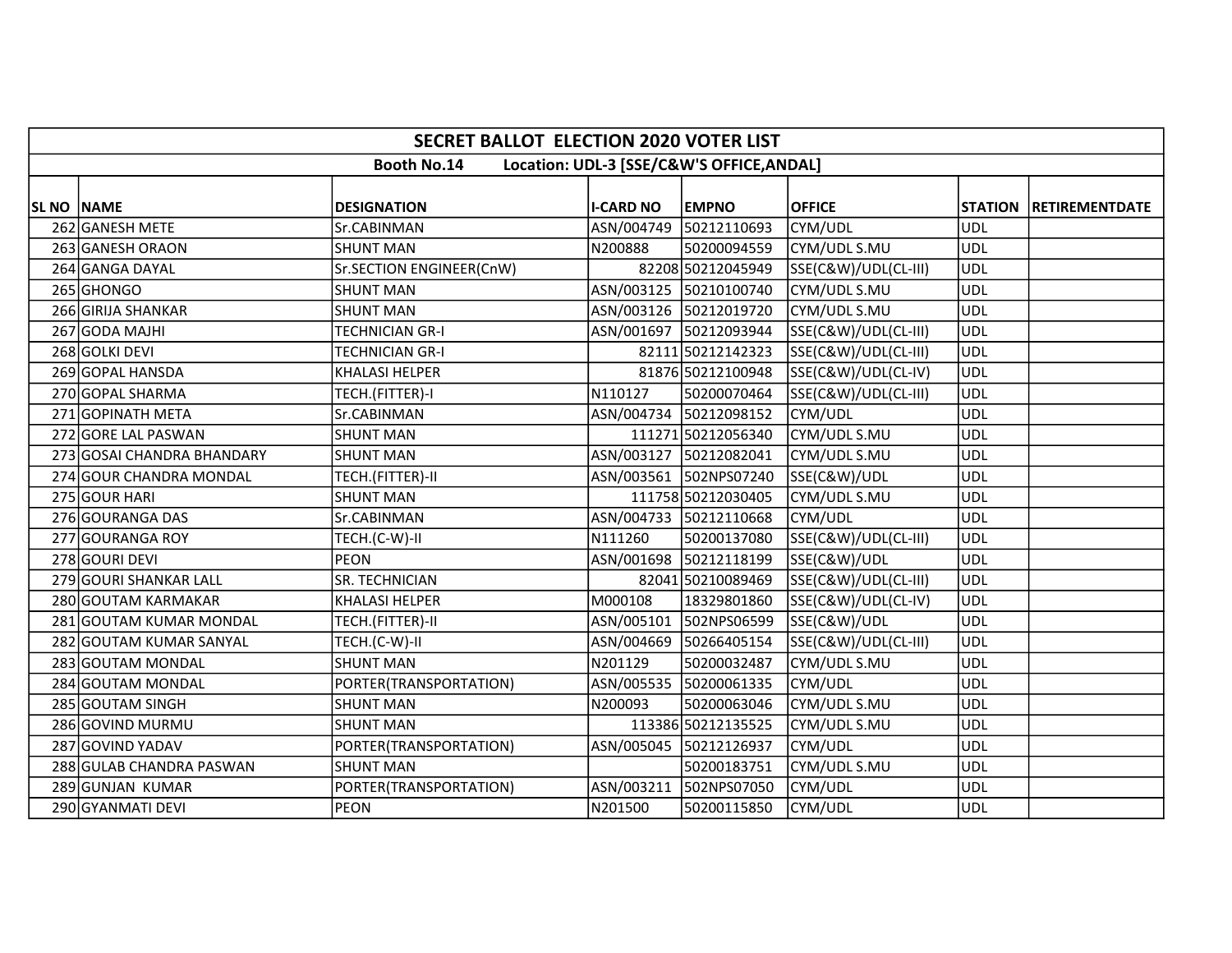|                   | <b>SECRET BALLOT ELECTION 2020 VOTER LIST</b>                   |                             |                  |                        |                      |                |                       |  |  |  |  |
|-------------------|-----------------------------------------------------------------|-----------------------------|------------------|------------------------|----------------------|----------------|-----------------------|--|--|--|--|
|                   | <b>Booth No.14</b><br>Location: UDL-3 [SSE/C&W'S OFFICE, ANDAL] |                             |                  |                        |                      |                |                       |  |  |  |  |
| <b>SL NO NAME</b> |                                                                 | <b>DESIGNATION</b>          | <b>I-CARD NO</b> | <b>EMPNO</b>           | <b>OFFICE</b>        | <b>STATION</b> | <b>RETIREMENTDATE</b> |  |  |  |  |
|                   | 291 HARADHAN MONDAL                                             | TECH.(BLACK SMITH)-I        |                  | 120669 50212084797     | SI(HUMP)/UDL         | UDL            |                       |  |  |  |  |
|                   | 292 HARI CHANDRA SHOW                                           | SR.TECH.(C-W)               |                  | 81948 50212128521      | SSE(C&W)/UDL         | UDL            |                       |  |  |  |  |
|                   | 293 HARI HAR MONDAL                                             | TECH.(WELDER)-I             |                  | 998 50212103421        | SSE(C&W)/UDL(CL-III) | UDL            |                       |  |  |  |  |
|                   | 294 HASANUZZAMAN AHMED                                          | TECH.(C-W)-II               | N111350          | 50200671253            | SSE(C&W)/UDL(CL-III) | UDL            |                       |  |  |  |  |
|                   | 295 HASIBA BIBI                                                 | <b>PEON</b>                 |                  | ASN/005546 50212076314 | CYM/UDL              | <b>UDL</b>     |                       |  |  |  |  |
|                   | 296 HAWAN                                                       | SR. TECHNICIAN              |                  | 81870 50212001533      | SSE(C&W)/UDL(CL-III) | UDL            |                       |  |  |  |  |
|                   | 297 HEMANTA DEY                                                 | ASSISTANT(S/T)              |                  | 502NPS10782            | SI(HUMP)/UDL         | UDL            |                       |  |  |  |  |
|                   | 298 HEMANTA KUMAR GHOSH                                         | LIBRARIAN                   |                  | ASN/002737 50209580050 | ANDAL H.SCHL.        | <b>UDL</b>     |                       |  |  |  |  |
|                   | 299 HIMADRI KUMAR PAL                                           | <b>HELPER</b>               |                  | 111721 502J0152808     | SSE(C&W)/UDL(CL-IV)  | <b>UDL</b>     |                       |  |  |  |  |
|                   | 300 HIMANGSU ROY                                                | Sr.TECH(FITTER)             |                  | 82072 50212004984      | SSE(C&W)/UDL(CL-III) | <b>UDL</b>     |                       |  |  |  |  |
|                   | 301 HIRA LAL HAZAM                                              | JUNIOR ENGINEER(CnW)        | M00125           | 50200070178            | SSE(C&W)/UDL(CL-III) | <b>UDL</b>     |                       |  |  |  |  |
|                   | 302 HIRAMAN PRASAD                                              | PORTER(TRANSPORTATION)      |                  | ASN/005434 50200109332 | CYM/UDL              | <b>UDL</b>     |                       |  |  |  |  |
|                   | 303 HIRAMON MONDAL                                              | Sr.TECH(FITTER)             |                  | 23 50212101783         | SSE(C&W)/UDL(CL-III) | UDL            |                       |  |  |  |  |
|                   | 304 HIREN CHANDRA GORAI                                         | SR.TECH.(C-W)               |                  | 7950212095953          | SSE(C&W)/UDL(CL-III) | UDL            |                       |  |  |  |  |
|                   | 305 ID MAHAMMAD ANSARI                                          | Sr.SECTION ENGINEER(CnW)    |                  | 82047 50212136890      | SSE(C&W)/UDL(CL-III) | UDL            |                       |  |  |  |  |
|                   | 306 INDRA NATH BOURI                                            | TECH.(FITTER)-I             | N110050          | 50200032372            | SSE(C&W)/UDL(CL-III) | <b>UDL</b>     |                       |  |  |  |  |
|                   | 307 INDRADEO PRASAD SINGH                                       | PORTER(TRANSPORTATION)      |                  | ASN/005402 50209373421 | WEIGH BRIDGE/ANDAL   | UDL            |                       |  |  |  |  |
|                   | 308 INDRADEO SAW                                                | TECH.(TELECOM MAINTAINER)-I |                  | 121146 50209344482     | <b>CTCI/UDL</b>      | <b>UDL</b>     |                       |  |  |  |  |
|                   | 309 INDRADEO SHAW                                               | ASSISTANT(S/T)              | N170021          | 50212145725            | SI(HUMP)/UDL         | <b>UDL</b>     |                       |  |  |  |  |
|                   | 310 JAGABANDHU GHOSH                                            | Sr.SECTION ENGINEER(CnW)    |                  | 1200 50212105867       | SSE(C&W)/UDL(CL-III) | UDL            |                       |  |  |  |  |
|                   | 311 JAIKANT KUMAR ROUTH                                         | PORTER(TRANSPORTATION)      | ASN/005547       | 50200162887            | CYM/UDL              | <b>UDL</b>     |                       |  |  |  |  |
|                   | 312 JAIPAL MINJ                                                 | TECH.(FITTER)-II            | N111358          | 50200150368            | SSE(C&W)/UDL         | <b>UDL</b>     |                       |  |  |  |  |
|                   | 313 JALHA MAJHI                                                 | <b>PEON</b>                 | ASN/005061       | 50212120789            | CYM/UDL              | UDL            |                       |  |  |  |  |
|                   | 314 JANARDAN PRASAD                                             | Sr.TECH(FITTER)             |                  | 81974 50212004832      | SSE(C&W)/UDL(CL-III) | UDL            |                       |  |  |  |  |
|                   | 315 JANESHWAR HEMBRAM                                           | PORTER(TRANSPORTATION)      | N200687          | 50200108649            | CYM/UDL              | <b>UDL</b>     |                       |  |  |  |  |
|                   | 316 JATA SHANKAR JHA                                            | ASSISTANT(S/T)              | N170407          | 50200041208            | SI(HUMP)/UDL         | <b>UDL</b>     |                       |  |  |  |  |
|                   | 317 JAWALA LAL                                                  | <b>SHUNT MAN</b>            |                  | 113372 50212118321     | CYM/UDL S.MU         | UDL            |                       |  |  |  |  |
|                   | 318 JAYANTA PATRA                                               | <b>HELPER</b>               |                  | 1118050 50200406167    | SSE(C&W)/UDL(CL-IV)  | UDL            |                       |  |  |  |  |
|                   | 319 JAYANTA GUPTA                                               | Sr.SECTION ENGINEER(CnW)    |                  | 111143 50200133814     | SSE(C&W)/UDL(CL-III) | UDL            |                       |  |  |  |  |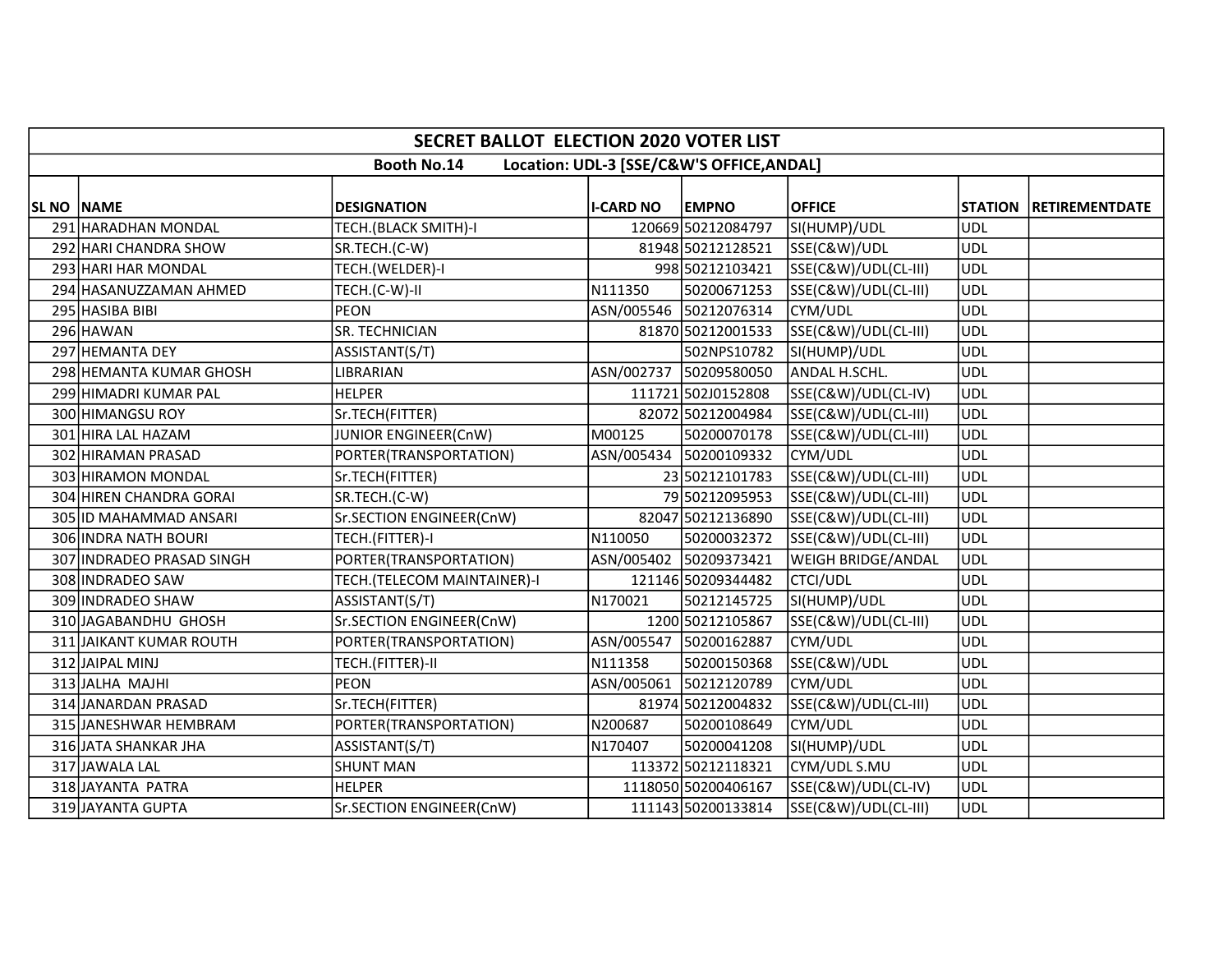|                   |                                                                 | <b>SECRET BALLOT ELECTION 2020 VOTER LIST</b> |                  |                        |                      |            |                        |  |  |  |  |
|-------------------|-----------------------------------------------------------------|-----------------------------------------------|------------------|------------------------|----------------------|------------|------------------------|--|--|--|--|
|                   | <b>Booth No.14</b><br>Location: UDL-3 [SSE/C&W'S OFFICE, ANDAL] |                                               |                  |                        |                      |            |                        |  |  |  |  |
| <b>SL NO NAME</b> |                                                                 | <b>DESIGNATION</b>                            | <b>I-CARD NO</b> | <b>EMPNO</b>           | <b>OFFICE</b>        |            | STATION RETIREMENTDATE |  |  |  |  |
|                   | 320 JAYANTA KUMAR DEY                                           | PRIMARY SCHOOL TEACHER                        |                  | ASN/002746 50207040004 | ANDAL H.SCHL.        | UDL        |                        |  |  |  |  |
|                   | 321 JAYASREE DAS SINGHA                                         | <b>SHUNT MAN</b>                              |                  | 03429800602            | CYM/UDL S.MU         | UDL        |                        |  |  |  |  |
|                   | 322 JAYDEB DAS                                                  | <b>HELPER</b>                                 |                  | 1094 50200179498       | SSE(C&W)/UDL(CL-IV)  | <b>UDL</b> |                        |  |  |  |  |
|                   | 323 JIBAN BOURI                                                 | <b>SHUNT MAN</b>                              |                  | ASN/003128 50212031835 | CYM/UDL S.MU         | <b>UDL</b> |                        |  |  |  |  |
|                   | 324 JISHNU CHATTERJEE                                           | TECH.(C-W)-I                                  | N111035          | 50200097901            | SSE(C&W)/UDL         | <b>UDL</b> |                        |  |  |  |  |
|                   | 325 JITEN DAS                                                   | <b>SHUNT MAN</b>                              |                  | ASN/005044 50212145166 | CYM/UDL S.MU         | <b>UDL</b> |                        |  |  |  |  |
|                   | 326 JITEN KISKU                                                 | <b>SHUNT MAN</b>                              |                  | 112111 50212138708     | CYM/UDL S.MU         | <b>UDL</b> |                        |  |  |  |  |
|                   | 327 JITENDRA KUMAR RAM                                          | TECH.(FITTER)-I                               | N110889          | 50200106872            | SSE(C&W)/UDL(CL-III) | UDL        |                        |  |  |  |  |
|                   | 328 JITENDRA KUMAR SINGH                                        | <b>SHUNT MAN</b>                              |                  | 50200126688            | CYM/UDL S.MU         | <b>UDL</b> |                        |  |  |  |  |
|                   | 329 JITENDRA PRASAD                                             | TRAINEE                                       | M00130           | 03429801898            | SSE(C&W)/UDL(CL-III) | <b>UDL</b> |                        |  |  |  |  |
|                   | 330 JITENDRA PRASAD                                             | Sr.CABINMAN                                   | N201803          | 50212107670            | CYM/UDL              | UDL        |                        |  |  |  |  |
|                   | 331JOGESH MAHATO                                                | <b>TECHNICIAN GR-I</b>                        |                  | 82045 50212109307      | SSE(C&W)/UDL(CL-III) | <b>UDL</b> |                        |  |  |  |  |
|                   | 332 JOGNESWAR MONDAL                                            | <b>SHUNT MAN</b>                              |                  | ASN/005054 03429800705 | CYM/UDL S.MU         | UDL        |                        |  |  |  |  |
|                   | 333 JOYDEV SARKAR                                               | TECH(PAINTER)-I                               |                  | 82404 50212118205      | SSE(C&W)/UDL(CL-III) | <b>UDL</b> |                        |  |  |  |  |
|                   | 334 JOYRAM SAREN                                                | Sr.TECH(WELDER)                               | N110312          | 50200054197            | SSE(C&W)/UDL         | UDL        |                        |  |  |  |  |
|                   | 335 KABITA ROY                                                  | <b>PEON</b>                                   |                  | 113319 50212115782     | CYM/UDL              | <b>UDL</b> |                        |  |  |  |  |
|                   | 336 KAILASH MONDAL                                              | Sr.TECH.(TELECOM MAINTAINER)                  |                  | 120767 50212030284     | <b>CTCI/UDL</b>      | UDL        |                        |  |  |  |  |
|                   | 337 KAILASH PRASAD YADAV                                        | TECH.(FITTER)-I                               |                  | 135 50212106150        | SSE(C&W)/UDL(CL-III) | <b>UDL</b> |                        |  |  |  |  |
|                   | 338 KAJAL DEY                                                   | TECH.(FITTER)-III                             |                  | ASN/001235 50200040368 | SSE/NC&W/UDL         | <b>UDL</b> |                        |  |  |  |  |
|                   | 339 KALICHARAN BOURI                                            | Sr.TECH.(SIGNAL MAINTAINER)                   |                  | 121270 50212095436     | SI(HUMP)/UDL         | ludl       |                        |  |  |  |  |
|                   | 340 KALIKA KUMAR                                                | TECH.(FITTER)-III                             |                  | 111346 50200141987     | SSE(C&W)/UDL(CL-III) | UDL        |                        |  |  |  |  |
|                   | 341 KALLU PRASAD                                                | POINTSMAN-B                                   |                  | 50205557094            | CYM/UDL S.MU         | <b>UDL</b> |                        |  |  |  |  |
|                   | 342 KAMAL BIRUA                                                 | SR. TECHNICIAN                                |                  | 81837 50212086770      | SSE(C&W)/UDL(CL-III) | UDL        |                        |  |  |  |  |
|                   | 343 KAMESHWAR SHAW                                              | <b>SHUNT MAN</b>                              |                  | ASN/003129 50212111624 | CYM/UDL S.MU         | <b>UDL</b> |                        |  |  |  |  |
|                   | 344 KANCHAN GHORUI                                              | TECH.(FITTER)-III                             |                  | ASN/001662 50200405007 | SSE(C&W)/UDL         | <b>UDL</b> |                        |  |  |  |  |
|                   | 345 KANCHAN BOURI                                               | <b>TECHNICIAN GR-I</b>                        |                  | 111654 50212120236     | SSE(C&W)/UDL(CL-III) | <b>UDL</b> |                        |  |  |  |  |
|                   | 346 KANCHAN PRASAD                                              | JUNIOR ENGINEER(CnW)                          | M000106          | 50200045548            | SSE(C&W)/UDL(CL-III) | UDL        |                        |  |  |  |  |
|                   | 347 KANDRA MURMU                                                | TECHNICIAN GR-I                               | N110983          | 50200036602            | SSE(C&W)/UDL(CL-III) | UDL        |                        |  |  |  |  |
|                   | 348 KARTICK BISWAS                                              | POINTSMAN-B                                   |                  | 50205579259            | CYM/UDL S.MU         | <b>UDL</b> |                        |  |  |  |  |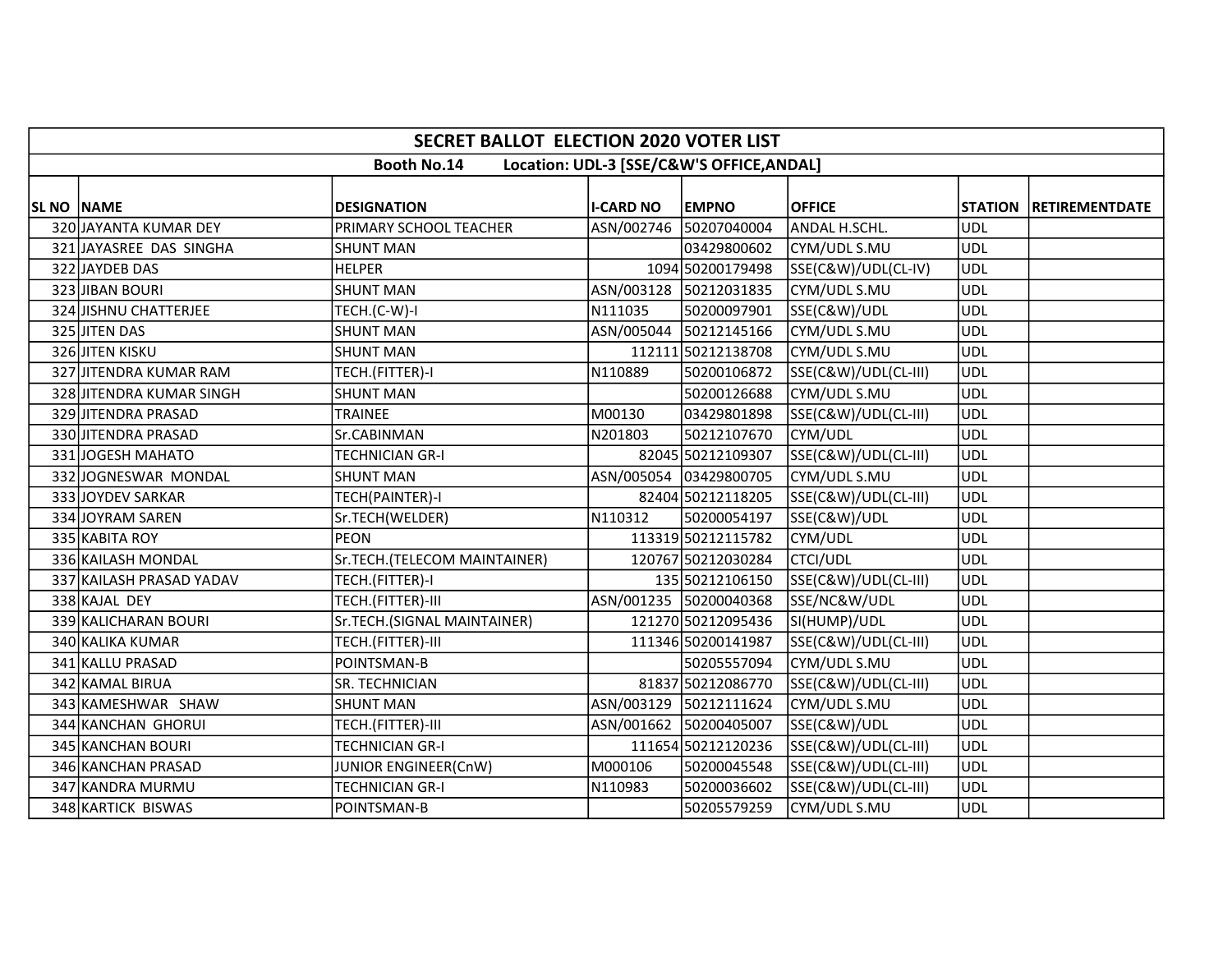|                   | <b>SECRET BALLOT ELECTION 2020 VOTER LIST</b>                   |                             |                  |                                        |                      |            |                        |  |  |  |  |
|-------------------|-----------------------------------------------------------------|-----------------------------|------------------|----------------------------------------|----------------------|------------|------------------------|--|--|--|--|
|                   | <b>Booth No.14</b><br>Location: UDL-3 [SSE/C&W'S OFFICE, ANDAL] |                             |                  |                                        |                      |            |                        |  |  |  |  |
|                   |                                                                 | <b>DESIGNATION</b>          |                  |                                        | <b>OFFICE</b>        |            |                        |  |  |  |  |
| <b>SL NO NAME</b> | 349 KARTICK KUMAR MANDAL                                        | PRIMARY SCHOOL TEACHER      | <b>I-CARD NO</b> | <b>EMPNO</b><br>ASN/002742 50209383505 | ANDAL H.SCHL.        | UDL        | STATION RETIREMENTDATE |  |  |  |  |
|                   |                                                                 |                             |                  |                                        |                      | <b>UDL</b> |                        |  |  |  |  |
|                   | 350 KARTICK KUMAR MONDAL                                        | <b>SHUNT MAN</b>            |                  | 113452 50212112811                     | CYM/UDL S.MU         |            |                        |  |  |  |  |
|                   | 351 KARTICK MAJI                                                | Sr.CABINMAN                 |                  | 112743 50212110723                     | CYM/UDL              | <b>UDL</b> |                        |  |  |  |  |
|                   | 352 KARTICK METE                                                | PORTER(TRANSPORTATION)      |                  | ASN/005539 50200017991                 | CYM/UDL              | <b>UDL</b> |                        |  |  |  |  |
|                   | 353 KARTICK PASWAN                                              | Sr.CABINMAN                 |                  | 112544 50212080135                     | CYM/UDL              | <b>UDL</b> |                        |  |  |  |  |
|                   | 354 KAZI KADER NEWAZ                                            | SR. TECHNICIAN              |                  | 1049 50210108725                       | SSE(C&W)/UDL(CL-III) | <b>UDL</b> |                        |  |  |  |  |
|                   | 355 KESHAV SINGH                                                | TECH.(SIGNAL MAINTAINER)-I  |                  | 121149 50209290217                     | SI(HUMP)/UDL         | <b>UDL</b> |                        |  |  |  |  |
|                   | 356 KISMAT MIR                                                  | Sr.CABINMAN                 |                  | ASN/004735 50212109034                 | CYM/UDL              | <b>UDL</b> |                        |  |  |  |  |
|                   | 357 KOUSIK NANDY                                                | PORTER(TRANSPORTATION)      |                  | ASN/005056 50200011319                 | CYM/UDL              | <b>UDL</b> |                        |  |  |  |  |
|                   | 358 KRISHNA                                                     | TECH.(FITTER)-I             |                  | 82039 50212076259                      | SSE(C&W)/UDL(CL-III) | UDL        |                        |  |  |  |  |
|                   | 359 KRISHNA NANDI(SEN)                                          | <b>PEON</b>                 |                  | 111074 50212117936                     | CYM/UDL              | <b>UDL</b> |                        |  |  |  |  |
|                   | 360 KRISHNENDU BANERJEE                                         | TECH.(C-W)-II               | N110949          | 50200110980                            | SSE(C&W)/UDL(CL-III) | <b>UDL</b> |                        |  |  |  |  |
|                   | 361 KULDIP YADAV                                                | PORTER(TRANSPORTATION)      |                  | ASN/005046 50212126950                 | CYM/UDL              | <b>UDL</b> |                        |  |  |  |  |
|                   | 362 KUMARI PUNAM                                                | PRIMARY SCHOOL TEACHER      |                  | ASN/002744 50212118096                 | ANDAL H.SCHL.        | <b>UDL</b> |                        |  |  |  |  |
|                   | 363 KUNAL KUMAR                                                 | Sr.SECTION ENGINEER(CnW)    |                  | 111430 50215500007                     | SSE(C&W)/UDL(CL-III) | <b>UDL</b> |                        |  |  |  |  |
|                   | 364 KUNDAN KISHOR                                               | JUNIOR ENGINEER(SIG)        | N170168          | 50200066930                            | SI/HUMP/UDL          | <b>UDL</b> |                        |  |  |  |  |
|                   | 365 KUNDAN PRASAD                                               | PORTER(TRANSPORTATION)      |                  | ASN/005538 50200115502                 | CYM/UDL              | <b>UDL</b> |                        |  |  |  |  |
|                   | 366 KUNDAN SHAW                                                 | Sr.TECH.(SIGNAL MAINTAINER) |                  | 120677 50212099958                     | SI(HUMP)/UDL         | <b>UDL</b> |                        |  |  |  |  |
|                   | 367 LAKSHMAN CHANDRA METE                                       | SR.TECH.(C-W)               |                  | 1370 50212100950                       | SSE(C&W)/UDL(CL-III) | <b>UDL</b> |                        |  |  |  |  |
|                   | 368 LAKSHMI KANTA MANDI                                         | Sr.TECH(FITTER)             |                  | 81923 50205348626                      | SSE(C&W)/UDL         | <b>UDL</b> |                        |  |  |  |  |
|                   | 369 LAKSHMI NARAYAN SOREN                                       | <b>TECHNICIAN GR-I</b>      |                  | 82422 50200015039                      | SSE(C&W)/UDL         | <b>UDL</b> |                        |  |  |  |  |
|                   | 370 LAL CHAND MONDAL                                            | Sr.TECH.(SIGNAL MAINTAINER) |                  | 120708 50212120844                     | SI(HUMP)/UDL         | <b>UDL</b> |                        |  |  |  |  |
|                   | 371 LAL MOHAN MONDAL                                            | <b>SHUNT MAN</b>            |                  | 111502 50212035269                     | CYM/UDL S.MU         | UDL        |                        |  |  |  |  |
|                   | 372 LAL MOHAN SOREN                                             | Sr. SECTION ENGINEER(SIG)   | N170042          | 50200023190                            | SI/HUMP/UDL          | <b>UDL</b> |                        |  |  |  |  |
|                   | 373 LALAN ROY                                                   | Sr.TECH(FITTER)             |                  | 564 50212105892                        | SSE(C&W)/UDL(CL-III) | UDL        |                        |  |  |  |  |
|                   | 374 LALCHAND MONDAL                                             | <b>SHUNT MAN</b>            |                  | ASN/003130 50212099867                 | CYM/UDL S.MU         | <b>UDL</b> |                        |  |  |  |  |
|                   | 375 LALLAN RAI                                                  | Sr.TECH(FITTER)             |                  | 81879 50204597576                      | SSE(C&W)/UDL(CL-III) | <b>UDL</b> |                        |  |  |  |  |
|                   | 376 LAMBU METE                                                  | SR.TECH.(C-W)               | M00068           | 50212096118                            | SSE(C&W)/UDL(CL-III) | <b>UDL</b> |                        |  |  |  |  |
|                   | 377 LAXMAN CHANDRA TUDU                                         | JUNIOR ENGINEER(CnW)        | M000102          | 50200036444                            | SSE(C&W)/UDL(CL-III) | <b>UDL</b> |                        |  |  |  |  |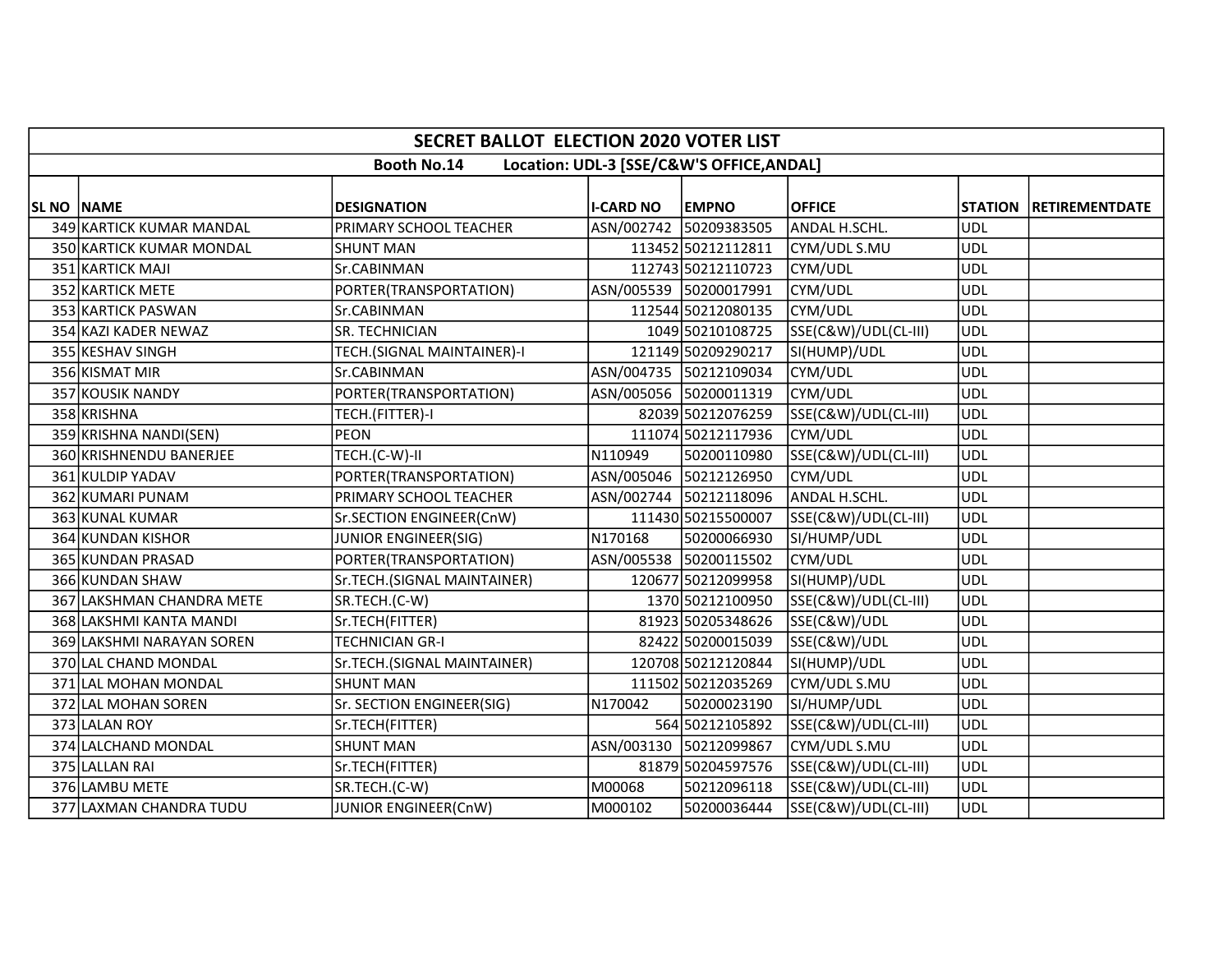|                   | <b>SECRET BALLOT ELECTION 2020 VOTER LIST</b>                   |                              |                  |                        |                      |            |                               |  |  |  |  |
|-------------------|-----------------------------------------------------------------|------------------------------|------------------|------------------------|----------------------|------------|-------------------------------|--|--|--|--|
|                   | <b>Booth No.14</b><br>Location: UDL-3 [SSE/C&W'S OFFICE, ANDAL] |                              |                  |                        |                      |            |                               |  |  |  |  |
|                   |                                                                 |                              |                  |                        |                      |            |                               |  |  |  |  |
| <b>SL NO NAME</b> |                                                                 | <b>DESIGNATION</b>           | <b>I-CARD NO</b> | <b>EMPNO</b>           | <b>OFFICE</b>        |            | <b>STATION RETIREMENTDATE</b> |  |  |  |  |
|                   | 378 LINA BOSE                                                   | Sr.TEACHER-TRAINED GRADUATE  |                  | ASN/002963 50212109575 | ANDAL H.SCHL.        | UDL        |                               |  |  |  |  |
|                   | 379 MADAN KUMAR MUDI                                            | SENIOR GRADE PRIMARY TEACHER |                  | ASN/002739 50209315457 | ANDAL H.SCHL.        | UDL        |                               |  |  |  |  |
|                   | 380 MADHAB BAURI                                                | TECH.(C-W)-III               |                  | ASN/001693 50206122292 | SSE(C&W)/UDL(CL-III) | UDL        |                               |  |  |  |  |
|                   | 381 MADHAB DAS                                                  | <b>SHUNT MAN</b>             | N111034          | 50212134065            | CYM/UDL S.MU         | <b>UDL</b> |                               |  |  |  |  |
|                   | 382 MADHAB SARKAR                                               | Sr.SECTION ENGINEER(CnW)     |                  | 81914 50212125817      | SSE(C&W)/UDL         | <b>UDL</b> |                               |  |  |  |  |
|                   | 383 MADHUKAR BHARTI                                             | <b>HELPER</b>                |                  | 111780 03429800582     | SSE(C&W)/UDL(CL-IV)  | UDL        |                               |  |  |  |  |
|                   | 384 MAHABIR PASWAN                                              | TECH.(SIGNAL MAINTAINER)-I   | N170358          | 50200068998            | SI(HUMP)/UDL         | <b>UDL</b> |                               |  |  |  |  |
|                   | 385 MAHADEO                                                     | Sr.TECH(FITTER)              |                  | ASN/004656 50212103408 | SSE(C&W)/UDL(CL-III) | <b>UDL</b> |                               |  |  |  |  |
|                   | 386 MAHAMODA BIBI                                               | <b>TEA MAKER</b>             | N110825          | 50200108807            | SSE(C&W)/UDL         | <b>UDL</b> |                               |  |  |  |  |
|                   | 387 MAHESH KUMAR MONDAL                                         | Sr.SECTION ENGINEER(CnW)     | N110896          | 50200095953            | SSE(C&W)/UDL         | <b>UDL</b> |                               |  |  |  |  |
|                   | 388 MAKHAN BAURI                                                | Sr.TECH(FITTER)              |                  | 887 50212103391        | SSE(C&W)/UDL(CL-III) | UDL        |                               |  |  |  |  |
|                   | 389 MALAY DHIBAR                                                | TECH.(WELDER)-I              | N110256          | 50200062443            | SSE(C&W)/UDL(CL-III) | UDL        |                               |  |  |  |  |
|                   | 390 MAN MOHAN KUMAR                                             | JR CLERK                     | N110897          | 50200122683            | SSE(C&W)/UDL(CL-III) | UDL        |                               |  |  |  |  |
|                   | 391 MANAS CHATTERJEE                                            | PORTER(TRANSPORTATION)       | ASN/005057       | 50200018065            | RLQ/UDL              | UDL        |                               |  |  |  |  |
|                   | 392 MANDIRA MUDI                                                | PRIMARY SCHOOL TEACHER       |                  | ASN/002945 50200103445 | ANDAL H.SCHL.        | <b>UDL</b> |                               |  |  |  |  |
|                   | 393 MANGAL TUDU                                                 | Sr.TECH(WELDER)              |                  | 1139 50205351996       | SSE(C&W)/UDL         | <b>UDL</b> |                               |  |  |  |  |
|                   | 394 MANI KUI KUCHI                                              | SR. TECHNICIAN               | N111021          | 50212105004            | SSE(C&W)/UDL         | UDL        |                               |  |  |  |  |
|                   | 395 MANIK CHHATUI                                               | Sr.SECTION ENGINEER(CnW)     |                  | 81797 50212101953      | SSE(C&W)/UDL(CL-III) | <b>UDL</b> |                               |  |  |  |  |
|                   | 396 MANIK HEMBRAM                                               | <b>SHUNT MAN</b>             | N200055          | 50200060240            | CYM/UDL S.MU         | UDL        |                               |  |  |  |  |
|                   | 397 MANIK TUDU                                                  | TECH.(FITTER)-II             |                  | ASN/001673 50200142633 | SSE(C&W)/UDL(CL-III) | UDL        |                               |  |  |  |  |
|                   | 398 MANIKA GHOSH                                                | <b>PEON</b>                  |                  | ASN/002769 50212049840 | ANDAL H.SCHL.        | UDL        |                               |  |  |  |  |
|                   | 399 MANISH KUMAR                                                | <b>HELPER</b>                |                  | 111775 03429800589     | SSE(C&W)/UDL(CL-IV)  | <b>UDL</b> |                               |  |  |  |  |
|                   | 400 MANISH KUMAR PRAMANIK                                       | TECH.(FITTER)-I              | N111159          | 50200124102            | SSE(C&W)/UDL(CL-III) | UDL        |                               |  |  |  |  |
|                   | 401 MANOHAR KUMAR                                               | TECH.(FITTER)-III            | M00063           | 27223000198            | SSE(C&W)/UDL(CL-III) | <b>UDL</b> |                               |  |  |  |  |
|                   | 402 MANOHAR MUSAHAR                                             | TECH.(WELDER)-I              | N110609          | 50200089618            | SSE(C&W)/UDL(CL-III) | UDL        |                               |  |  |  |  |
|                   | 403 MANOJ KUMAR                                                 | <b>SR. TECHNICIAN</b>        |                  | ASN/001688 50200005381 | SSE(C&W)/UDL(CL-III) | <b>UDL</b> |                               |  |  |  |  |
|                   | 404 MANOJ KUMAR                                                 | TECH.(TELECOM MAINTAINER)-I  | N170288          | 50200091121            | CTCI/UDL             | UDL        |                               |  |  |  |  |
|                   | 405 MANOJ KUMAR                                                 | ASSISTANT(S/T)               |                  | 120817 50212137480     | SI(HUMP)/UDL         | UDL        |                               |  |  |  |  |
|                   | 406 MANOJ KUMAR                                                 | TECH.(C-W)-III               | M000110          | 50200141367            | SSE(C&W)/UDL(CL-III) | UDL        |                               |  |  |  |  |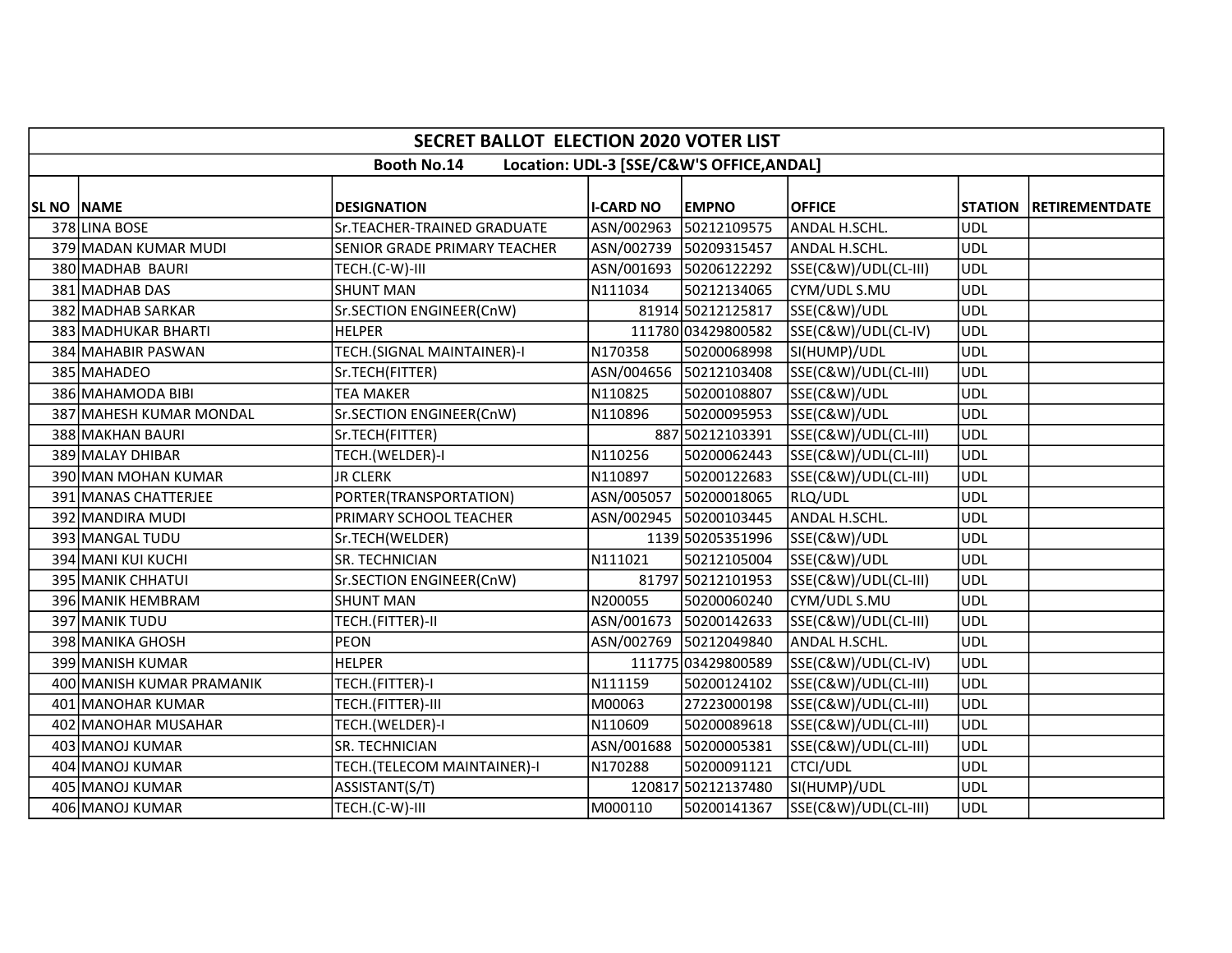|                   | <b>SECRET BALLOT ELECTION 2020 VOTER LIST</b>                   |                             |                  |                        |                           |            |                        |  |  |  |  |
|-------------------|-----------------------------------------------------------------|-----------------------------|------------------|------------------------|---------------------------|------------|------------------------|--|--|--|--|
|                   | <b>Booth No.14</b><br>Location: UDL-3 [SSE/C&W'S OFFICE, ANDAL] |                             |                  |                        |                           |            |                        |  |  |  |  |
| <b>SL NO NAME</b> |                                                                 | <b>DESIGNATION</b>          | <b>I-CARD NO</b> | <b>EMPNO</b>           | <b>OFFICE</b>             |            | STATION RETIREMENTDATE |  |  |  |  |
|                   | 407 MANOJ KUMAR BAIDYA                                          | Ch. OFFICE SUPERINTENDENT   |                  | 90690 50212056297      | SSE(C&W)/UDL(CL-III)      | <b>UDL</b> |                        |  |  |  |  |
|                   | 408 MANOJ KUMAR MANDAL                                          | <b>SHUNT MAN</b>            |                  | ASN/005051 50200033820 | CYM/UDL S.MU              | <b>UDL</b> |                        |  |  |  |  |
|                   | 409 MANOJ KUMAR PRASAD                                          | TECH.(C-W)-II               |                  | 111600 502NPS05767     | SSE(C&W)/UDL(CL-III)      | <b>UDL</b> |                        |  |  |  |  |
|                   | 410 MANOJ KUMAR ROUTH                                           | Sr.CABINMAN                 |                  | ASN/004739 50212120698 | CYM/UDL                   | <b>UDL</b> |                        |  |  |  |  |
|                   | 411 MANOJ KUMAR SINGH                                           | PORTER(TRANSPORTATION)      |                  | ASN/001401 50200149007 | CYM/UDL                   | <b>UDL</b> |                        |  |  |  |  |
|                   | 412 MANOJ KUMAR YADAV                                           | <b>SHUNT MAN</b>            | N200713          | 50212134466            | CYM/UDL S.MU              | <b>UDL</b> |                        |  |  |  |  |
|                   | 413 MANOJ KUMAR YADAV                                           | <b>KHALASI HELPER</b>       |                  | 03429802138            | SSE(C&W)/UDL(CL-IV)       | <b>UDL</b> |                        |  |  |  |  |
|                   | 414 MANOJ PRASAD                                                | ASSISTANT(S/T)              |                  | 120656 50212129343     | SI(HUMP)/UDL              | <b>UDL</b> |                        |  |  |  |  |
|                   | 415 MANOJ PRATAP KUMAR                                          | <b>SHUNT MAN</b>            | N201123          | 50200047247            | CYM/UDL S.MU              | <b>UDL</b> |                        |  |  |  |  |
|                   | 416 MANTU SHARMA                                                | <b>SHUNT MAN</b>            |                  | ASN/003132 50212128314 | CYM/UDL S.MU              | <b>UDL</b> |                        |  |  |  |  |
|                   | 417 MARY JOY TIGGA                                              | PORTER(TRANSPORTATION)      |                  | ASN/005405 50200118345 | <b>WEIGH BRIDGE/ANDAL</b> | <b>UDL</b> |                        |  |  |  |  |
|                   | 418 MATAL SOREN                                                 | Sr.CABINMAN                 |                  | 111581 50212113141     | CYM/UDL                   | <b>UDL</b> |                        |  |  |  |  |
|                   | 419 MATHUR BAURI                                                | <b>SHUNT MAN</b>            |                  | 111200 50210088799     | CYM/UDL S.MU              | <b>UDL</b> |                        |  |  |  |  |
|                   | 420 MAZHAR ANSARI                                               | Sr.CABINMAN                 |                  | ASN/004728 50212109058 | CYM/UDL                   | <b>UDL</b> |                        |  |  |  |  |
|                   | 421 MAZHAR HUSSAIN                                              | <b>SHUNT MAN</b>            |                  | ASN/003131 50210103636 | CYM/UDL S.MU              | <b>UDL</b> |                        |  |  |  |  |
|                   | 422 MD JANNAT HUSSAIN ANSARI                                    | <b>SHUNT MAN</b>            |                  | ASN/003461 50212135562 | CYM/UDL S.MU              | <b>UDL</b> |                        |  |  |  |  |
|                   | 423 MD AFTAB                                                    | TECH.(WELDER)-I             |                  | 81891 50212118217      | SSE(C&W)/UDL(CL-III)      | <b>UDL</b> |                        |  |  |  |  |
|                   | 424 MD ALAM                                                     | PORTER(TRANSPORTATION)      |                  | ASN/005545 50200109344 | CYM/UDL                   | <b>UDL</b> |                        |  |  |  |  |
|                   | 425 MD AMANULLAH KHAN                                           | SR.TECH.(C-W)               | N111228          | 50212095813            | SSE(C&W)/UDL(CL-III)      | <b>UDL</b> |                        |  |  |  |  |
|                   | 426 MD BAHZAD ANSARI                                            | PORTER(TRANSPORTATION)      |                  | 502NPS06694            | CYM/UDL                   | <b>UDL</b> |                        |  |  |  |  |
|                   | 427 MD FAHIMUDDIN                                               | Sr.SECTION ENGINEER(CnW)    |                  | 81887 50212142992      | SSE(C&W)/UDL(CL-III)      | <b>UDL</b> |                        |  |  |  |  |
|                   | 428 MD IBRAN                                                    | TECH.(C-W)-III              |                  | ASN/001668 502NPS06560 | SSE(C&W)/UDL              | <b>UDL</b> |                        |  |  |  |  |
|                   | 429 MD IMTEYAZ ALAM                                             | ASSISTANT(S/T)              | N170063          | 50212115356            | SI(HUMP)/UDL              | <b>UDL</b> |                        |  |  |  |  |
|                   | 430 MD IRSHAD ALAM                                              | SR.TECH.(C-W)               |                  | 29 50212099545         | SSE(C&W)/UDL(CL-III)      | <b>UDL</b> |                        |  |  |  |  |
|                   | 431 MD KHIZIR HIYAT                                             | TECH.(C-W)-III              |                  | 97 50714505895         | SSE(C&W)/UDL(CL-III)      | <b>UDL</b> |                        |  |  |  |  |
|                   | 432 MD MANNAN MOLLA                                             | Sr.TEACHER-TRAINED GRADUATE |                  | ASN/002735 502A4782288 | ANDAL H.SCHL.             | <b>UDL</b> |                        |  |  |  |  |
|                   | 433 MD MAYDUL MOLLA                                             | ASSISTANT(S/T)              |                  | 121253 50212145002     | SI(HUMP)/UDL              | <b>UDL</b> |                        |  |  |  |  |
|                   | 434 MD MUSTAFA                                                  | Sr.CABINMAN                 |                  | ASN/004723 50212113219 | CYM/UDL                   | <b>UDL</b> |                        |  |  |  |  |
|                   | 435 MD NAUSHAD                                                  | <b>SHUNT MAN</b>            | N200310          | 50200011095            | CYM/UDL S.MU              | <b>UDL</b> |                        |  |  |  |  |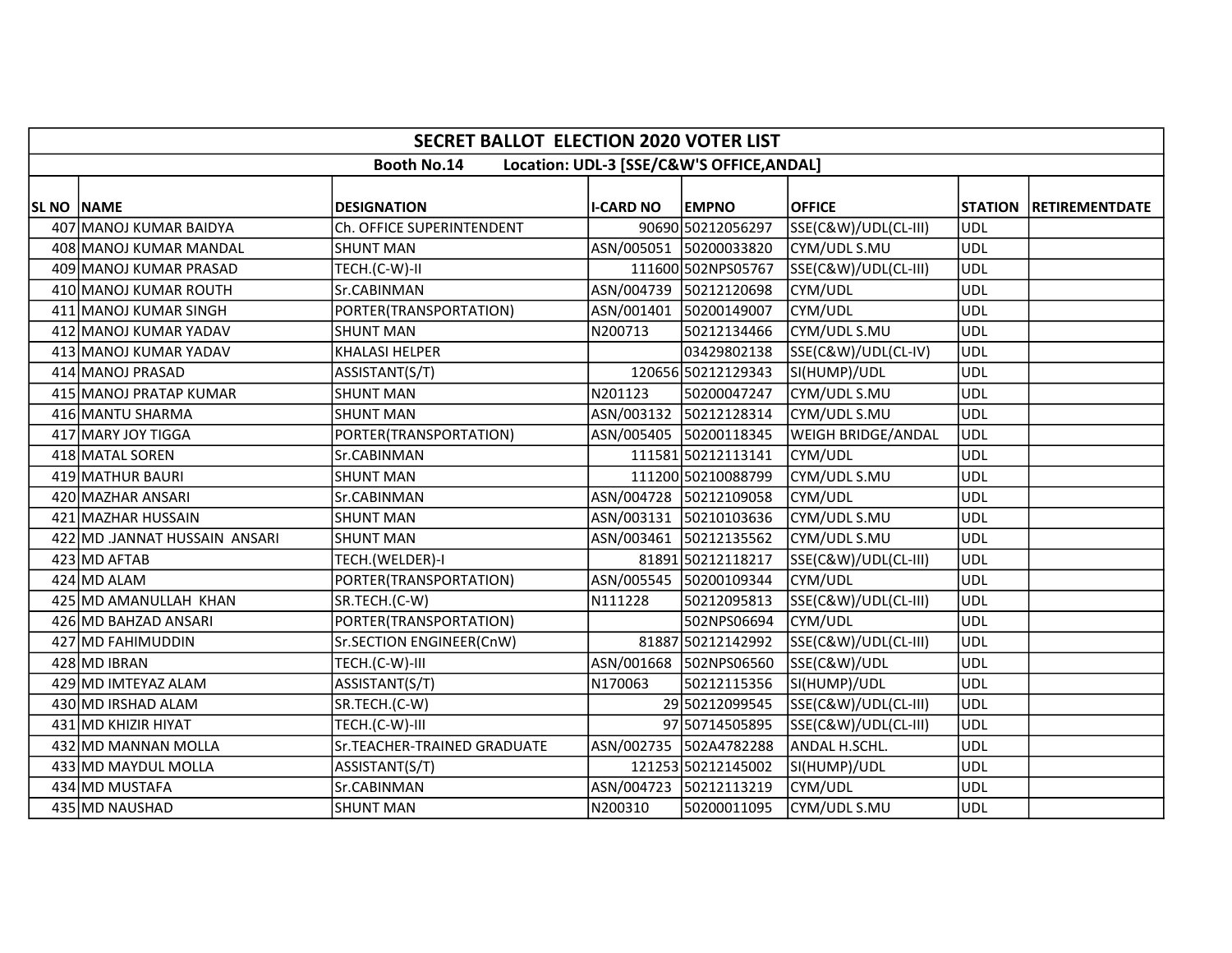|            | SECRET BALLOT ELECTION 2020 VOTER LIST                          |                             |                  |                        |                      |            |                          |  |  |  |  |
|------------|-----------------------------------------------------------------|-----------------------------|------------------|------------------------|----------------------|------------|--------------------------|--|--|--|--|
|            | <b>Booth No.14</b><br>Location: UDL-3 [SSE/C&W'S OFFICE, ANDAL] |                             |                  |                        |                      |            |                          |  |  |  |  |
| SL NO NAME |                                                                 | <b>DESIGNATION</b>          | <b>I-CARD NO</b> | <b>EMPNO</b>           | <b>OFFICE</b>        |            | STATION   RETIREMENTDATE |  |  |  |  |
|            | 436 MD NAZRUL ANSARI                                            | JUNIOR ENGINEER MECH        |                  | 1118042 12271103661    | SSE(C&W)/UDL(CL-III) | ludl       |                          |  |  |  |  |
|            | 437 MD RAHAMATUL KABIR                                          | Sr.TEACHER-TRAINED GRADUATE |                  | ASN/002946 50212109198 | ANDAL H.SCHL.        | UDL        |                          |  |  |  |  |
|            | 438 MD SABIR                                                    | <b>SHUNT MAN</b>            | N200041          | 50200020151            | CYM/UDL S.MU         | UDL        |                          |  |  |  |  |
|            | 439 MD SAFAD ANSARI                                             | <b>SHUNT MAN</b>            | N200580          | 50200058543            | CYM/UDL S.MU         | <b>UDL</b> |                          |  |  |  |  |
|            | 440 MD SALIM                                                    | <b>SHUNT MAN</b>            | N200499          | 50200058117            | CYM/UDL S.MU         | <b>UDL</b> |                          |  |  |  |  |
|            | 441 MD SAMSUL                                                   | TECHNICIAN GR-I             |                  | 82207 50212142268      | SSE(C&W)/UDL(CL-III) | UDL        |                          |  |  |  |  |
|            | 442 MD SHAHZADA                                                 | <b>SHUNT MAN</b>            |                  | ASN/001368 50200054124 | CYM/UDL S.MU         | <b>UDL</b> |                          |  |  |  |  |
|            | 443 MD SHAMS ALAM                                               | Sr.CABINMAN                 |                  | 111043 50212082016     | CYM/UDL              | <b>UDL</b> |                          |  |  |  |  |
|            | 444 MD SHAUKAT                                                  | <b>SHUNT MAN</b>            |                  | 502NPS05646            | CYM/UDL S.MU         | <b>UDL</b> |                          |  |  |  |  |
|            | 445 MD SOHEL ANSARI                                             | <b>HELPER</b>               | M00021           | 03429800754            | SSE(C&W)/UDL(CL-IV)  | <b>UDL</b> |                          |  |  |  |  |
|            | 446 MD TAHIR                                                    | Sr.TECH(FITTER)             |                  | 23950212017188         | SSE(C&W)/UDL         | <b>UDL</b> |                          |  |  |  |  |
|            | 447 MD TAYUB ANSARY                                             | Sr.TECH(FITTER)             |                  | 1075 50212009260       | SSE(C&W)/UDL(CL-III) | <b>UDL</b> |                          |  |  |  |  |
|            | 448 MD WAHAB SAH                                                | <b>SHUNT MAN</b>            |                  | 112151 50212138605     | CYM/UDL S.MU         | <b>UDL</b> |                          |  |  |  |  |
|            | 449 MD. IBRAHIM                                                 | ASSISTANT(S/T)              |                  | 03429801394            | SI(HUMP)/UDL         | <b>UDL</b> |                          |  |  |  |  |
|            | 450 MD. QAISAR PARWEZ                                           | PORTER(TRANSPORTATION)      |                  | ASN/003278 03529800747 | CYM/UDL              | <b>UDL</b> |                          |  |  |  |  |
|            | $451$ MIHIR                                                     | <b>SHUNT MAN</b>            |                  | 111243 50212030170     | CYM/UDL S.MU         | <b>UDL</b> |                          |  |  |  |  |
|            | 452 MIHIR MONDAL                                                | TECH.(FITTER)-I             |                  | 81958 50212118230      | SSE(C&W)/UDL(CL-III) | UDL        |                          |  |  |  |  |
|            | 453 MILAN BOURI                                                 | <b>SHUNT MAN</b>            |                  | 111054 50212131921     | CYM/UDL S.MU         | <b>UDL</b> |                          |  |  |  |  |
|            | 454 MINTU KUMAR                                                 | TECH.(FITTER)-III           | N-111362         | 50200142566            | SSE(C&W)/UDL(CL-III) | <b>UDL</b> |                          |  |  |  |  |
|            | 455 MINTU MAJHI                                                 | Sr.CABINMAN                 |                  | ASN/004737 50212140910 | CYM/UDL              | UDL        |                          |  |  |  |  |
|            | 456 MIRA DEVI                                                   | TECH.(FITTER)-I             |                  | 1039 50212112252       | SSE(C&W)/UDL(CL-III) | UDL        |                          |  |  |  |  |
|            | 457 MISS MANJUSHA KUMARI                                        | <b>HELPER</b>               |                  | 1118252 03429801217    | SSE(C&W)/UDL(CL-IV)  | <b>UDL</b> |                          |  |  |  |  |
|            | 458 MITESH KUMAR                                                | ASSISTANT(S/T)              |                  | ASN/001339 18429802015 | SI(HUMP)/UDL         | UDL        |                          |  |  |  |  |
|            | 459 MITHELESH PASWAN                                            | Sr.TECH(FITTER)             | N110086          | 50212096040            | SSE(C&W)/UDL(CL-III) | <b>UDL</b> |                          |  |  |  |  |
|            | 460 MITHILESH SINGH                                             | TECH.(C-W)-III              |                  | 42614D00197            | SSE(C&W)/UDL(CL-III) | UDL        |                          |  |  |  |  |
|            | 461 MITHUN KUMAR                                                | POINTSMAN-B                 |                  | 27313418439            | CYM/UDL S.MU         | <b>UDL</b> |                          |  |  |  |  |
|            | 462 MITHUN SAIN                                                 | TECH.(C-W)-III              | N111347          | 50200141460            | SSE(C&W)/UDL         | <b>UDL</b> |                          |  |  |  |  |
|            | 463 MODI MANDAL                                                 | TECH.(FITTER)-I             |                  | ASN/004659 50212117122 | SSE(C&W)/UDL(CL-III) | <b>UDL</b> |                          |  |  |  |  |
|            | 464 MOHAN GOSWAMI                                               | TECH.(WELDER)-I             |                  | ASN/004702 50200056157 | SSE(C&W)/UDL         | <b>UDL</b> |                          |  |  |  |  |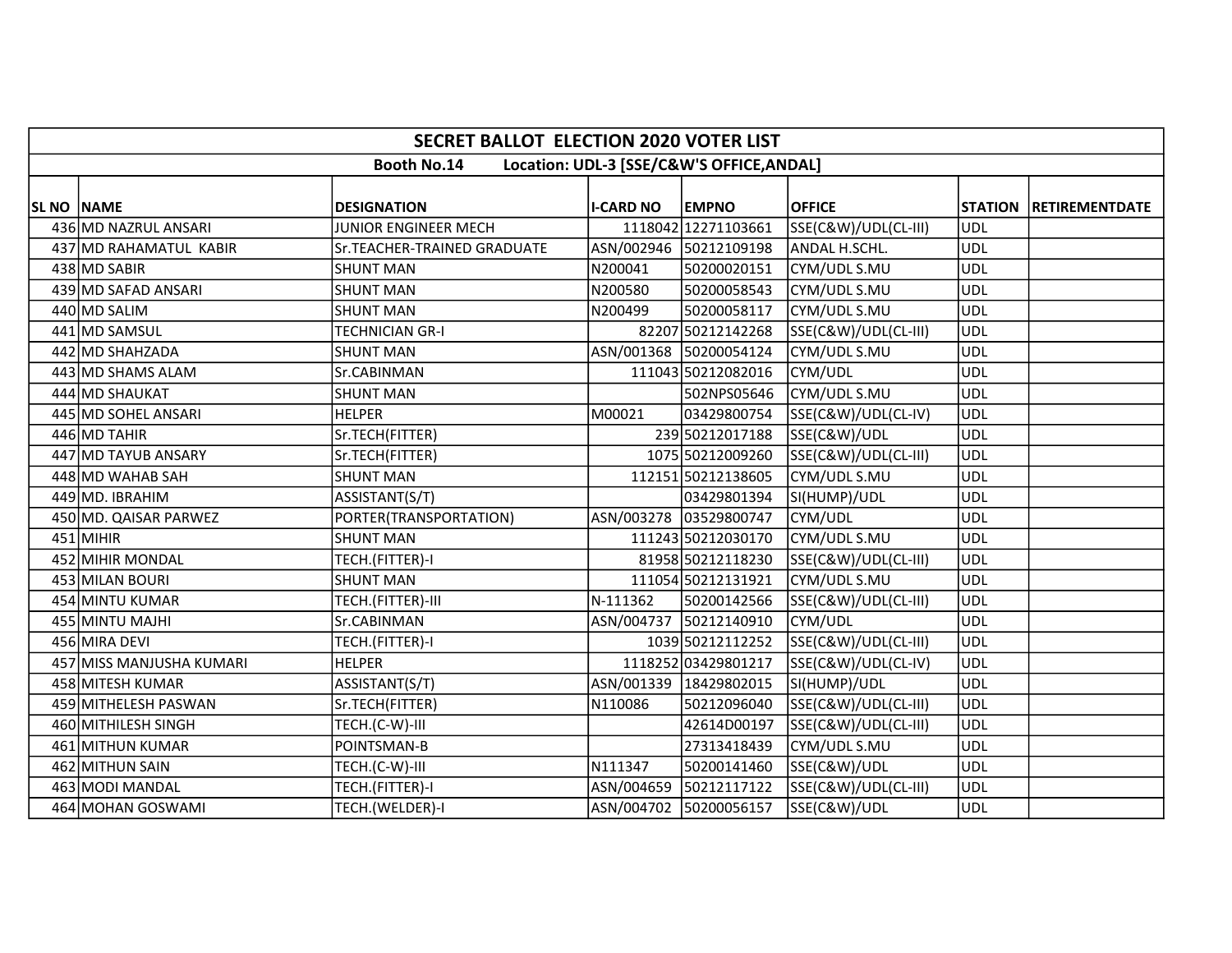|                   | <b>SECRET BALLOT ELECTION 2020 VOTER LIST</b>                   |                              |                  |                        |                      |            |                          |  |  |  |  |
|-------------------|-----------------------------------------------------------------|------------------------------|------------------|------------------------|----------------------|------------|--------------------------|--|--|--|--|
|                   | <b>Booth No.14</b><br>Location: UDL-3 [SSE/C&W'S OFFICE, ANDAL] |                              |                  |                        |                      |            |                          |  |  |  |  |
| <b>SL NO NAME</b> |                                                                 | <b>DESIGNATION</b>           | <b>I-CARD NO</b> | <b>EMPNO</b>           | <b>OFFICE</b>        |            | STATION   RETIREMENTDATE |  |  |  |  |
|                   | 465 MOHAN HEMBRAM                                               | Sr.TECH(FITTER)              |                  | 81991 50212106343      | SSE(C&W)/UDL(CL-III) | <b>UDL</b> |                          |  |  |  |  |
|                   | 466 MOHAN RAM                                                   | TECH.(WELDER)-I              |                  | ASN/004670 50212104917 | SSE(C&W)/UDL(CL-III) | <b>UDL</b> |                          |  |  |  |  |
|                   | 467 MOHD REYAZUDDIN                                             | Sr.TECH(FITTER)              |                  | 82068 50212004881      | SSE(C&W)/UDL         | <b>UDL</b> |                          |  |  |  |  |
|                   | 468 MOLOY SHOW                                                  | TECH.(C-W)-I                 |                  | 82377 50200021891      | SSE(C&W)/UDL(CL-III) | <b>UDL</b> |                          |  |  |  |  |
|                   | 469 MONESHWAR MURMU                                             | <b>SR. TECHNICIAN</b>        |                  | 81971 50212086861      | SSE(C&W)/UDL(CL-III) | <b>UDL</b> |                          |  |  |  |  |
|                   | 470 MONOJ KUMAR BANERJEE                                        | <b>PEON</b>                  |                  | 113304 50212006804     | CYM/UDL              | <b>UDL</b> |                          |  |  |  |  |
|                   | 471 MOTILAL HEMBROM                                             | TECH.(WELDER)-I              | N110402          | 50200036432            | SSE(C&W)/UDL(CL-III) | <b>UDL</b> |                          |  |  |  |  |
|                   | 472 MOUMITA DAS BASAK                                           | Sr.COMMERCIAL CLERK(BOOKING) | N30600           | 50200130576            | WEIGH BRIDGE/ANDAL   | <b>UDL</b> |                          |  |  |  |  |
|                   | 473 MOUSUMI DATTA                                               | <b>HEAD MISTRESS</b>         |                  | ASN/002738 50209373846 | ANDAL H.SCHL.        | <b>UDL</b> |                          |  |  |  |  |
|                   | 474 MUKESH KUMAR                                                | TECH.(FITTER)-III            |                  | 111565 50200172840     | SSE(C&W)/UDL(CL-III) | <b>UDL</b> |                          |  |  |  |  |
|                   | 475 MUKESH KUMAR                                                | Chief LOCO.INSPECTOR.        |                  | ASN/002298 50204794898 | LOCO/ASANSOL         | <b>UDL</b> |                          |  |  |  |  |
|                   | 476 MUKESH KUMAR                                                | <b>HELPER</b>                | M00014           | 03429801220            | SSE(C&W)/UDL(CL-IV)  | <b>UDL</b> |                          |  |  |  |  |
|                   | 477 MUKESH KUMAR                                                | <b>HELPER</b>                | M000104          | 332NP214555            | SSE(C&W)/UDL(CL-IV)  | <b>UDL</b> |                          |  |  |  |  |
|                   | 478 MUKESH THAKUR                                               | <b>TECHNICIAN GR-I</b>       | N111221          | 50212120571            | SSE(C&W)/UDL         | <b>UDL</b> |                          |  |  |  |  |
|                   | 479 MUKESH TIWARI                                               | TECH.(C-W)-I                 |                  | 1874 50714105665       | SSE(C&W)/UDL(CL-III) | <b>UDL</b> |                          |  |  |  |  |
|                   | 480 MUNNA MISTRY                                                | <b>SHUNT MAN</b>             |                  | 113331 50212113062     | CYM/UDL S.MU         | <b>UDL</b> |                          |  |  |  |  |
|                   | 481 MUNSHI SOREN                                                | <b>SHUNT MAN</b>             | N201854          | 50212094195            | CYM/UDL S.MU         | <b>UDL</b> |                          |  |  |  |  |
|                   | 482 MUNSI LIAKAT HOSSAIN                                        | Sr.CABINMAN                  |                  | 111503 50212110735     | CYM/UDL              | <b>UDL</b> |                          |  |  |  |  |
|                   | 483 MURARI MOHAN MUKHERJEE                                      | Sr.TECH(FITTER)              |                  | 881 50212092290        | SSE(C&W)/UDL(CL-III) | <b>UDL</b> |                          |  |  |  |  |
|                   | 484 NABA KUMAR GHOSH                                            | <b>SHUNT MAN</b>             | N200563          | 50200060197            | CYM/UDL S.MU         | <b>UDL</b> |                          |  |  |  |  |
|                   | 485 NABARUN DAS                                                 | Sr.TECH(FITTER)              |                  | 80549 50201212722      | SSE(C&W)/UDL         | <b>UDL</b> |                          |  |  |  |  |
|                   | 486 NABIN GIRI                                                  | Sr.TECH(WELDER)              |                  | 1093 50212078323       | SSE(C&W)/UDL         | <b>UDL</b> |                          |  |  |  |  |
|                   | 487 NAGENDRA SINGH YADAV                                        | <b>SHUNT MAN</b>             | ASN/003287       | 03429800110            | CYM/UDL S.MU         | <b>UDL</b> |                          |  |  |  |  |
|                   | 488 NAND KUMAR                                                  | TECH.(C-W)-II                | N110986          | 50200100110            | SSE(C&W)/UDL(CL-III) | <b>UDL</b> |                          |  |  |  |  |
|                   | 489 NAND LAL RAM                                                | Sr.TECH(FITTER)              | N111056          | 50212085224            | SSE(C&W)/UDL(CL-III) | <b>UDL</b> |                          |  |  |  |  |
|                   | 490 NANDA DULAL BAG                                             | TECH.(FITTER)-II             | N110612          | 50200111223            | SSE(C&W)/UDL         | <b>UDL</b> |                          |  |  |  |  |
|                   | 491 NANDA HARI                                                  | <b>SHUNT MAN</b>             |                  | 50212074329            | CYM/UDL S.MU         | <b>UDL</b> |                          |  |  |  |  |
|                   | 492 NANDA LAL ROY                                               | SR. TECHNICIAN               |                  | 1224 50210089603       | SSE(C&W)/UDL         | <b>UDL</b> |                          |  |  |  |  |
|                   | 493 NARAYAN CHANDRA GHOROY                                      | <b>HELPER</b>                | M000100          | 50200406226            | SSE(C&W)/UDL(CL-IV)  | <b>UDL</b> |                          |  |  |  |  |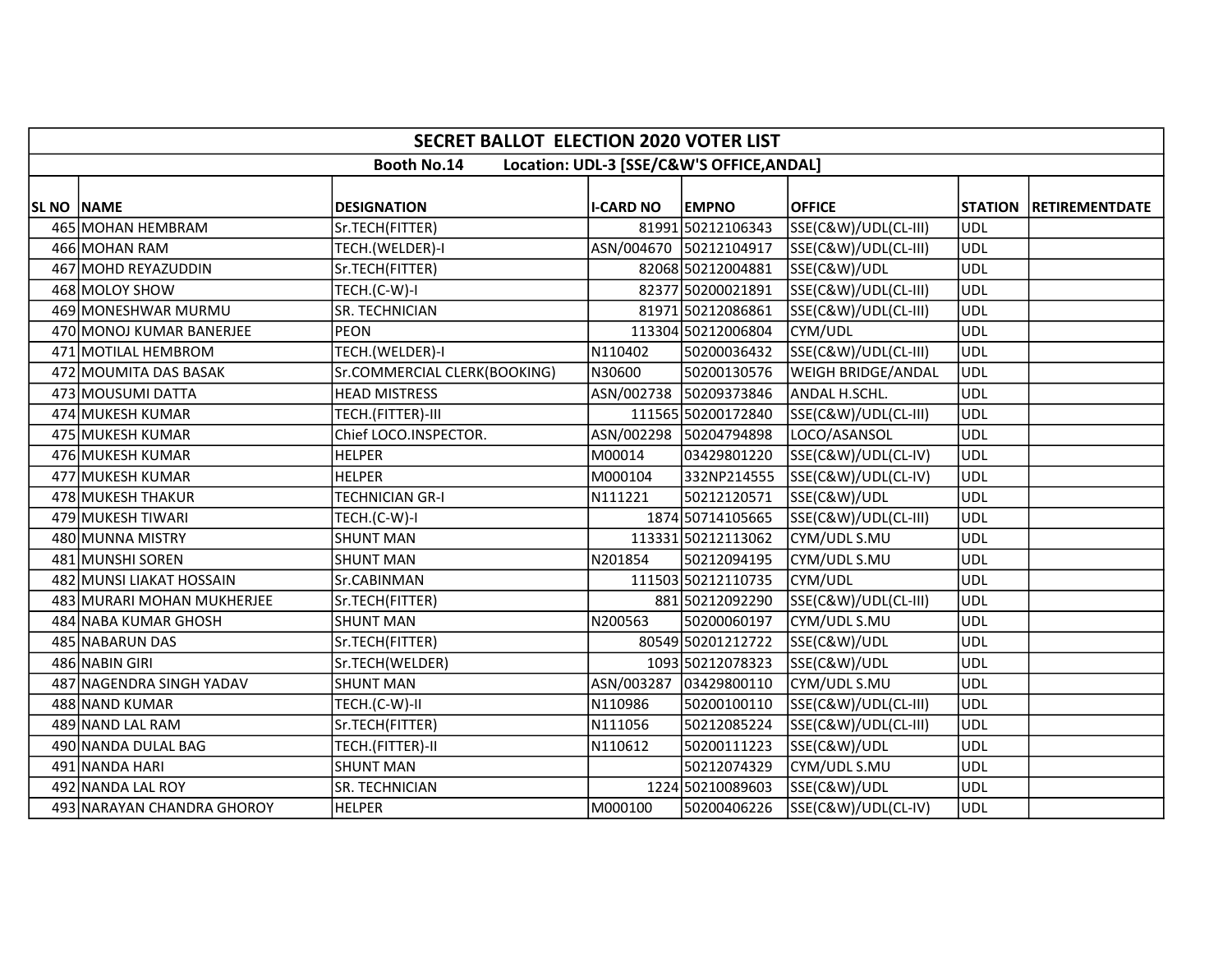|                   | <b>SECRET BALLOT ELECTION 2020 VOTER LIST</b>                   |                               |                  |                        |                      |            |                        |  |  |  |  |
|-------------------|-----------------------------------------------------------------|-------------------------------|------------------|------------------------|----------------------|------------|------------------------|--|--|--|--|
|                   | <b>Booth No.14</b><br>Location: UDL-3 [SSE/C&W'S OFFICE, ANDAL] |                               |                  |                        |                      |            |                        |  |  |  |  |
|                   |                                                                 |                               |                  |                        |                      |            |                        |  |  |  |  |
| <b>SL NO NAME</b> |                                                                 | <b>DESIGNATION</b>            | <b>I-CARD NO</b> | <b>EMPNO</b>           | <b>OFFICE</b>        |            | STATION RETIREMENTDATE |  |  |  |  |
|                   | 494 NARAYAN CHANDRA ROY                                         | Sr.SECTION ENGINEER(CnW)      | N110333          | 50212083331            | SSE(C&W)/UDL(CL-III) | UDL        |                        |  |  |  |  |
|                   | 495 NARAYAN DAS                                                 | <b>SHUNT MAN</b>              |                  | 111062 50212098176     | CYM/UDL S.MU         | <b>UDL</b> |                        |  |  |  |  |
|                   | 496 NAREENDRA KUMAR PRABHAT                                     | TECH.(C-W)-III                |                  | 111512 502NPS05582     | SSE(C&W)/UDL(CL-III) | UDL        |                        |  |  |  |  |
|                   | 497 NARESH                                                      | <b>SHUNT MAN</b>              |                  | ASN/003133 50212050027 | CYM/UDL S.MU         | <b>UDL</b> |                        |  |  |  |  |
|                   | 498 NARESH KUMAR                                                | <b>SHUNT MAN</b>              | N201662          | 50200092745            | CYM/UDL S.MU         | <b>UDL</b> |                        |  |  |  |  |
|                   | 499 NARESH KUMAR SHARMA                                         | TECH.(C-W)-II                 |                  | 50200141343            | SSE(C&W)/UDL(CL-III) | UDL        |                        |  |  |  |  |
|                   | 500 NASRUL HAQUE                                                | Sr.SECTION ENGINEER(CnW)      |                  | ASN/000595 50274917225 | SSE(C&W)/UDL(CL-III) | UDL        |                        |  |  |  |  |
|                   | 501 NATWAR KUMBHAKAR                                            | <b>TECHNICIAN GR-II</b>       | N110890          | 50200109964            | SSE(C&W)/UDL(CL-III) | UDL        |                        |  |  |  |  |
|                   | 502 NAUSAD MIAN                                                 | Sr.CABINMAN                   |                  | ASN/005367 50212118825 | CYM/UDL              | <b>UDL</b> |                        |  |  |  |  |
|                   | 503 NAVEEN KUMAR                                                | TECHNICIAN GR-II              |                  | 1096 50200169869       | SSE(C&W)/UDL         | <b>UDL</b> |                        |  |  |  |  |
|                   | 504 NAVIN KUMAR                                                 | TECH.(C-W)-III                |                  | ASN/005422 50200148295 | SSE(C&W)/UDL(CL-III) | UDL        |                        |  |  |  |  |
|                   | 505 NAVIN KUMAR                                                 | TECH.(C-W)-III                | N111348          | 50200141290            | SSE(C&W)/UDL(CL-III) | <b>UDL</b> |                        |  |  |  |  |
|                   | 506 NAVIN KUMAR MANDAL                                          | <b>CHIEF COMMERCIAL CLERK</b> | ASN/005373       | 50212138630            | WEIGH BRIDGE/ANDAL   | UDL        |                        |  |  |  |  |
|                   | 507 NEMAI CHANDRA GHOSH                                         | <b>SHUNT MAN</b>              |                  | ASN/003134 50212140909 | CYM/UDL S.MU         | <b>UDL</b> |                        |  |  |  |  |
|                   | 508 NETAI KUMAR BASU                                            | TECH.(FITTER)-II              | N110615          | 50200111200            | SSE(C&W)/UDL(CL-III) | UDL        |                        |  |  |  |  |
|                   | 509 NIPUN GOLDER                                                | Sr.SECTION ENGINEER(CnW)      | N110895          | 50200095928            | SSE(C&W)/UDL(CL-III) | UDL        |                        |  |  |  |  |
|                   | 510 NIRAJ KUMAR                                                 | ASSISTANT (C/W)               |                  | 27315412957            | SSE(C&W)/UDL(CL-IV)  | UDL        |                        |  |  |  |  |
|                   | 511 NIRAJ KUMAR                                                 | TECH.(FITTER)-III             | N111345          | 50200142542            | SSE(C&W)/UDL(CL-III) | ludl       |                        |  |  |  |  |
|                   | 512 NIRAJ KUMAR BORKAR                                          | TECH.(C-W)-II                 | N110747          | 50200122476            | SSE(C&W)/UDL         | <b>UDL</b> |                        |  |  |  |  |
|                   | 513 NIRAJ PRASAD                                                | <b>TECHNICIAN GR-I</b>        | N110913          | 50200066126            | SSE(C&W)/UDL(CL-III) | UDL        |                        |  |  |  |  |
|                   | 514 NIRMAL ROY                                                  | <b>SHUNT MAN</b>              | N201012          | 50200060835            | CYM/UDL S.MU         | UDL        |                        |  |  |  |  |
|                   | 515 NISHITH RANJAN BISWAS                                       | OFFICE SUPERINTENDENT         |                  | 82098 50200039391      | SSE/NC&W/UDL         | <b>UDL</b> |                        |  |  |  |  |
|                   | 516 NUNU CHAND                                                  | <b>SHUNT MAN</b>              | ASN/003281       | 50212110280            | CYM/UDL S.MU         | <b>UDL</b> |                        |  |  |  |  |
|                   | 517 NUPUR MUKHERJEE                                             | TECH.(TELECOM MAINTAINER)-I   |                  | 121243 50212141562     | <b>CTCI/UDL</b>      | <b>UDL</b> |                        |  |  |  |  |
|                   | 518 OM PRAKASH                                                  | <b>STATION MANAGER-NG</b>     |                  | ASN/003846 50200020229 | RLQ/UDL              | <b>UDL</b> |                        |  |  |  |  |
|                   | 519 OM PRAKASH SHAW                                             | <b>SHUNT MAN</b>              |                  | ASN/003135 50212100596 | CYM/UDL S.MU         | <b>UDL</b> |                        |  |  |  |  |
|                   | 520 PADYABATI MONDAL                                            | PORTER(TRANSPORTATION)        |                  | ASN/005433 50212117900 | CYM/UDL              | <b>UDL</b> |                        |  |  |  |  |
|                   | 521 PALASH SARKAR                                               | HELPER                        | M00006           | 03429801218            | SSE(C&W)/UDL(CL-IV)  | <b>UDL</b> |                        |  |  |  |  |
|                   | 522 PANGU BOURI                                                 | Sr.CABINMAN                   |                  | ASN/004722 50212088699 | CYM/UDL              | UDL        |                        |  |  |  |  |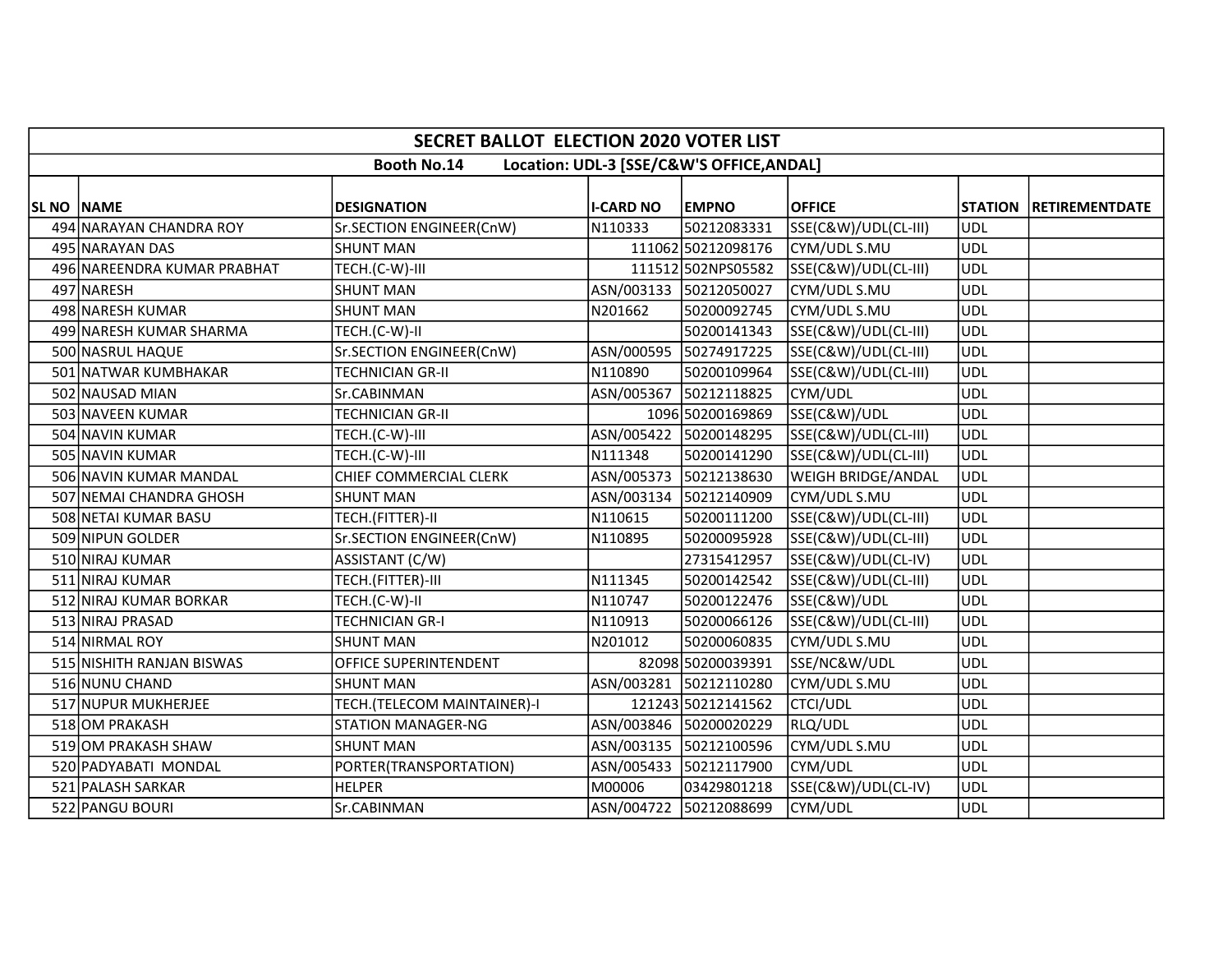|                   | <b>SECRET BALLOT ELECTION 2020 VOTER LIST</b>                   |                             |                  |                        |                           |            |                        |  |  |  |  |
|-------------------|-----------------------------------------------------------------|-----------------------------|------------------|------------------------|---------------------------|------------|------------------------|--|--|--|--|
|                   | <b>Booth No.14</b><br>Location: UDL-3 [SSE/C&W'S OFFICE, ANDAL] |                             |                  |                        |                           |            |                        |  |  |  |  |
| <b>SL NO NAME</b> |                                                                 | <b>DESIGNATION</b>          | <b>I-CARD NO</b> | <b>EMPNO</b>           | <b>OFFICE</b>             |            | STATION RETIREMENTDATE |  |  |  |  |
|                   | 523 PANKAJ KUMAR SINGH                                          | TECH.(C-W)-II               |                  | 111732 50200138204     | SSE(C&W)/UDL              | <b>UDL</b> |                        |  |  |  |  |
|                   | 524 PANKAJ MANDAL                                               | <b>HELPER</b>               | M00013           | 03429801215            | SSE(C&W)/UDL(CL-IV)       | UDL        |                        |  |  |  |  |
|                   | 525 PAPIYA BHATTACHARJEE                                        | OFFICE SUPERINTENDENT       | ASN/002770       | 50212117493            | ANDAL H.SCHL.             | <b>UDL</b> |                        |  |  |  |  |
|                   | 526 PAPPU                                                       | <b>SHUNT MAN</b>            | N200149          | 50212081991            | CYM/UDL S.MU              | UDL        |                        |  |  |  |  |
|                   | 527 PAPPU KUMAR CHAUDHARI                                       | <b>HELPER</b>               |                  | 111610 502NPS06857     | SSE(C&W)/UDL(CL-IV)       | <b>UDL</b> |                        |  |  |  |  |
|                   | 528 PAPPU KUMAR MANDAL                                          | <b>Sr.COMMERCIAL CLERK</b>  |                  | ASN/005398 50200013973 | <b>WEIGH BRIDGE/ANDAL</b> | UDL        |                        |  |  |  |  |
|                   | 529 PARAMESWARJEE                                               | Sr.CABINMAN                 |                  | 113393 50212107700     | CYM/UDL                   | UDL        |                        |  |  |  |  |
|                   | 530 PARAN KHAN                                                  | <b>TRAINEE</b>              |                  | 50200181699            | CYM/UDL S.MU              | <b>UDL</b> |                        |  |  |  |  |
|                   | 531 PARESH CHANDRA GORAI                                        | Sr.CABINMAN                 |                  | ASN/004720 50212051780 | CYM/UDL                   | <b>UDL</b> |                        |  |  |  |  |
|                   | 532 PARESH KR BAGDI                                             | ASSISTANT(S/T)              | N170029          | 50200021805            | SI(HUMP)/UDL              | UDL        |                        |  |  |  |  |
|                   | 533 PARIMAL KUMAR MAYRA                                         | Sr.CABINMAN                 |                  | ASN/004721 50212120765 | CYM/UDL                   | <b>UDL</b> |                        |  |  |  |  |
|                   | 534 PARMANAND KUMAR                                             | TECH.(FITTER)-III           |                  | 111713 50714107051     | SSE(C&W)/UDL(CL-III)      | <b>UDL</b> |                        |  |  |  |  |
|                   | 535 PARTHA ROY                                                  | <b>SHUNT MAN</b>            |                  | 502NPS11120            | CYM/UDL S.MU              | UDL        |                        |  |  |  |  |
|                   | 536 PARTHA SARATHI KHAN                                         | TECH.(FITTER)-III           | N111490          | 50200174993            | SSE(C&W)/UDL(CL-III)      | <b>UDL</b> |                        |  |  |  |  |
|                   | 537 PARUL KARMAKAR                                              | PEON                        | ASN/005540       | 50200107712            | CYM/UDL                   | UDL        |                        |  |  |  |  |
|                   | 538 PAWAN KUMAR                                                 | TECH.(TELECOM MAINTAINER)-I | N170305          | 50200060951            | <b>CTCI/UDL</b>           | <b>UDL</b> |                        |  |  |  |  |
|                   | 539 PIKESH KUMAR                                                | TECH.(C-W)-III              | N111372          | 50200141446            | SSE(C&W)/UDL(CL-III)      | UDL        |                        |  |  |  |  |
|                   | 540 PINAKI NATH MUKHERJI                                        | Sr.SECTION ENGINEER(CnW)    | N110051          | 50204801180            | SSE(C&W)/UDL              | <b>UDL</b> |                        |  |  |  |  |
|                   | 541 PINKI BASU                                                  | <b>SHUNT MAN</b>            |                  | 110877 502NPS11129     | CYM/UDL S.MU              | <b>UDL</b> |                        |  |  |  |  |
|                   | 542 PINTU KUMAR                                                 | <b>HELPER</b>               | M00023           | 50200405581            | SSE(C&W)/UDL              | UDL        |                        |  |  |  |  |
|                   | 543 PINTU KUMAR GOPE                                            | <b>SHUNT MAN</b>            |                  | ASN/005059 50200176643 | CYM/UDL S.MU              | <b>UDL</b> |                        |  |  |  |  |
|                   | 544 PITTAM ALIAS PITAM                                          | TECH.(FITTER)-I             | N111173          | 50212117110            | SSE(C&W)/UDL(CL-III)      | <b>UDL</b> |                        |  |  |  |  |
|                   | 545 PIYAS BOSE                                                  | <b>Sr.COMMERCIAL CLERK</b>  | ASN/005400       | 50200060136            | WEIGH BRIDGE/ANDAL        | UDL        |                        |  |  |  |  |
|                   | 546 PRABHAKAR KUMAR                                             | TECH.(C-W)-II               | ASN/001687       | 50200169870            | SSE(C&W)/UDL(CL-III)      | UDL        |                        |  |  |  |  |
|                   | 547 PRABHAKAR PANDIT                                            | TECH.(C-W)-III              | M00032           | 03429800706            | SSE(C&W)/UDL(CL-III)      | UDL        |                        |  |  |  |  |
|                   | 548 PRABHAT KUMAR                                               | <b>TECHNICIAN GR-II</b>     |                  | 1093 50200169948       | SSE(C&W)/UDL              | <b>UDL</b> |                        |  |  |  |  |
|                   | 549 PRABIR MAJI                                                 | Sr.TECH.(SIGNAL MAINTAINER) |                  | 120723 50212078918     | SI(HUMP)/UDL              | <b>UDL</b> |                        |  |  |  |  |
|                   | 550 PRADEEP KUMAR                                               | ASSISTANT(S/T)              |                  | 03429801395            | SI(HUMP)/UDL              | <b>UDL</b> |                        |  |  |  |  |
|                   | 551 PRADIP BISWAS                                               | <b>TECHNICIAN GR-I</b>      | N110996          | 50200124114            | SSE(C&W)/UDL              | <b>UDL</b> |                        |  |  |  |  |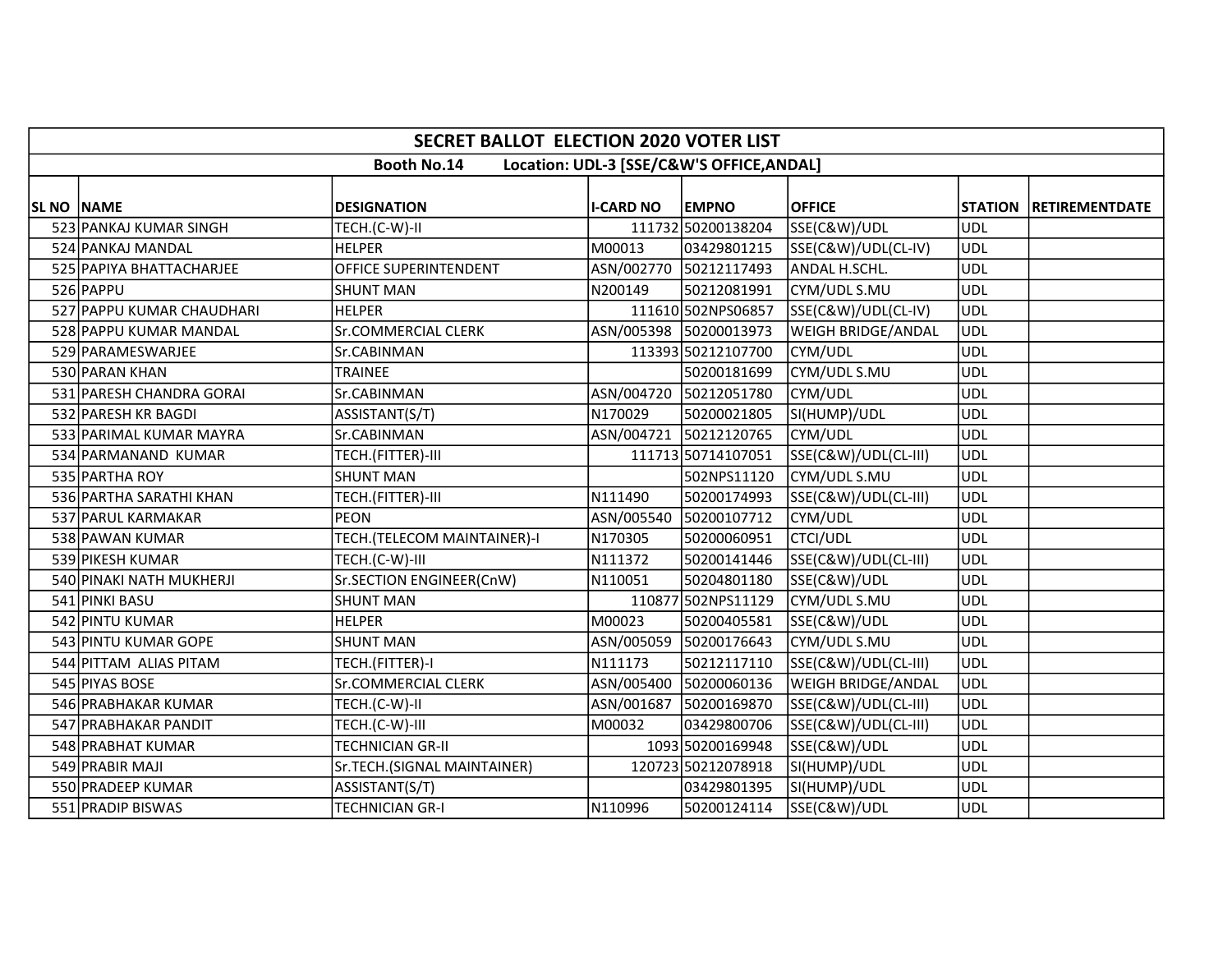|                   | <b>SECRET BALLOT ELECTION 2020 VOTER LIST</b>                   |                             |                  |                        |                                      |            |                        |  |  |  |  |
|-------------------|-----------------------------------------------------------------|-----------------------------|------------------|------------------------|--------------------------------------|------------|------------------------|--|--|--|--|
|                   | <b>Booth No.14</b><br>Location: UDL-3 [SSE/C&W'S OFFICE, ANDAL] |                             |                  |                        |                                      |            |                        |  |  |  |  |
|                   |                                                                 |                             |                  |                        |                                      |            |                        |  |  |  |  |
| <b>SL NO NAME</b> |                                                                 | <b>DESIGNATION</b>          | <b>I-CARD NO</b> | <b>EMPNO</b>           | <b>OFFICE</b>                        |            | STATION RETIREMENTDATE |  |  |  |  |
|                   | 552 PRADIP KUMAR ARI                                            | OFFICE SUPERINTENDENT       |                  | 81809 50212091960      | SSE(C&W)/UDL(CL-III)                 | <b>UDL</b> |                        |  |  |  |  |
|                   | 553 PRADIP KUMAR NISHAD                                         | TECH.(C-W)-III              | N110053          | 50212139890            | SSE(C&W)/UDL(CL-III)                 | <b>UDL</b> |                        |  |  |  |  |
|                   | 554 PRADIP NASKAR                                               | JUNIOR ENGINEER(CnW)        | M000109          | 50200124175            | SSE(C&W)/UDL(CL-III)                 | <b>UDL</b> |                        |  |  |  |  |
|                   | 555 PRADIP RUIDAS                                               | JUNIOR ENGINEER(CnW)        | M000103          | 50258681888            | SSE(C&W)/UDL(CL-III)                 | <b>UDL</b> |                        |  |  |  |  |
|                   | 556 PRAHLAD KUMAR MANDAL                                        | Chief LOCO.INSPECTOR.       | ASN/002297       | 50212132093            | LOCO/ASANSOL                         | <b>UDL</b> |                        |  |  |  |  |
|                   | 557 PRAHLAD SINGH                                               | <b>SHUNT MAN</b>            |                  | 112255 50212122518     | CYM/UDL S.MU                         | <b>UDL</b> |                        |  |  |  |  |
|                   | 558 PRAMOD KUMAR                                                | TECH.(FITTER)-II            | N111045          | 50200122695            | SSE(C&W)/UDL                         | <b>UDL</b> |                        |  |  |  |  |
|                   | 559 PRAMOD KUMAR                                                | Sr.SECTION ENGINEER(CnW)    | N111016          | 50200045007            | SSE(C&W)/UDL(CL-III)                 | <b>UDL</b> |                        |  |  |  |  |
|                   | 560 PRAMOD NARAYAN GIRI                                         | Sr.CABINMAN                 | ASN/004738       | 50212117882            | CYM/UDL                              | <b>UDL</b> |                        |  |  |  |  |
|                   | 561 PRAMOD YADAV                                                | <b>SHUNT MAN</b>            |                  | ASN/003136 50212139877 | CYM/UDL S.MU                         | <b>UDL</b> |                        |  |  |  |  |
|                   | 562 PRARTHANA HALDER                                            | PORTER(TRANSPORTATION)      |                  | ASN/001365 03429800031 | CYM/UDL                              | <b>UDL</b> |                        |  |  |  |  |
|                   | 563 PRASENJIT PAUL                                              | <b>SHUNT MAN</b>            |                  | 110876 502NPS05642     | CYM/UDL S.MU                         | <b>UDL</b> |                        |  |  |  |  |
|                   | 564 PRATAP KUMAR PRADHAN                                        | JUNIOR ENGINEER(CnW)        |                  |                        | 183 15207MAS404 SSE(C&W)/UDL(CL-III) | <b>UDL</b> |                        |  |  |  |  |
|                   | 565 PRATHAM BOURI                                               | <b>TECHNICIAN GR-I</b>      | N110041          | 50200032396            | SSE(C&W)/UDL(CL-III)                 | <b>UDL</b> |                        |  |  |  |  |
|                   | 566 PRATUL BISWAS                                               | SR. TECHNICIAN              |                  | 428 50212103342        | SSE(C&W)/UDL(CL-III)                 | <b>UDL</b> |                        |  |  |  |  |
|                   | 567 PRAVAT MONDAL                                               | TECH.(FITTER)-I             |                  | 82359 50200015957      | SSE(C&W)/UDL(CL-III)                 | <b>UDL</b> |                        |  |  |  |  |
|                   | 568 PRAVIN KUMAR                                                | TECH.(FITTER)-III           |                  | ASN/004611 50200502947 | SSE(C&W)/UDL(CL-III)                 | <b>UDL</b> |                        |  |  |  |  |
|                   | 569 PREETAM KUMAR                                               | <b>SHUNT MAN</b>            |                  | ASN/003286 502NPS11121 | CYM/UDL S.MU                         | <b>UDL</b> |                        |  |  |  |  |
|                   | 570 PREM KUMAR PRASAD                                           | Sr.SECTION ENGINEER(CnW)    | N110742          | 50200107621            | SSE(C&W)/UDL(CL-III)                 | <b>UDL</b> |                        |  |  |  |  |
|                   | 571 PRINCE KUMAR                                                | TECH.(C-W)-III              | ASN/002391       | 502NPS09382            | SSE(C&W)/UDL                         | <b>UDL</b> |                        |  |  |  |  |
|                   | 572 PRIYA RANJAN BHATTACHARYA                                   | SR. TECHNICIAN              | ASN/004650       | 50212127218            | SSE(C&W)/UDL                         | <b>UDL</b> |                        |  |  |  |  |
|                   | 573 PRODYUT KUMAR BISWAS                                        | <b>TECHNICIAN GR-I</b>      | N110032          | 50200062613            | SSE(C&W)/UDL(CL-III)                 | <b>UDL</b> |                        |  |  |  |  |
|                   | 574 PROMOD KUMAR RAUT                                           | <b>SHUNT MAN</b>            |                  | 50212136694            | CYM/UDL S.MU                         | <b>UDL</b> |                        |  |  |  |  |
|                   | 575 PROSANTA KARMAKAR                                           | TECH.(SIGNAL MAINTAINER)-II | N170030          | 50200022779            | SI(HUMP)/UDL                         | <b>UDL</b> |                        |  |  |  |  |
|                   | 576 PROVASH MAJUMDER                                            | Sr.TECH(FITTER)             | N111019          | 50212139981            | SSE(C&W)/UDL(CL-III)                 | <b>UDL</b> |                        |  |  |  |  |
|                   | 577 PROVAT KUMAR NANDY                                          | Sr.SECTION ENGINEER(CnW)    |                  | 82109 50204602353      | SSE(C&W)/UDL                         | <b>UDL</b> |                        |  |  |  |  |
|                   | 578 PROVAT RANJAN BISWAS                                        | PORTER(TRANSPORTATION)      |                  | 502NPS05568            | RLQ/UDL                              | <b>UDL</b> |                        |  |  |  |  |
|                   | 579 PULAK KUMAR MANDI                                           | Sr.TECH(WELDER)             |                  | 111612 50210304680     | SSE(C&W)/UDL                         | <b>UDL</b> |                        |  |  |  |  |
|                   | 580 PURAN CHANDRA RAY                                           | TECH.(FITTER)-I             | N111220          | 50200089631            | SSE(C&W)/UDL                         | <b>UDL</b> |                        |  |  |  |  |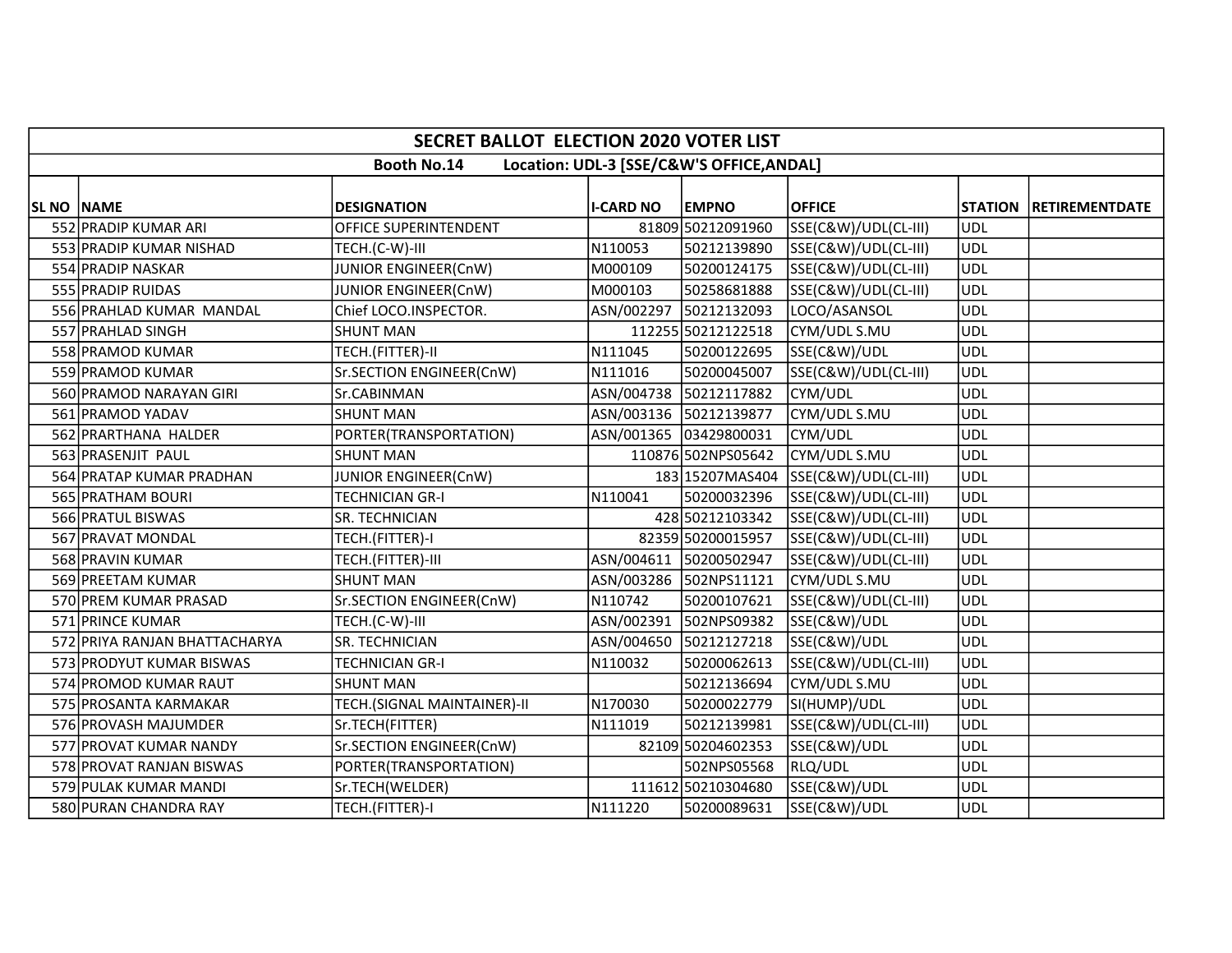|                   | <b>SECRET BALLOT ELECTION 2020 VOTER LIST</b>                   |                               |                  |                        |                      |                |                       |  |  |  |  |
|-------------------|-----------------------------------------------------------------|-------------------------------|------------------|------------------------|----------------------|----------------|-----------------------|--|--|--|--|
|                   | <b>Booth No.14</b><br>Location: UDL-3 [SSE/C&W'S OFFICE, ANDAL] |                               |                  |                        |                      |                |                       |  |  |  |  |
|                   |                                                                 |                               |                  |                        |                      |                |                       |  |  |  |  |
| <b>SL NO NAME</b> |                                                                 | <b>DESIGNATION</b>            | <b>I-CARD NO</b> | <b>EMPNO</b>           | <b>OFFICE</b>        | <b>STATION</b> | <b>RETIREMENTDATE</b> |  |  |  |  |
|                   | 581 PURUSOTTAM NATH SHUKLA                                      | SR.TECH.(C-W)                 |                  | ASN/004653 50212095904 | SSE(C&W)/UDL(CL-III) | UDL            |                       |  |  |  |  |
|                   | 582 PUSPA RANI DEVI BHALOOK                                     | <b>TECHNICIAN GR-I</b>        | N110330          | 50212121526            | SSE(C&W)/UDL         | UDL            |                       |  |  |  |  |
|                   | 583 RABI KANT KUMAR                                             | Sr.SECTION ENGINEER(CnW)      |                  | 111710 50714105763     | SSE(C&W)/UDL(CL-III) | UDL            |                       |  |  |  |  |
|                   | 584 RABI LOCHAN DUBEY                                           | <b>OFFICE SUPERINTENDENT</b>  |                  | 81952 50206085994      | SSE(C&W)/UDL(CL-III) | UDL            |                       |  |  |  |  |
|                   | 585 RABINDRA KUMAR                                              | TECH.(C-W)-II                 |                  | ASN/001692 50200169961 | SSE(C&W)/UDL         | <b>UDL</b>     |                       |  |  |  |  |
|                   | 586 RABINDRA NATH SINGH                                         | Sr.TECH(FITTER)               |                  | 81912 50212004844      | SSE(C&W)/UDL         | <b>UDL</b>     |                       |  |  |  |  |
|                   | 587 RABINDRA NATH DASS                                          | TECH.(FITTER)-II              | N110613          | 50200111181            | SSE(C&W)/UDL(CL-III) | UDL            |                       |  |  |  |  |
|                   | 588 RADHIKA DEVI                                                | TECH.(FITTER)-I               |                  | 1069 50212112276       | SSE(C&W)/UDL(CL-III) | UDL            |                       |  |  |  |  |
|                   | 589 RAHUL KUMAR SINGH                                           | <b>KHALASI HELPER</b>         |                  | 111733 50714508242     | SSE(C&W)/UDL(CL-IV)  | <b>UDL</b>     |                       |  |  |  |  |
|                   | 590 RAJ KISHOR                                                  | SR.TECH.(C-W)                 |                  | 82051 50212095825      | SSE(C&W)/UDL(CL-III) | <b>UDL</b>     |                       |  |  |  |  |
|                   | 591 RAJ KISHOR PASWAN                                           | Sr.CABINMAN                   |                  | 112247 50212094092     | CYM/UDL              | <b>UDL</b>     |                       |  |  |  |  |
|                   | 592 RAJ KUMAR                                                   | <b>SHUNT MAN</b>              |                  | ASN/003212 50200166765 | CYM/UDL S.MU         | <b>UDL</b>     |                       |  |  |  |  |
|                   | 593 RAJ KUMAR                                                   | <b>GATEKEEPER (TRANSPORT)</b> |                  | 50200148830            | CYM/UDL              | <b>UDL</b>     |                       |  |  |  |  |
|                   | 594 RAJ KUMAR BOURI.                                            | <b>HELPER</b>                 | ASN/001691       | 502NPS06224            | SSE(C&W)/UDL(CL-IV)  | UDL            |                       |  |  |  |  |
|                   | 595 RAJ KUMAR PASWAN                                            | Sr.TECH(FITTER)               |                  | 81981 50212085480      | SSE(C&W)/UDL(CL-III) | UDL            |                       |  |  |  |  |
|                   | 596 RAJA KUMAR GUPTA                                            | TECH.(FITTER)-III             | N111329          | 50200141306            | SSE(C&W)/UDL(CL-III) | UDL            |                       |  |  |  |  |
|                   | 597 RAJANI KANTA HEMBRAM                                        | Sr.CABINMAN                   |                  | 112838 50212082132     | CYM/UDL              | UDL            |                       |  |  |  |  |
|                   | 598 RAJANI KUMAR                                                | TECH.(FITTER)-II              | N110975          | 50200128594            | SSE(C&W)/UDL(CL-III) | <b>UDL</b>     |                       |  |  |  |  |
|                   | 599 RAJEEV KUMAR CHAURASIA                                      | SR.TECH.(C-W)                 |                  | ASN/004652 50406402379 | SSE(C&W)/UDL(CL-III) | <b>UDL</b>     |                       |  |  |  |  |
|                   | 600 RAJEEV KUMAR MANDAL                                         | ASSISTANT(S/T)                |                  | 50200156188            | SI(HUMP)/UDL         | UDL            |                       |  |  |  |  |
|                   | 601 RAJEEV KUMAR SAHA                                           | SR. TECHNICIAN                | N110988          | 50220060622            | SSE(C&W)/UDL(CL-III) | UDL            |                       |  |  |  |  |
|                   | 602 RAJEEV KUMAR SINGH                                          | <b>HELPER</b>                 |                  | 1118059 03429801200    | SSE(C&W)/UDL(CL-IV)  | <b>UDL</b>     |                       |  |  |  |  |
|                   | 603 RAJEN MONDAL                                                | TECHNICIAN GR-I               |                  | 457 50212118163        | SSE(C&W)/UDL(CL-III) | <b>UDL</b>     |                       |  |  |  |  |
|                   | 604 RAJENDAR HEMBRAM                                            | PORTER(TRANSPORTATION)        |                  | ASN/001363 502NPS11241 | CYM/UDL              | UDL            |                       |  |  |  |  |
|                   | 605 RAJESH                                                      | TECH.(FITTER)-I               |                  | 82009 50212128508      | SSE(C&W)/UDL(CL-III) | UDL            |                       |  |  |  |  |
|                   | 606 RAJESH BHAGAT                                               | Sr.CABINMAN                   |                  | ASN/004822 50212120730 | CYM/UDL              | <b>UDL</b>     |                       |  |  |  |  |
|                   | 607 RAJESH KUMAR                                                | <b>HELPER</b>                 |                  | 111660 502NPS06858     | SSE(C&W)/UDL(CL-IV)  | UDL            |                       |  |  |  |  |
|                   | 608 RAJESH SINGH                                                | TECH.(C-W)-II                 | N111261          | 50200137110            | SSE(C&W)/UDL         | UDL            |                       |  |  |  |  |
|                   | 609 RAJESHWAR KUMAR MAHATO                                      | <b>KHALASI HELPER</b>         | M00069           | 18329801631            | SSE(C&W)/UDL(CL-IV)  | UDL            |                       |  |  |  |  |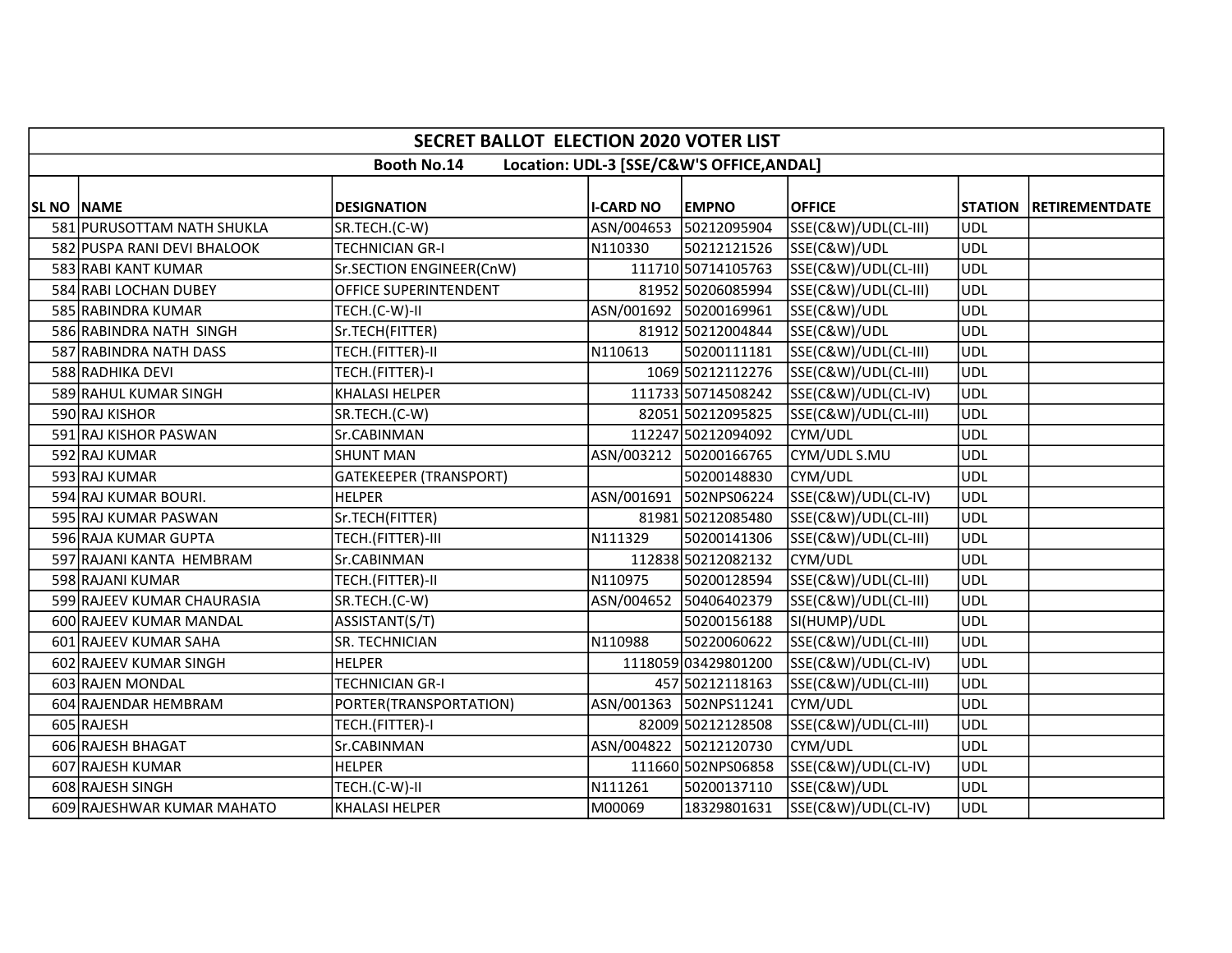| <b>SECRET BALLOT ELECTION 2020 VOTER LIST</b>                                                                   |                             |            |                        |                      |            |  |  |  |  |  |
|-----------------------------------------------------------------------------------------------------------------|-----------------------------|------------|------------------------|----------------------|------------|--|--|--|--|--|
| <b>Booth No.14</b><br>Location: UDL-3 [SSE/C&W'S OFFICE, ANDAL]                                                 |                             |            |                        |                      |            |  |  |  |  |  |
| <b>EMPNO</b><br><b>OFFICE</b><br>SL NO NAME<br><b>DESIGNATION</b><br><b>I-CARD NO</b><br>STATION RETIREMENTDATE |                             |            |                        |                      |            |  |  |  |  |  |
| 610 RAJIB HOSSEN                                                                                                | TECHNICIAN GR-I             |            | 1183 50212106604       | SSE(C&W)/UDL         | UDL        |  |  |  |  |  |
| 611 RAJIB MONDAL                                                                                                | POINTSMAN-B                 |            | 50714108531            | CYM/UDL              | UDL        |  |  |  |  |  |
| 612 RAJNISH KUMAR                                                                                               | <b>HELPER</b>               |            | 111779 03429800588     | SSE(C&W)/UDL(CL-IV)  | UDL        |  |  |  |  |  |
| 613 RAJU DUTTA                                                                                                  | <b>HELPER</b>               | M00010     | 03429801219            | SSE(C&W)/UDL(CL-IV)  | UDL        |  |  |  |  |  |
| 614 RAJU KARMAKAR                                                                                               | <b>TECHNICIAN GR-I</b>      | N110087    | 50204765345            | SSE(C&W)/UDL(CL-III) | UDL        |  |  |  |  |  |
| 615 RAJU KUMAR CHOUDHARY                                                                                        | <b>HELPER</b>               |            | 111722 50200406179     | SSE(C&W)/UDL(CL-IV)  | UDL        |  |  |  |  |  |
| 616 RAJU KUMAR YADAV                                                                                            | <b>SHUNT MAN</b>            | N201655    | 50212145142            | CYM/UDL S.MU         | UDL        |  |  |  |  |  |
| 617 RAJU LOHAR                                                                                                  | TECH.(C-W)-III              |            | 82193 50212118485      | SSE(C&W)/UDL         | <b>UDL</b> |  |  |  |  |  |
| 618 RAJU RAI                                                                                                    | <b>SHUNT MAN</b>            |            | ASN/005062 50200011770 | CYM/UDL S.MU         | <b>UDL</b> |  |  |  |  |  |
| 619 RAKESH ANTHONY PAUL                                                                                         | TECHNICIAN GR-II            |            | ASN/003564 50200039330 | SSE/NC&W/UDL         | UDL        |  |  |  |  |  |
| 620 RAKESH KUMAR                                                                                                | TECH.(C-W)-II               |            | 50200171608            | SSE(C&W)/UDL(CL-III) | <b>UDL</b> |  |  |  |  |  |
| 621 RAKESH KUMAR                                                                                                | <b>HELPER</b>               |            | 111771 03429800586     | SSE(C&W)/UDL(CL-IV)  | UDL        |  |  |  |  |  |
| 622 RAM BABU RAM                                                                                                | <b>KHALASI HELPER</b>       |            | ASN/001236 242IE131635 | SSE/NC&W/UDL         | <b>UDL</b> |  |  |  |  |  |
| 623 RAM BHAWAN GUPTA                                                                                            | Sr.TECH(FITTER)             |            | ASN/004654 50212096106 | SSE(C&W)/UDL(CL-III) | <b>UDL</b> |  |  |  |  |  |
| 624 RAM CHANDRA MAIRA                                                                                           | TECH.(WELDER)-I             |            | 900 50212101795        | SSE(C&W)/UDL         | <b>UDL</b> |  |  |  |  |  |
| 625 RAM CHANDRA YADAV                                                                                           | PORTER(TRANSPORTATION)      |            | ASN/005050 50212111533 | CYM/UDL              | <b>UDL</b> |  |  |  |  |  |
| 626 RAM KAWAL RAM                                                                                               | Sr.CABINMAN                 |            | ASN/004831 50212117523 | CYM/UDL              | <b>UDL</b> |  |  |  |  |  |
| 627 RAM KRISHNA BOURI                                                                                           | Sr.CABINMAN                 |            | ASN/001382 50212100626 | CYM/UDL              | UDL        |  |  |  |  |  |
| 628 RAM KRISHNA YADAV                                                                                           | <b>SHUNT MAN</b>            |            | ASN/003654 50212107505 | CYM/UDL S.MU         | <b>UDL</b> |  |  |  |  |  |
| 629 RAM KUMAR                                                                                                   | TECH.(FITTER)-II            | N111111    | 50200124692            | SSE(C&W)/UDL(CL-III) | <b>UDL</b> |  |  |  |  |  |
| 630 RAM NIWASH SAH                                                                                              | TECH.(C-W)-II               | N111344    | 50200141380            | SSE(C&W)/UDL(CL-III) | UDL        |  |  |  |  |  |
| 631 RAM PRAKASH SINGH YADAV                                                                                     | PORTER(TRANSPORTATION)      | ASN/005435 | 50200167319            | CYM/UDL              | UDL        |  |  |  |  |  |
| 632 RAM PRASAD MAJI                                                                                             | TECHNICIAN GR-I             |            | ASN/004682 50212144113 | SSE(C&W)/UDL(CL-III) | <b>UDL</b> |  |  |  |  |  |
| 633 RAM PRAVESH KUMAR                                                                                           | <b>HELPER</b>               | M00033     | 03429801492            | SSE(C&W)/UDL(CL-IV)  | UDL        |  |  |  |  |  |
| 634 RAM PUKAR SINGH                                                                                             | <b>SHUNT MAN</b>            |            | ASN/003600 50212072620 | CYM/UDL S.MU         | <b>UDL</b> |  |  |  |  |  |
| 635 RAMA DAS                                                                                                    | TECH.(TELECOM MAINTAINER)-I |            | 121244 50212145956     | <b>CTCI/UDL</b>      | <b>UDL</b> |  |  |  |  |  |
| 636 RAMA NAND PRASAD                                                                                            | <b>SHUNT MAN</b>            |            | ASN/003599 50212094079 | CYM/UDL S.MU         | UDL        |  |  |  |  |  |
| 637 RAMBHA KUMARI                                                                                               | Sr.TECH(FITTER)             |            | ASN/004651 50212132056 | SSE(C&W)/UDL(CL-III) | UDL        |  |  |  |  |  |
| 638 RAMDEO PRASAD SAH                                                                                           | <b>SR. TECHNICIAN</b>       |            | 81972 50212086757      | SSE(C&W)/UDL(CL-III) | UDL        |  |  |  |  |  |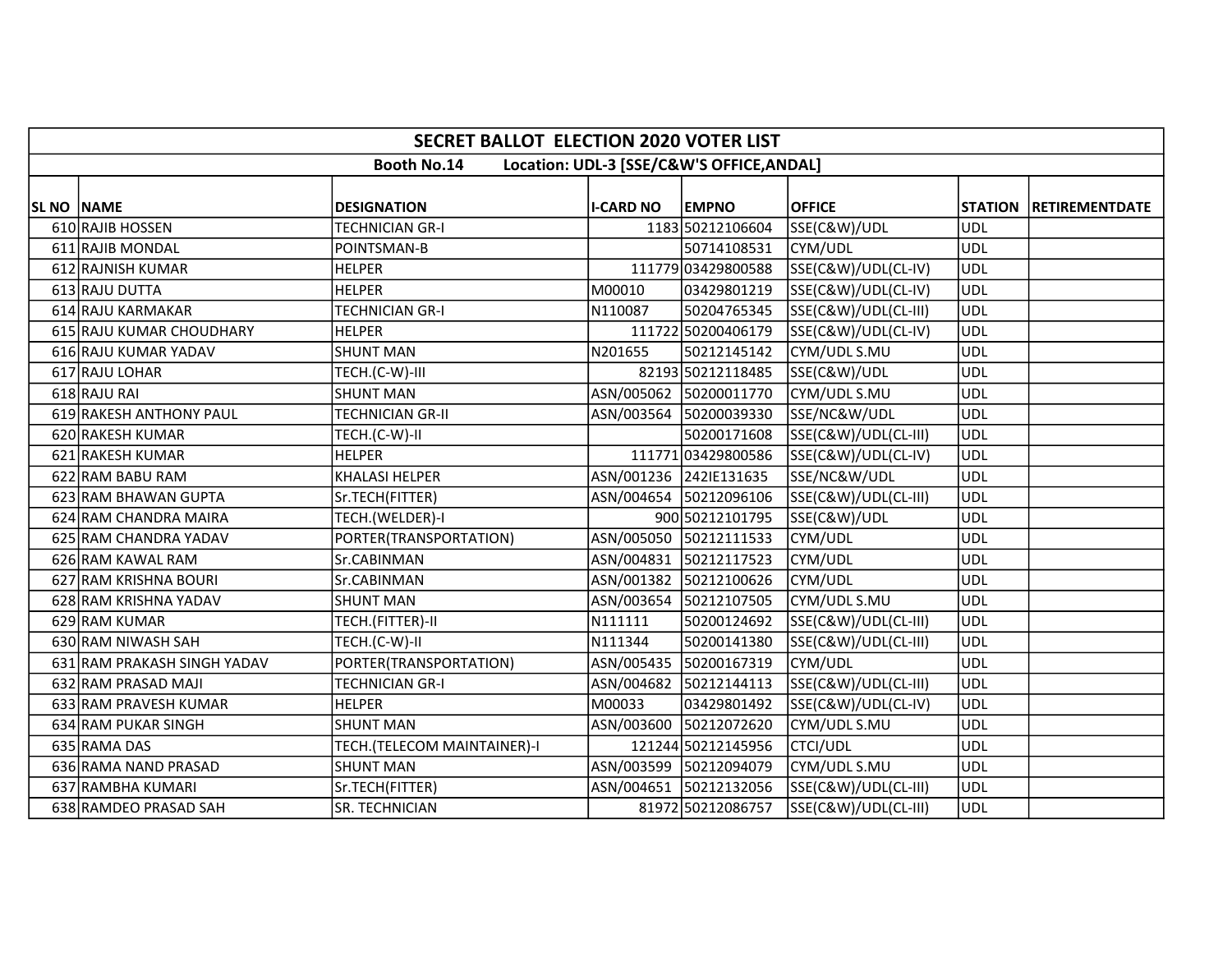|                   | <b>SECRET BALLOT ELECTION 2020 VOTER LIST</b>                   |                               |                  |                        |                      |            |                        |  |  |  |  |
|-------------------|-----------------------------------------------------------------|-------------------------------|------------------|------------------------|----------------------|------------|------------------------|--|--|--|--|
|                   | <b>Booth No.14</b><br>Location: UDL-3 [SSE/C&W'S OFFICE, ANDAL] |                               |                  |                        |                      |            |                        |  |  |  |  |
| <b>SL NO NAME</b> |                                                                 | <b>DESIGNATION</b>            | <b>I-CARD NO</b> | <b>EMPNO</b>           | <b>OFFICE</b>        |            | STATION RETIREMENTDATE |  |  |  |  |
|                   | 639 RAMESH KUMAR                                                | TECH.(FITTER)-III             |                  | 50200141264            | SSE(C&W)/UDL         | UDL        |                        |  |  |  |  |
|                   | 640 RAMESH KUMAR CHOUDHARI                                      | Chief LOCO.INSPECTOR.         |                  | ASN/002061 50212133188 | LOCO/ASANSOL         | UDL        |                        |  |  |  |  |
|                   | 641 RAMESH PAL                                                  | TECH.(FITTER)-I               |                  | 111614 50200124199     | SSE(C&W)/UDL(CL-III) | UDL        |                        |  |  |  |  |
|                   | 642 RAMESH PANDEY                                               | Sr.CABINMAN                   |                  | ASN/004823 50212075243 | CYM/UDL              | UDL        |                        |  |  |  |  |
|                   | 643 RAMESH RAM                                                  | <b>SHUNT MAN</b>              |                  | ASN/003598 50212098255 | CYM/UDL S.MU         | <b>UDL</b> |                        |  |  |  |  |
|                   | 644 RAMESHWAR CHOUDHARY                                         | Sr. SECTION ENGINEER(SIG)     |                  | 121108 50212120182     | SI/HUMP/UDL          | <b>UDL</b> |                        |  |  |  |  |
|                   | 645 RAMESHWAR MISHRA                                            | TECH.(C-W)-I                  |                  | 82389 50200011976      | SSE(C&W)/UDL         | UDL        |                        |  |  |  |  |
|                   | 646 RAMJI MONDAL                                                | TECH.(WELDER)-I               |                  | 603 50212103410        | SSE(C&W)/UDL(CL-III) | UDL        |                        |  |  |  |  |
|                   | 647 RANAJIT KONAR                                               | TECH.(FITTER)-III             |                  | 110787 50714404471     | SSE(C&W)/UDL         | <b>UDL</b> |                        |  |  |  |  |
|                   | 648 RANDHIR KUMAR                                               | ASSISTANT(S/T)                |                  | 03429801344            | SI(HUMP)/UDL         | <b>UDL</b> |                        |  |  |  |  |
|                   | 649 RANJAN KUMAR                                                | PORTER(TRANSPORTATION)        | N202041          | 50200134053            | CYM/UDL              | UDL        |                        |  |  |  |  |
|                   | 650 RANJAN KUMAR MANDAL                                         | <b>TECHNICIAN GR-I</b>        |                  | 82361 50200018223      | SSE(C&W)/UDL(CL-III) | UDL        |                        |  |  |  |  |
|                   | 651 RANJAN PAL                                                  | TECH.(C-W)-II                 | N60686           | 50200111983            | SSE(C&W)/UDL(CL-III) | UDL        |                        |  |  |  |  |
|                   | 652 RANJEET KUMAR                                               | TECH.(C-W)-III                | N111370          | 50200142438            | SSE(C&W)/UDL(CL-III) | <b>UDL</b> |                        |  |  |  |  |
|                   | 653 RANJEET KUMAR                                               | TECH.(FITTER)-III             | ASN/004657       | 50200175171            | SSE(C&W)/UDL(CL-III) | UDL        |                        |  |  |  |  |
|                   | 654 RANJEET KUMAR MOUAR                                         | <b>HELPER</b>                 | N-00015          | 03429801221            | SSE(C&W)/UDL(CL-IV)  | <b>UDL</b> |                        |  |  |  |  |
|                   | 655 RANJIT SHARMA                                               | <b>SHUNT MAN</b>              |                  | ASN/003277 502NPS05640 | CYM/UDL S.MU         | UDL        |                        |  |  |  |  |
|                   | 656 RANJIT DUTTA                                                | ASSISTANT(S/T)                |                  | 120022 50212125957     | SI(HUMP)/UDL         | <b>UDL</b> |                        |  |  |  |  |
|                   | 657 RANJIT KR SHAW                                              | <b>SHUNT MAN</b>              |                  | ASN/005047 50212017980 | CYM/UDL S.MU         | UDL        |                        |  |  |  |  |
|                   | 658 RANJIT KUMAR                                                | TECH.(C-W)-III                |                  | 42612D01016            | SSE(C&W)/UDL(CL-IV)  | ludl       |                        |  |  |  |  |
|                   | 659 RANJIT LAL                                                  | TECH.(FITTER)-I               |                  | 55 50212107013         | SSE(C&W)/UDL(CL-III) | UDL        |                        |  |  |  |  |
|                   | 660 RANU RAKESH RAMAN                                           | <b>HELPER</b>                 |                  | 1118067 03429801341    | SSE(C&W)/UDL(CL-IV)  | <b>UDL</b> |                        |  |  |  |  |
|                   | 661 RATAN CHANDRA BISWAS                                        | Sr.TECH(FITTER)               |                  | 451 50212103690        | SSE(C&W)/UDL(CL-III) | UDL        |                        |  |  |  |  |
|                   | 662 RAVI KUMAR SAH                                              | TECH.(FITTER)-III             |                  | 111652 50200405207     | SSE(C&W)/UDL(CL-III) | <b>UDL</b> |                        |  |  |  |  |
|                   | 663 RAVI RAJ                                                    | TECH.(FITTER)-II              | N111009          | 50200122701            | SSE(C&W)/UDL(CL-III) | UDL        |                        |  |  |  |  |
|                   | 664 RAVIKANT KUMAR RANJAN                                       | <b>GATEKEEPER (TRANSPORT)</b> |                  | ASN/001385 50200148684 | CYM/UDL              | UDL        |                        |  |  |  |  |
|                   | 665 RAVINDRA KUMAR PANDIT                                       | <b>HELPER</b>                 |                  | 903429801199           | SSE(C&W)/UDL(CL-IV)  | UDL        |                        |  |  |  |  |
|                   | 666 RINA GHOSH                                                  | PORTER(TRANSPORTATION)        |                  | 110547 502A0127140     | CYM/UDL              | UDL        |                        |  |  |  |  |
|                   | 667 RINA TIWARI                                                 | <b>Sr.COMMERCIAL CLERK</b>    | N30810           | 50229800482            | WEIGH BRIDGE/ANDAL   | UDL        |                        |  |  |  |  |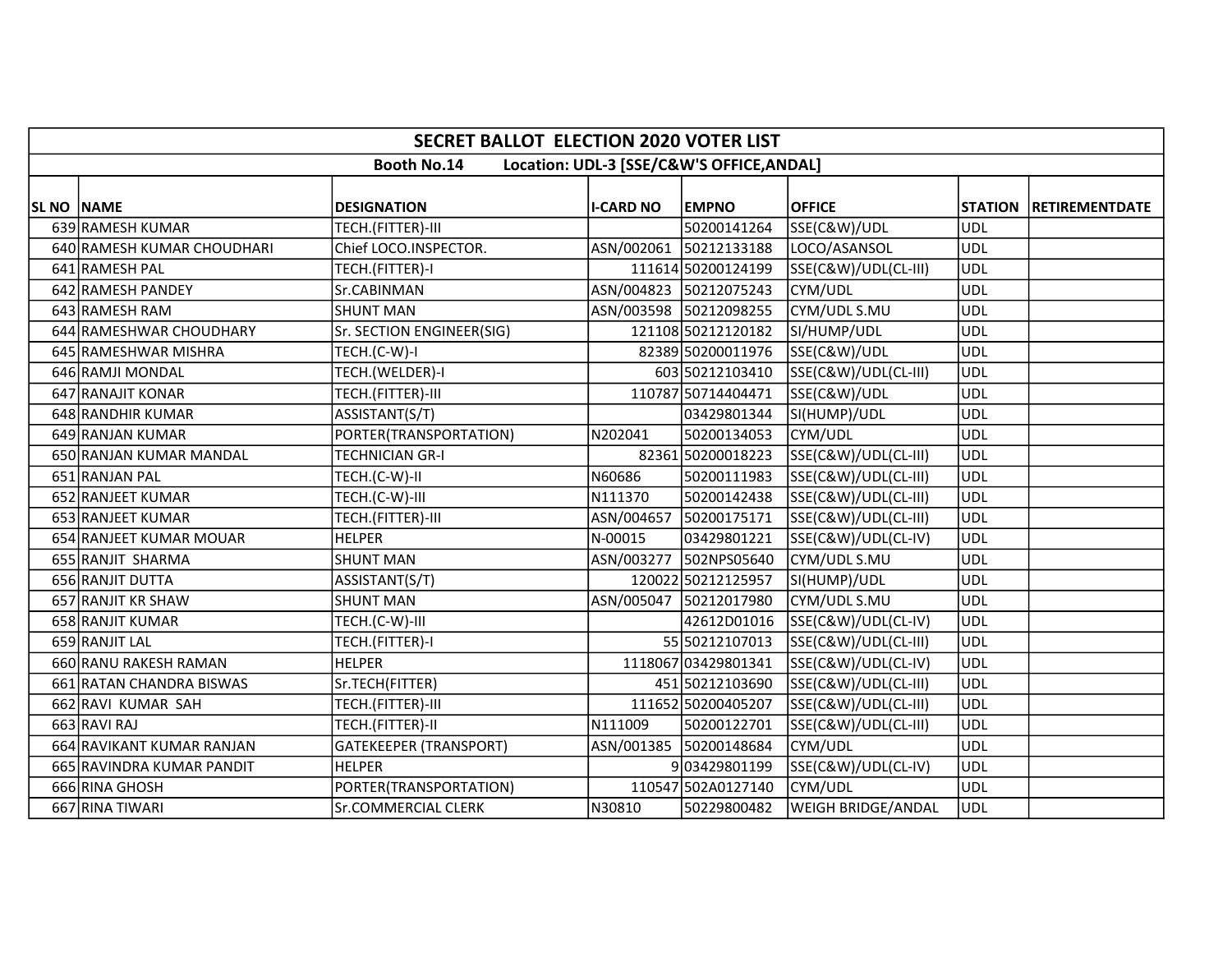|                   | <b>SECRET BALLOT ELECTION 2020 VOTER LIST</b>                   |                              |                  |                        |                      |                |                       |  |  |  |  |
|-------------------|-----------------------------------------------------------------|------------------------------|------------------|------------------------|----------------------|----------------|-----------------------|--|--|--|--|
|                   | <b>Booth No.14</b><br>Location: UDL-3 [SSE/C&W'S OFFICE, ANDAL] |                              |                  |                        |                      |                |                       |  |  |  |  |
| <b>SL NO NAME</b> |                                                                 | <b>DESIGNATION</b>           | <b>I-CARD NO</b> | <b>EMPNO</b>           | <b>OFFICE</b>        | <b>STATION</b> | <b>RETIREMENTDATE</b> |  |  |  |  |
|                   | 668 RITA MAHATA                                                 | Sr.TEACHER-TRAINED GRADUATE  |                  | ASN/002962 50212110991 | ANDAL H.SCHL.        | <b>UDL</b>     |                       |  |  |  |  |
|                   | 669 RITA BARAI                                                  | Ch. OFFICE SUPERINTENDENT    |                  | 81794 50212008930      | SSE(C&W)/UDL(CL-III) | UDL            |                       |  |  |  |  |
|                   | 670 RITESH KUMAR                                                | TECH.(FITTER)-II             | N110916          | 50200123330            | SSE(C&W)/UDL(CL-III) | UDL            |                       |  |  |  |  |
|                   | 671 RITESH KUMAR SHAW                                           | POINTSMAN-B                  |                  | 50205637764            | CYM/UDL S.MU         | <b>UDL</b>     |                       |  |  |  |  |
|                   | 672 RITESH KUMAR SHAW                                           | <b>HELPER</b>                | M00019           | 03429801464            | SSE(C&W)/UDL         | <b>UDL</b>     |                       |  |  |  |  |
|                   | 673 ROBIN KUMAR ADAK                                            | TECH.(FITTER)-II             | N111168          | 50200111259            | SSE(C&W)/UDL(CL-III) | UDL            |                       |  |  |  |  |
|                   | 674 ROHIN CHANDRA SING                                          | Sr.TEACHER-TRAINED GRADUATE  |                  | ASN/002960 50212136281 | ANDAL H.SCHL.        | UDL            |                       |  |  |  |  |
|                   | 675 ROHIT YADAV                                                 | <b>TRAINEE</b>               | M00018           | 03429800538            | SSE(C&W)/UDL(CL-III) | UDL            |                       |  |  |  |  |
|                   | 676 RUHUL MIA                                                   | <b>HELPER</b>                |                  | 1118057 03429801340    | SSE(C&W)/UDL(CL-IV)  | UDL            |                       |  |  |  |  |
|                   | 677 RUMA KARMAKAR                                               | <b>HELPER</b>                |                  | 1118053 03429801190    | SSE(C&W)/UDL(CL-IV)  | <b>UDL</b>     |                       |  |  |  |  |
|                   | 678 RUPESH KUMAR SHARMA                                         | TECH.(FITTER)-I              |                  | 1118043 50200015040    | SSE(C&W)/UDL         | <b>UDL</b>     |                       |  |  |  |  |
|                   | 679 S.S.PRASAD                                                  | TECH.(C-W)-III               |                  | ASN/001190 50472130227 | SSE(C&W)/UDL(CL-III) | <b>UDL</b>     |                       |  |  |  |  |
|                   | 680 SADHAN GORAI                                                | Sr.CABINMAN                  |                  | ASN/004825 50212115540 | CYM/UDL              | <b>UDL</b>     |                       |  |  |  |  |
|                   | 681 SADHAN SINGH                                                | Sr.CABINMAN                  |                  | 112841 50212089552     | CYM/UDL              | UDL            |                       |  |  |  |  |
|                   | 682 SADHU ROY                                                   | TECH.(C-W)-I                 |                  | 81882 50212118436      | SSE(C&W)/UDL         | <b>UDL</b>     |                       |  |  |  |  |
|                   | 683 SAFIKUL ISLAM                                               | TECH.(FITTER)-II             | N110622          | 50200111272            | SSE(C&W)/UDL(CL-III) | <b>UDL</b>     |                       |  |  |  |  |
|                   | 684 SAGAR SINGH                                                 | <b>SHUNT MAN</b>             |                  | ASN/003606 50212110437 | CYM/UDL S.MU         | <b>UDL</b>     |                       |  |  |  |  |
|                   | 685 SAIBAL SHEKHAR CHOWDHURY                                    | Sr.TECH.(TELECOM MAINTAINER) |                  | 120770 50212031884     | <b>CTCI/UDL</b>      | <b>UDL</b>     |                       |  |  |  |  |
|                   | 686 SAILEN SINGH                                                | <b>TECHNICIAN GR-I</b>       | N110065          | 50200062649            | SSE(C&W)/UDL(CL-III) | <b>UDL</b>     |                       |  |  |  |  |
|                   | 687 SAJAL MAHANTA                                               | PORTER(TRANSPORTATION)       |                  | 70379 50200134454      | CYM/UDL              | <b>UDL</b>     |                       |  |  |  |  |
|                   | 688 SALIL MUKHERJEE                                             | Sr.TEACHER-TRAINED GRADUATE  |                  | ASN/002959 50200056273 | ANDAL H.SCHL.        | UDL            |                       |  |  |  |  |
|                   | 689 SAMAR BANERJEE                                              | SR. TECHNICIAN               |                  | 112 50210106765        | SSE(C&W)/UDL         | <b>UDL</b>     |                       |  |  |  |  |
|                   | 690 SAMBHU BOURI                                                | <b>SHUNT MAN</b>             | N200509          | 50200023097            | CYM/UDL S.MU         | UDL            |                       |  |  |  |  |
|                   | 691 SAMIR KUMAR MONDAL                                          | CHIEF COMMERCIAL CLERK       | ASN/003422       | 50209368796            | WEIGH BRIDGE/ANDAL   | UDL            |                       |  |  |  |  |
|                   | 692 SAMIR BOURI                                                 | TRAINEE                      | T00045           | 50200176655            | CYM/UDL S.MU         | UDL            |                       |  |  |  |  |
|                   | 693 SAMIR KUMAR ASH                                             | TECH.(SIGNAL MAINTAINER)-I   |                  | 120541 50212127838     | SI(HUMP)/UDL         | <b>UDL</b>     |                       |  |  |  |  |
|                   | 694 SANATAN MURMU                                               | <b>SHUNT MAN</b>             | N200508          | 50200036559            | CYM/UDL S.MU         | UDL            |                       |  |  |  |  |
|                   | 695 SANATAN PASWAN                                              | TECH.(FITTER)-I              |                  | 235 50212017190        | SSE(C&W)/UDL(CL-III) | <b>UDL</b>     |                       |  |  |  |  |
|                   | 696 SANDIP JOARDAR                                              | Sr.SECTION ENGINEER(CnW)     |                  | 111144 50200133840     | SSE(C&W)/UDL(CL-III) | <b>UDL</b>     |                       |  |  |  |  |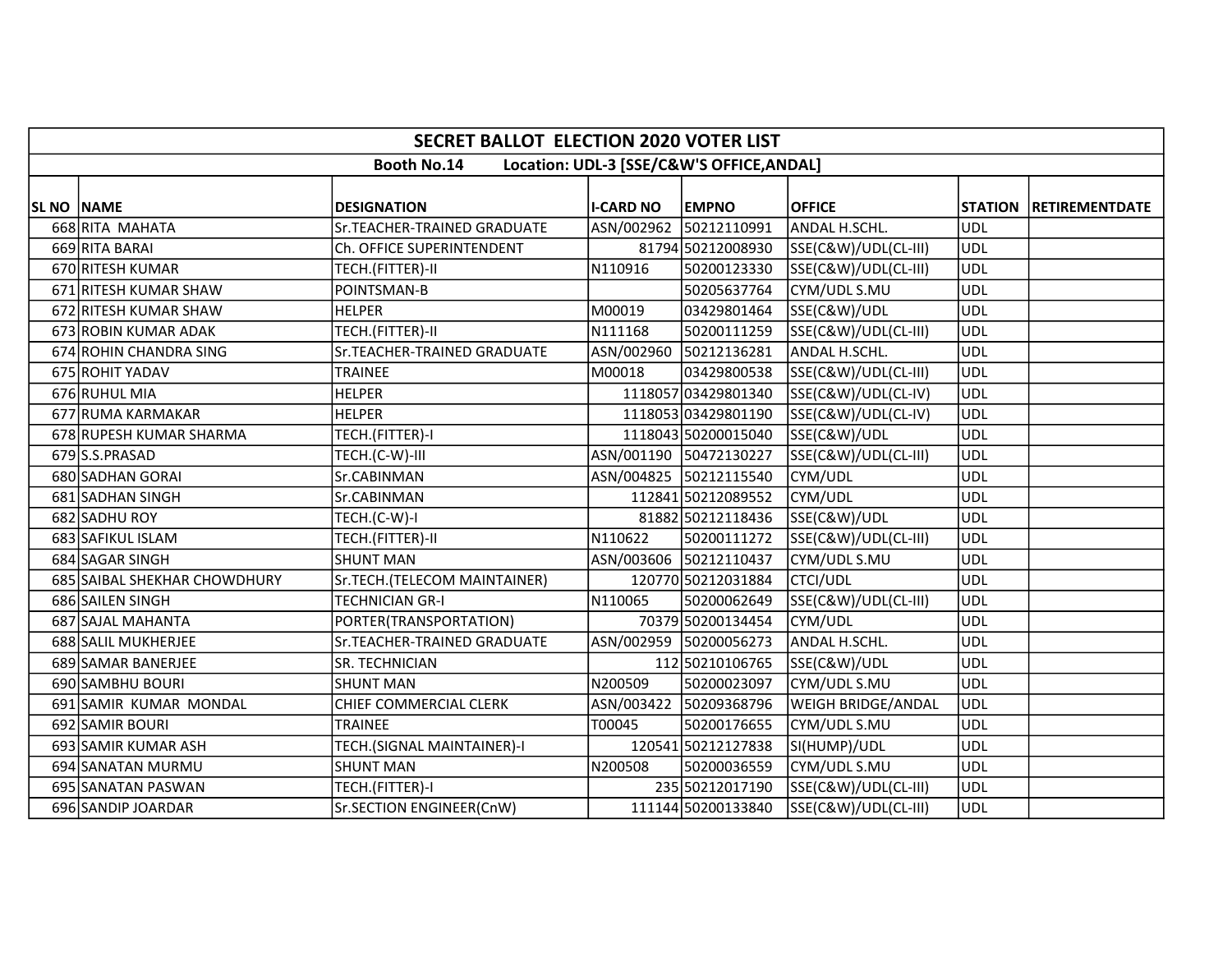|                   | <b>SECRET BALLOT ELECTION 2020 VOTER LIST</b> |                       |                  |                                           |                      |            |                        |  |  |  |  |
|-------------------|-----------------------------------------------|-----------------------|------------------|-------------------------------------------|----------------------|------------|------------------------|--|--|--|--|
|                   |                                               | <b>Booth No.14</b>    |                  | Location: UDL-3 [SSE/C&W'S OFFICE, ANDAL] |                      |            |                        |  |  |  |  |
| <b>SL NO NAME</b> |                                               | <b>DESIGNATION</b>    | <b>I-CARD NO</b> | <b>EMPNO</b>                              | <b>OFFICE</b>        |            | STATION RETIREMENTDATE |  |  |  |  |
|                   | 697 SANJAY KHALKHO                            | <b>SHUNT MAN</b>      |                  | 502NPS06185                               | CYM/UDL S.MU         | UDL        |                        |  |  |  |  |
|                   | 698 SANJAY KUMAR                              | TECH.(C-W)-II         |                  | 1118007 502NPS06040                       | SSE(C&W)/UDL(CL-III) | UDL        |                        |  |  |  |  |
|                   | 699 SANJAY KUMAR MISTRY                       | <b>STATION MASTER</b> |                  | ASN/005369 50200118795                    | RLQ/UDL              | UDL        |                        |  |  |  |  |
|                   | 700 SANJAY KUMAR RAY                          | <b>HELPER</b>         | M00035           | 03429801558                               | SSE(C&W)/UDL(CL-IV)  | UDL        |                        |  |  |  |  |
|                   | 701 SANJAY KUMAR SRIVASTAVA                   | <b>SHUNT MAN</b>      | N60562           | 50200108790                               | CYM/UDL S.MU         | UDL        |                        |  |  |  |  |
|                   | 702 SANJAY KUMAR YADAV                        | <b>SHUNT MAN</b>      | N201508          | 50200047223                               | CYM/UDL S.MU         | <b>UDL</b> |                        |  |  |  |  |
|                   | 703 SANJAY PRASAD KHARWAR                     | TECH(PAINTER)-I       |                  | ASN/002308 50205504752                    | SSE(C&W)/UDL         | <b>UDL</b> |                        |  |  |  |  |
|                   | 704 SANJAYKUMARRAI                            | <b>HELPER</b>         |                  | 424N1250499                               | SSE(C&W)/UDL(CL-IV)  | UDL        |                        |  |  |  |  |
|                   | 705 SANJEET KUMAR SINGH                       | TECH.(C-W)-III        |                  | ASN/004673 50200141458                    | SSE(C&W)/UDL(CL-III) | <b>UDL</b> |                        |  |  |  |  |
|                   | 706 SANJIB BAGDI                              | <b>SHUNT MAN</b>      |                  | ASN/005058 50212133103                    | CYM/UDL S.MU         | UDL        |                        |  |  |  |  |
|                   | 707 SANJIB KUMAR GHOSH                        | TECH.(FITTER)-II      | N110610          | 50200111260                               | SSE(C&W)/UDL(CL-III) | <b>UDL</b> |                        |  |  |  |  |
|                   | 708 SANJIT DEBNATH                            | TECH.(FITTER)-III     |                  | 50200151397                               | SSE(C&W)/UDL(CL-III) | <b>UDL</b> |                        |  |  |  |  |
|                   | 709 SANJIT KUMAR SHAW                         | <b>KHALASI HELPER</b> |                  | ASN/001689 428ZZ120036                    | SSE(C&W)/UDL(CL-IV)  | UDL        |                        |  |  |  |  |
|                   | 710 SANJIV KUMAR RAM                          | TECH.(C-W)-III        |                  | ASN/001672 502NPS06551                    | SSE(C&W)/UDL(CL-III) | <b>UDL</b> |                        |  |  |  |  |
|                   | 711 SANJOY KUMAR                              | TECH.(WELDER)-I       |                  | 1107 50212080809                          | SSE(C&W)/UDL         | UDL        |                        |  |  |  |  |
|                   | 712 SANNYASI METE                             | <b>SHUNT MAN</b>      |                  | ASN/003642 50212140764                    | CYM/UDL S.MU         | <b>UDL</b> |                        |  |  |  |  |
|                   | 713 SANOJ KUMAR DAS                           | TECH.(FITTER)-III     | M00066           | 27223004943                               | SSE(C&W)/UDL(CL-III) | UDL        |                        |  |  |  |  |
|                   | 714 SANTA GHOSH                               | Sr.CABINMAN           |                  | 111993 50212099806                        | CYM/UDL              | <b>UDL</b> |                        |  |  |  |  |
|                   | 715 SANTA MONDAL                              | <b>SHUNT MAN</b>      |                  | ASN/001366 50212107712                    | CYM/UDL S.MU         | UDL        |                        |  |  |  |  |
|                   | 716 SANTANU MUKHERJEE                         | Sr.TECH(FITTER)       |                  | 910 50212092319                           | SSE(C&W)/UDL         | UDL        |                        |  |  |  |  |
|                   | 717 SANTANU ROY                               | <b>SHUNT MAN</b>      | N201031          | 50200060884                               | CYM/UDL S.MU         | <b>UDL</b> |                        |  |  |  |  |
|                   | 718 SANTOSH KUMAR                             | <b>SHUNT MAN</b>      |                  | ASN/003284 03429801740                    | CYM/UDL S.MU         | <b>UDL</b> |                        |  |  |  |  |
|                   | 719 SANTOSH GOPE                              | <b>SHUNT MAN</b>      |                  | ASN/005053 50212131933                    | CYM/UDL S.MU         | UDL        |                        |  |  |  |  |
|                   | 720 SANTOSH KUMAR                             | <b>SHUNT MAN</b>      |                  | 110751 50200166753                        | CYM/UDL S.MU         | UDL        |                        |  |  |  |  |
|                   | 721 SANTOSH KUMAR BISHOYI                     | <b>SUBSTITUTE</b>     |                  | 50208862205                               | CYM/UDL              | UDL        |                        |  |  |  |  |
|                   | 722 SANTOSH KUMAR CHOURISHA                   | <b>HELPER</b>         |                  | 111772 03429800585                        | SSE(C&W)/UDL(CL-IV)  | <b>UDL</b> |                        |  |  |  |  |
|                   | 723 SANTOSH KUMAR JHA                         | TECHNICIAN GR-I       |                  | ASN/004661 50200094092                    | SSE(C&W)/UDL(CL-III) | UDL        |                        |  |  |  |  |
|                   | 724 SANTOSH KUMAR PRASAD                      | TECH.(WELDER)-I       |                  | 81917 50212118229                         | SSE(C&W)/UDL(CL-III) | UDL        |                        |  |  |  |  |
|                   | 725 SANTOSH KUMAR RAM                         | TECH.(FITTER)-I       | N110914          | 50206009268                               | SSE(C&W)/UDL(CL-III) | UDL        |                        |  |  |  |  |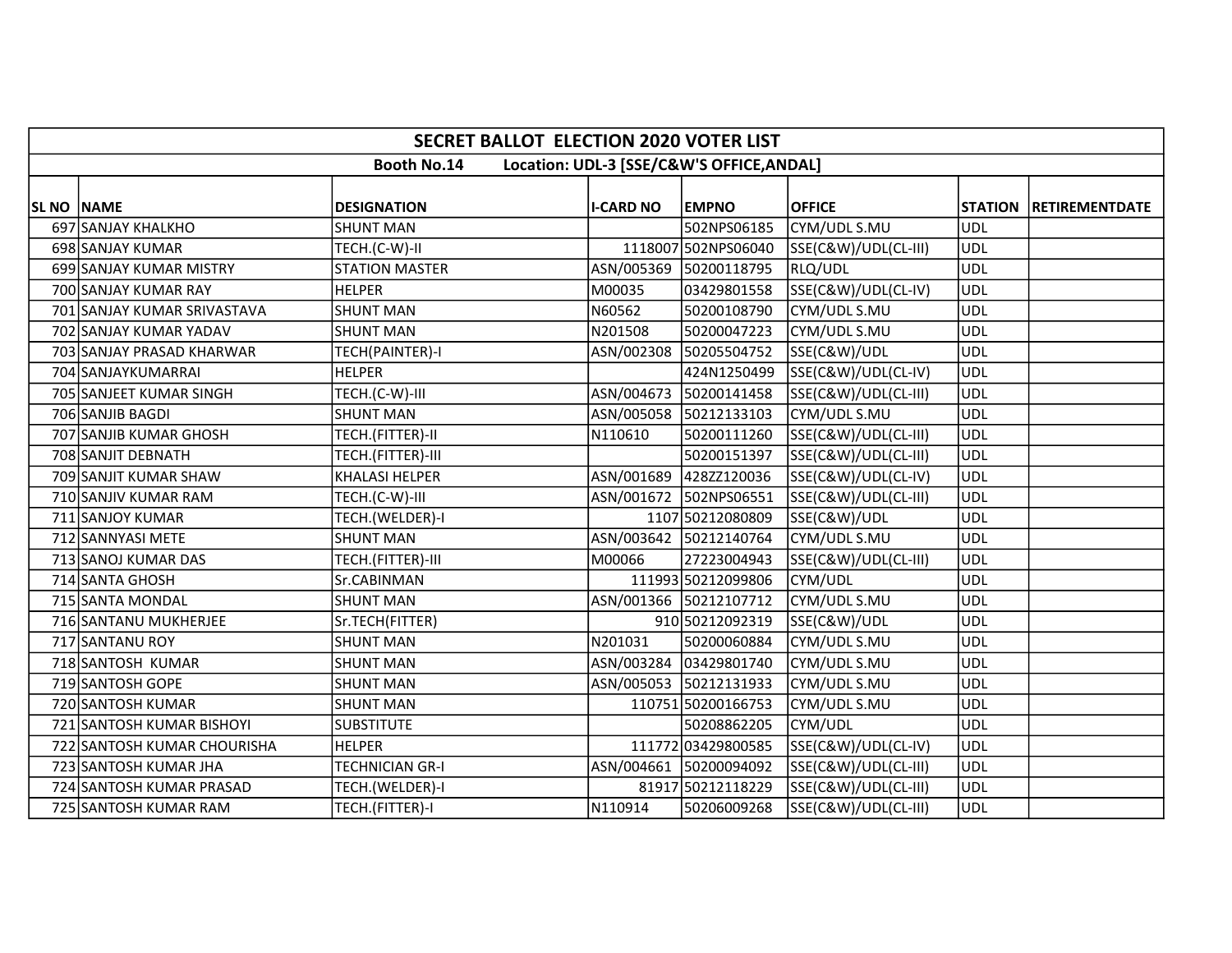|                   | <b>SECRET BALLOT ELECTION 2020 VOTER LIST</b> |                              |                  |                                           |                      |            |                        |  |  |  |  |
|-------------------|-----------------------------------------------|------------------------------|------------------|-------------------------------------------|----------------------|------------|------------------------|--|--|--|--|
|                   |                                               | <b>Booth No.14</b>           |                  | Location: UDL-3 [SSE/C&W'S OFFICE, ANDAL] |                      |            |                        |  |  |  |  |
|                   |                                               |                              |                  |                                           |                      |            |                        |  |  |  |  |
| <b>SL NO NAME</b> |                                               | <b>DESIGNATION</b>           | <b>I-CARD NO</b> | <b>EMPNO</b>                              | <b>OFFICE</b>        |            | STATION RETIREMENTDATE |  |  |  |  |
|                   | 726 SANTOSH KUMAR ROY                         | Sr.TECH(FITTER)              |                  | 302 50212095874                           | SSE(C&W)/UDL(CL-III) | UDL        |                        |  |  |  |  |
|                   | 727 SANTOSH KUMHAR                            | SR. TECHNICIAN               | N110554          | 50200089229                               | SSE(C&W)/UDL         | <b>UDL</b> |                        |  |  |  |  |
|                   | 728 SANTOSH PRASAD                            | <b>SHUNT MAN</b>             | N200495          | 50200055864                               | CYM/UDL S.MU         | <b>UDL</b> |                        |  |  |  |  |
|                   | 729 SANTOSH YADAV                             | PORTER(TRANSPORTATION)       |                  | ASN/001383 50200408571                    | CYM/UDL              | <b>UDL</b> |                        |  |  |  |  |
|                   | 730 SARASWATI DAS                             | TECH.(FITTER)-I              |                  | 111507 50208326095                        | SSE(C&W)/UDL         | <b>UDL</b> |                        |  |  |  |  |
|                   | 731 SAROJ CHANGDAR                            | TECH.(C-W)-II                |                  | ASN/004658 50209000938                    | SSE(C&W)/UDL(CL-III) | UDL        |                        |  |  |  |  |
|                   | 732 SAROJ ROY                                 | Sr.TECH(FITTER)              | N111004          | 50200045573                               | SSE(C&W)/UDL(CL-III) | ludl       |                        |  |  |  |  |
|                   | 733 SARSWATI KUMARI                           | <b>SHUNT MAN</b>             |                  | 110995 502NPS11125                        | CYM/UDL S.MU         | UDL        |                        |  |  |  |  |
|                   | 734 SARVESH KUMAR                             | TECH.(C-W)-III               | N111152          | 50200123389                               | SSE(C&W)/UDL(CL-III) | <b>UDL</b> |                        |  |  |  |  |
|                   | 735 SASHI JAYANT TIGGA                        | <b>HELPER</b>                |                  | 1118044 03429800935                       | SSE(C&W)/UDL(CL-IV)  | UDL        |                        |  |  |  |  |
|                   | 736 SATABDI MUKHERJEE                         | PORTER(TRANSPORTATION)       | N201602          | 50200132822                               | CYM/UDL              | <b>UDL</b> |                        |  |  |  |  |
|                   | 737 SATAN GOPE                                | Sr.CABINMAN                  |                  | 112718 50212097123                        | CYM/UDL              | <b>UDL</b> |                        |  |  |  |  |
|                   | 738 SATYA PRAKASH                             | <b>HELPER</b>                |                  | 1118056 03429800584                       | SSE(C&W)/UDL(CL-IV)  | UDL        |                        |  |  |  |  |
|                   | 739 SATYA RANJAN BASKEY                       | SENIOR GRADE PRIMARY TEACHER |                  | ASN/002740 50212054707                    | <b>ANDAL H.SCHL.</b> | <b>UDL</b> |                        |  |  |  |  |
|                   | 740 SATYA RANJAN TUDU                         | Sr.SECTION ENGINEER(CnW)     |                  | 81812 50203035712                         | SSE(C&W)/UDL(CL-III) | UDL        |                        |  |  |  |  |
|                   | 741 SATYANARAYAN METE                         | SR.TECH.(C-W)                |                  | 1008 50212101990                          | SSE(C&W)/UDL(CL-III) | <b>UDL</b> |                        |  |  |  |  |
|                   | 742 SAURAV KUMAR                              | TECH.(TELECOM MAINTAINER)-I  | N170294          | 50200091080                               | <b>CTCI/UDL</b>      | UDL        |                        |  |  |  |  |
|                   | 743 SAURYA MAJUMDER                           | <b>TRAINEE</b>               | M00024           | 03429800575                               | SSE(C&W)/UDL(CL-III) | UDL        |                        |  |  |  |  |
|                   | 744 SEKHAR BACHAR                             | <b>HELPER</b>                |                  | 1118058 03429801223                       | SSE(C&W)/UDL(CL-IV)  | UDL        |                        |  |  |  |  |
|                   | 745 SEO MEHTA                                 | Sr.TECH(FITTER)              |                  | 708 50212004704                           | SSE(C&W)/UDL(CL-III) | ludl       |                        |  |  |  |  |
|                   | 746 SHAFIQUE ALAM                             | <b>PEON</b>                  |                  | ASN/005543 50210105335                    | CYM/UDL              | UDL        |                        |  |  |  |  |
|                   | 747 SHAILENDRA KUMAR SINGH                    | Sr.TECH.(SIGNAL MAINTAINER)  |                  | 120290 50212124473                        | SI(HUMP)/UDL         | <b>UDL</b> |                        |  |  |  |  |
|                   | 748 SHAILESH KUMAR SINGH                      | TECH.(C-W)-II                | N111403          | 50206808402                               | SSE(C&W)/UDL(CL-III) | UDL        |                        |  |  |  |  |
|                   | 749 SHAMBHU NATH                              | TECHNICIAN GR-I              |                  | 250 50205563525                           | SSE(C&W)/UDL(CL-III) | UDL        |                        |  |  |  |  |
|                   | 750 SHAMBHU DAYAL RAM                         | <b>HELPER</b>                | N00017           | 18729801822                               | SSE(C&W)/UDL(CL-IV)  | UDL        |                        |  |  |  |  |
|                   | 751 SHAMBHU MAHATO                            | Sr.CABINMAN                  |                  | ASN/004830 50212035178                    | CYM/UDL              | <b>UDL</b> |                        |  |  |  |  |
|                   | 752 SHAMBHU NATH YADAV                        | PORTER(TRANSPORTATION)       | N201926          | 50200154945                               | CYM/UDL              | UDL        |                        |  |  |  |  |
|                   | 753 SHAMBHU NATH YADAV                        | PORTER(TRANSPORTATION)       |                  | ASN/005537 50200096209                    | CYM/UDL              | UDL        |                        |  |  |  |  |
|                   | 754 SHANKAR                                   | SR.TECH.(C-W)                |                  | 1665 50212036894                          | SSE(C&W)/UDL(CL-III) | UDL        |                        |  |  |  |  |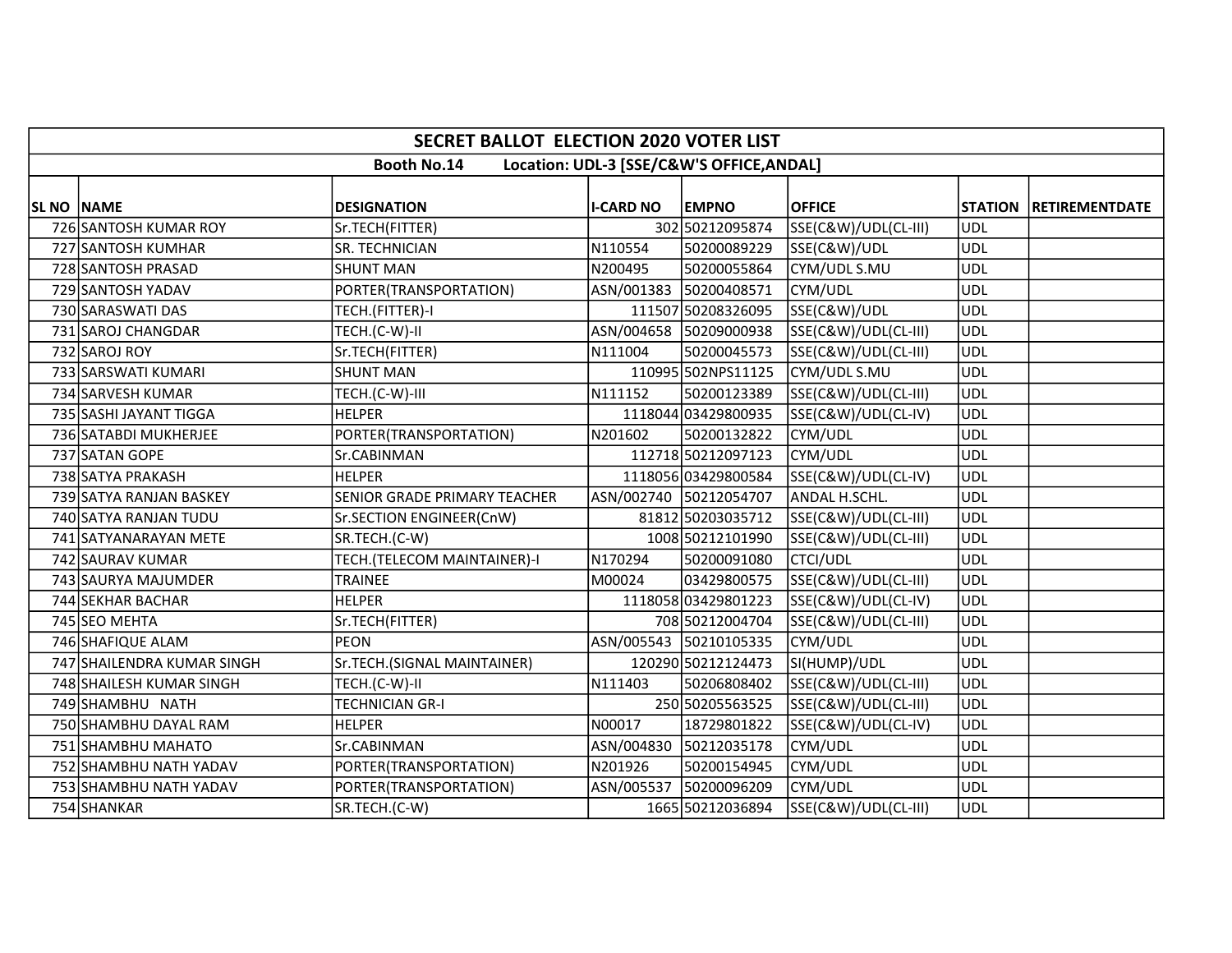|                   | <b>SECRET BALLOT ELECTION 2020 VOTER LIST</b> |                             |                  |                                           |                      |            |                        |  |  |  |  |
|-------------------|-----------------------------------------------|-----------------------------|------------------|-------------------------------------------|----------------------|------------|------------------------|--|--|--|--|
|                   |                                               | <b>Booth No.14</b>          |                  | Location: UDL-3 [SSE/C&W'S OFFICE, ANDAL] |                      |            |                        |  |  |  |  |
| <b>SL NO NAME</b> |                                               | <b>DESIGNATION</b>          | <b>I-CARD NO</b> | <b>EMPNO</b>                              | <b>OFFICE</b>        |            | STATION RETIREMENTDATE |  |  |  |  |
|                   | 755 SHANKAR DAS                               | TECHNICIAN GR-I             |                  | 81965 50212120248                         | SSE(C&W)/UDL(CL-III) | UDL        |                        |  |  |  |  |
|                   | 756 SHANKAR KUMAR SHAW                        | ASSISTANT(S/T)              |                  | 121252 50200012257                        | SI(HUMP)/UDL         | <b>UDL</b> |                        |  |  |  |  |
|                   | 757 SHANKAR MONDAL                            | TECH.(FITTER)-I             |                  | 82378 50200015969                         | SSE(C&W)/UDL(CL-III) | UDL        |                        |  |  |  |  |
|                   | 758 SHANKAR PASWAN                            | PEON                        |                  | 113027 50212006002                        | CYM/UDL              | <b>UDL</b> |                        |  |  |  |  |
|                   | 759 SHANKAR RAM                               | Sr.TECH.(SIGNAL MAINTAINER) |                  | 120707 50212099946                        | SI(HUMP)/UDL         | <b>UDL</b> |                        |  |  |  |  |
|                   | 760 SHARWAN KUMAR                             | TECH.(FITTER)-II            | N111007          | 50200124576                               | SSE(C&W)/UDL(CL-III) | UDL        |                        |  |  |  |  |
|                   | 761 SHARWAN KUMAR                             | <b>SHUNT MAN</b>            |                  | 110576 50200168385                        | CYM/UDL S.MU         | UDL        |                        |  |  |  |  |
|                   | 762 SHASHI PATEL                              | <b>JR CLERK</b>             |                  | ASN/001695 50200122907                    | SSE(C&W)/UDL(CL-III) | UDL        |                        |  |  |  |  |
|                   | 763 SHATRUGHNA MAHATO                         | Sr.TECH(FITTER)             |                  | 991 50212095928                           | SSE(C&W)/UDL(CL-III) | <b>UDL</b> |                        |  |  |  |  |
|                   | 764 SHEIKH SHAHAJAHAN                         | <b>TECHNICIAN GR-II</b>     |                  | 111550 50200176709                        | SSE(C&W)/UDL         | UDL        |                        |  |  |  |  |
|                   | 765 SHIBANAND PASWAN                          | <b>SHUNT MAN</b>            |                  | ASN/003604 50212096192                    | CYM/UDL S.MU         | <b>UDL</b> |                        |  |  |  |  |
|                   | 766 SHIBCHARAN HARI                           | <b>SHUNT MAN</b>            |                  | ASN/003655 50212030521                    | CYM/UDL S.MU         | <b>UDL</b> |                        |  |  |  |  |
|                   | 767 SHIV KUMAR                                | <b>HELPER</b>               |                  | 1118060 03429801339                       | SSE(C&W)/UDL(CL-IV)  | UDL        |                        |  |  |  |  |
|                   | 768 SHIV NANDAN LAL                           | <b>KHALASI HELPER</b>       |                  | 03429802137                               | SSE(C&W)/UDL(CL-IV)  | <b>UDL</b> |                        |  |  |  |  |
|                   | 769 SHIV SHANKAR KUMAR                        | TECH.(FITTER)-II            | N110971          | 50200124631                               | SSE(C&W)/UDL(CL-III) | UDL        |                        |  |  |  |  |
|                   | 770 SHRAWAN KUMAR ROY                         | SR. TECHNICIAN              |                  | 155 50212105120                           | SSE(C&W)/UDL(CL-III) | <b>UDL</b> |                        |  |  |  |  |
|                   | 771 SHRI RAM YADAV                            | SR.TECH.(C-W)               | N111149          | 50212095771                               | SSE(C&W)/UDL(CL-III) | UDL        |                        |  |  |  |  |
|                   | 772 SHYAM HANSDA                              | SR. TECHNICIAN              |                  | 357 50212086605                           | SSE(C&W)/UDL(CL-III) | UDL        |                        |  |  |  |  |
|                   | 773 SHYAM KISHOR SINGH                        | Sr.SECTION ENGINEER(CnW)    |                  | 111389 50200135070                        | SSE(C&W)/UDL(CL-III) | UDL        |                        |  |  |  |  |
|                   | 774 SHYAM LAL SHARMA                          | <b>SHUNT MAN</b>            |                  | ASN/003605 50212089394                    | CYM/UDL S.MU         | UDL        |                        |  |  |  |  |
|                   | 775 SHYAM SUNDAR GHOSAL                       | <b>SHUNT MAN</b>            |                  | ASN/003607 50212110334                    | CYM/UDL S.MU         | <b>UDL</b> |                        |  |  |  |  |
|                   | 776 SHYAM SUNDAR GUPTA                        | Sr.SECTION ENGINEER(CnW)    |                  | 81976 50212143005                         | SSE(C&W)/UDL(CL-III) | <b>UDL</b> |                        |  |  |  |  |
|                   | 777 SHYAM SUNDER SAHA                         | Sr.SECTION ENGINEER(CnW)    | M00123           | 50200095886                               | SSE(C&W)/UDL(CL-III) | UDL        |                        |  |  |  |  |
|                   | 778 SHYAMAL KUMAR MAJI                        | TECH.(WELDER)-I             |                  | 975 50212103548                           | SSE(C&W)/UDL         | UDL        |                        |  |  |  |  |
|                   | 779 SHYAMAL DEY                               | JUNIOR ENGINEER(CnW)        | M00127           | 50200124000                               | SSE(C&W)/UDL(CL-III) | UDL        |                        |  |  |  |  |
|                   | 780 SHYAMAL KUMAR PARAMANIK                   | Sr.CABINMAN                 |                  | 111674 50212001995                        | CYM/UDL              | <b>UDL</b> |                        |  |  |  |  |
|                   | 781 SHYAMAL MUKHERJEE                         | SR. TECHNICIAN              | N110033          | 50212011897                               | SSE(C&W)/UDL         | <b>UDL</b> |                        |  |  |  |  |
|                   | 782 SHYAMAL PAUL                              | TECH.(FITTER)-II            | N110616          | 50200111302                               | SSE(C&W)/UDL(CL-III) | <b>UDL</b> |                        |  |  |  |  |
|                   | 783 SHYAMALI BAGDI                            | <b>TECHNICIAN GR-II</b>     | N111411          | 50200098036                               | SSE(C&W)/UDL         | UDL        |                        |  |  |  |  |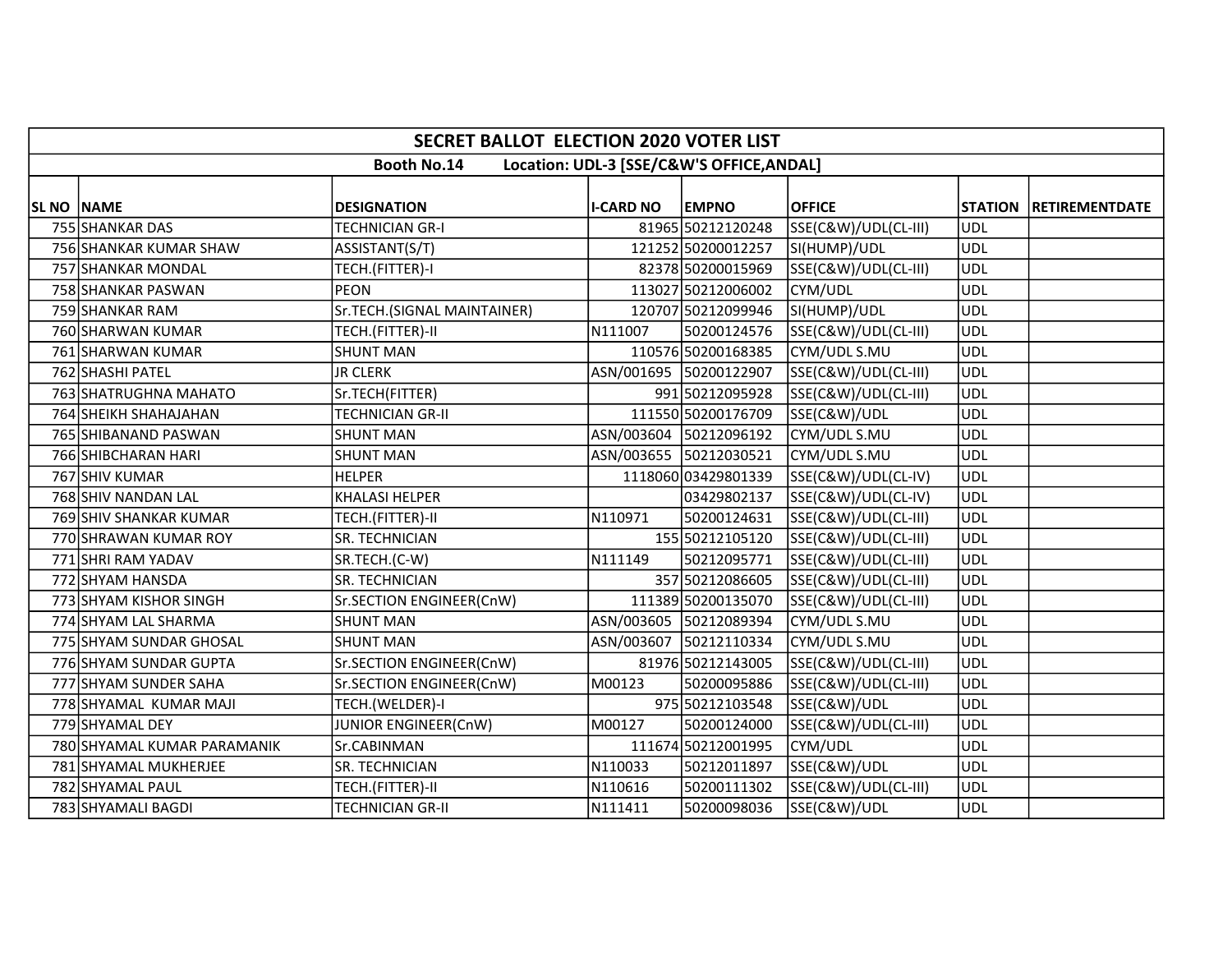|                   | <b>SECRET BALLOT ELECTION 2020 VOTER LIST</b> |                             |                  |                                           |                      |            |                        |  |  |  |  |
|-------------------|-----------------------------------------------|-----------------------------|------------------|-------------------------------------------|----------------------|------------|------------------------|--|--|--|--|
|                   |                                               | <b>Booth No.14</b>          |                  | Location: UDL-3 [SSE/C&W'S OFFICE, ANDAL] |                      |            |                        |  |  |  |  |
| <b>SL NO NAME</b> |                                               | <b>DESIGNATION</b>          | <b>I-CARD NO</b> | <b>EMPNO</b>                              | <b>OFFICE</b>        |            | STATION RETIREMENTDATE |  |  |  |  |
|                   | 784 SHYAMDEO PRASAD                           | Sr.CABINMAN                 |                  | ASN/004829 50212100249                    | CYM/UDL              | <b>UDL</b> |                        |  |  |  |  |
|                   | 785 SHYAMLAL MAHATO                           | Sr.TECH(FITTER)             |                  | 83 50212070622                            | SSE(C&W)/UDL(CL-III) | UDL        |                        |  |  |  |  |
|                   | 786 SIBENDU MONDAL                            | SR. TECHNICIAN              |                  | 1110 50212004765                          | SSE(C&W)/UDL         | <b>UDL</b> |                        |  |  |  |  |
|                   | 787 SIBNATH RAM                               | <b>SHUNT MAN</b>            |                  | 111469 50212035014                        | CYM/UDL S.MU         | UDL        |                        |  |  |  |  |
|                   | 788 SIDDHESWAR MONDAL                         | TECH.(FITTER)-II            | N111289          | 50200137169                               | SSE(C&W)/UDL(CL-III) | <b>UDL</b> |                        |  |  |  |  |
|                   | 789 SIKANDAR KUMAR                            | TECH.(C-W)-II               |                  | 1118049 50200169882                       | SSE(C&W)/UDL(CL-III) | UDL        |                        |  |  |  |  |
|                   | 790 SIKHA SHARMA                              | PEON                        |                  | ASN/002768 50200103305                    | ANDAL H.SCHL.        | UDL        |                        |  |  |  |  |
|                   | 791 SINGRAI HEMBRAM                           | <b>SHUNT MAN</b>            | N201419          | 50212110309                               | CYM/UDL S.MU         | <b>UDL</b> |                        |  |  |  |  |
|                   | 792 SIPRA SAHA                                | ASSISTANT(S/T)              |                  | 120551 50212115460                        | SI(HUMP)/UDL         | <b>UDL</b> |                        |  |  |  |  |
|                   | 793 SK KALUA                                  | <b>SHUNT MAN</b>            |                  | 111162 50212051640                        | CYM/UDL S.MU         | UDL        |                        |  |  |  |  |
|                   | 794 SK NUR MAHAMMAD                           | TECH.(FITTER)-I             | N110286          | 50200032451                               | SSE(C&W)/UDL         | <b>UDL</b> |                        |  |  |  |  |
|                   | 795 SK OMARALI                                | Sr.TECH(FITTER)             |                  | 907 50210106819                           | SSE(C&W)/UDL(CL-III) | <b>UDL</b> |                        |  |  |  |  |
|                   | 796 SK RIAT ALI                               | Sr.CABINMAN                 |                  | 201097 50212122506                        | RLQ/UDL              | UDL        |                        |  |  |  |  |
|                   | 797 SK SIRAJUL HAQUE                          | Sr.CABINMAN                 |                  | ASN/004828 50212072140                    | CYM/UDL              | UDL        |                        |  |  |  |  |
|                   | 798 SMRITIKANA SARKAR                         | <b>SHUNT MAN</b>            |                  | 03429800605                               | CYM/UDL S.MU         | UDL        |                        |  |  |  |  |
|                   | 799 SMT DIPIKA BISWAS                         | ASSISTANT(S/T)              |                  | 502NPS09613                               | SI(HUMP)/UDL         | <b>UDL</b> |                        |  |  |  |  |
|                   | 800 SMT NAMRATA SINGH                         | <b>HELPER</b>               |                  | 528 51110800401                           | SSE(C&W)/UDL(CL-IV)  | UDL        |                        |  |  |  |  |
|                   | 801 SNEHANJAN BANERJEE                        | ASSISTANT(S/T)              |                  | 120543 50212103512                        | SI(HUMP)/UDL         | <b>UDL</b> |                        |  |  |  |  |
|                   | 802 SOLEMAN KHAN                              | TECH.(FITTER)-III           | N111332          | 50200142580                               | SSE(C&W)/UDL(CL-III) | <b>UDL</b> |                        |  |  |  |  |
|                   | 803 SOMA DAS                                  | <b>PEON</b>                 | N200929          | 50200107724                               | CYM/UDL              | UDL        |                        |  |  |  |  |
|                   | 804 SOMAI BESRA                               | Sr.TECH.(SIGNAL MAINTAINER) |                  | 120574 50209389805                        | SI(HUMP)/UDL         | <b>UDL</b> |                        |  |  |  |  |
|                   | 805 SOME NATH RAJAK                           | TECH.(WELDER)-I             | N110047          | 50200032384                               | SSE(C&W)/UDL(CL-III) | <b>UDL</b> |                        |  |  |  |  |
|                   | 806 SONJOY BOURI                              | <b>SHUNT MAN</b>            | N200980          | 50200013950                               | CYM/UDL S.MU         | <b>UDL</b> |                        |  |  |  |  |
|                   | 807 SOUL KERKETTA                             | PORTER(TRANSPORTATION)      | N201022          | 50200108650                               | CYM/UDL              | <b>UDL</b> |                        |  |  |  |  |
|                   | 808 SOURANJAN CHATTOPADHYAY                   | <b>SHUNT MAN</b>            |                  | 113380 50200011782                        | CYM/UDL S.MU         | UDL        |                        |  |  |  |  |
|                   | 809 SREENATH RAM                              | ASSISTANT(S/T)              | N170361          | 50212134752                               | SI(HUMP)/UDL         | <b>UDL</b> |                        |  |  |  |  |
|                   | 810 SRI MANOJ KUMAR PRASAD                    | PORTER(TRANSPORTATION)      |                  | ASN/003201 03529800748                    | CYM/UDL              | UDL        |                        |  |  |  |  |
|                   | 811 SRI RAM BABU SINGH                        | <b>COMMERCIAL CLERK</b>     |                  | ASN/005401 03429801667                    | WEIGH BRIDGE/ANDAL   | UDL        |                        |  |  |  |  |
|                   | 812 SRI SADEB HUSSAIN                         | <b>HELPER</b>               |                  | 111675 502NPS07829                        | SSE(C&W)/UDL(CL-IV)  | <b>UDL</b> |                        |  |  |  |  |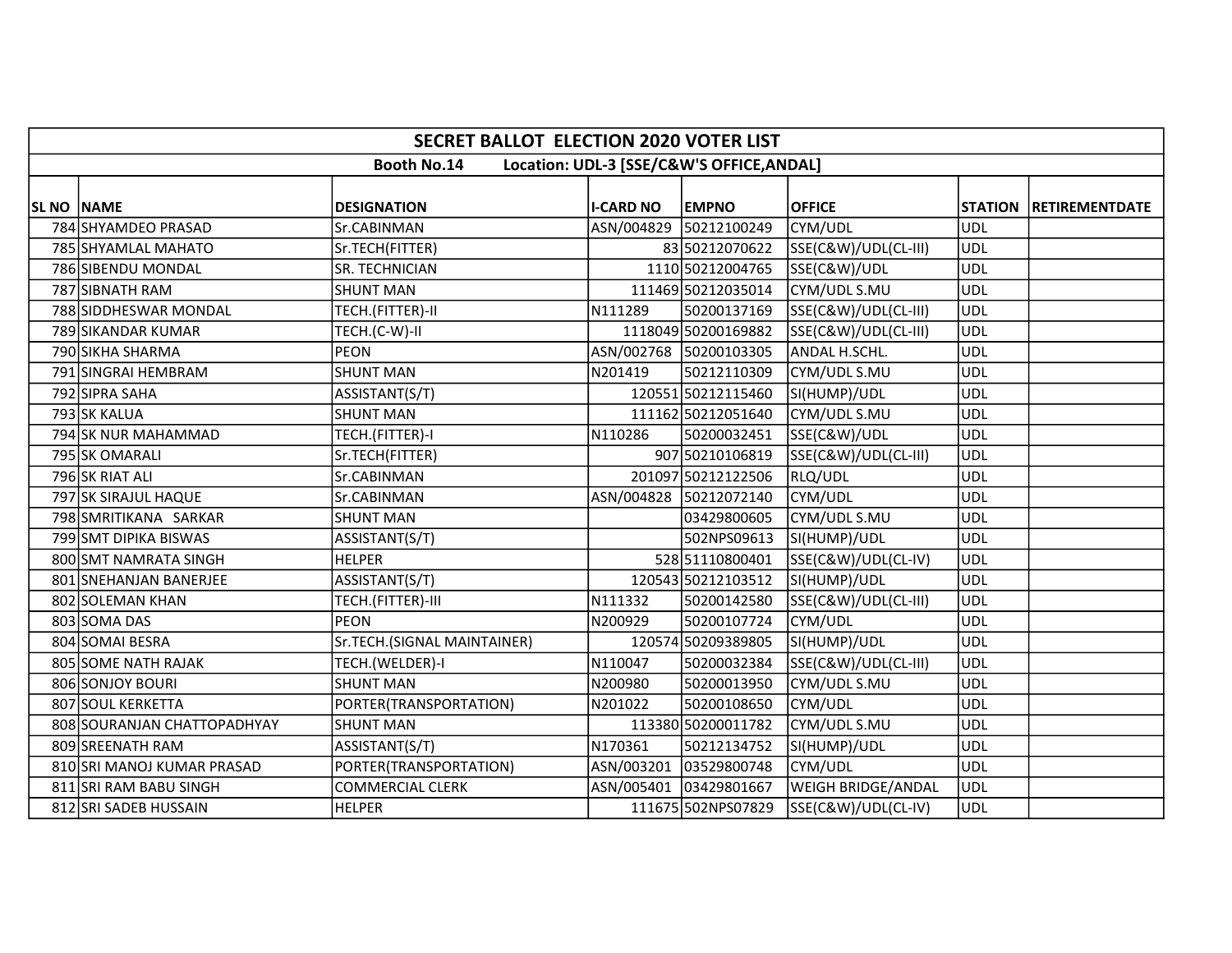|            | <b>SECRET BALLOT ELECTION 2020 VOTER LIST</b> |                               |                  |                                           |                      |                |                       |  |  |  |  |
|------------|-----------------------------------------------|-------------------------------|------------------|-------------------------------------------|----------------------|----------------|-----------------------|--|--|--|--|
|            |                                               | <b>Booth No.14</b>            |                  | Location: UDL-3 [SSE/C&W'S OFFICE, ANDAL] |                      |                |                       |  |  |  |  |
|            |                                               |                               |                  |                                           |                      |                |                       |  |  |  |  |
| SL NO NAME |                                               | <b>DESIGNATION</b>            | <b>I-CARD NO</b> | <b>EMPNO</b>                              | <b>OFFICE</b>        | <b>STATION</b> | <b>RETIREMENTDATE</b> |  |  |  |  |
|            | 813 SRIKUMAR ROY                              | Sr.CABINMAN                   |                  | 111678 50212098267                        | CYM/UDL              | UDL            |                       |  |  |  |  |
|            | 814 STEPHAN SOREN                             | Sr.TECH(FITTER)               | N-111360         | 50212093373                               | SSE(C&W)/UDL         | <b>UDL</b>     |                       |  |  |  |  |
|            | 815 SUBAL CHANDRA DEY                         | <b>SHUNT MAN</b>              |                  | ASN/003595 50212109022                    | CYM/UDL S.MU         | UDL            |                       |  |  |  |  |
|            | 816 SUBASH OJHA                               | TECH.(MOTOR VEHICLE DRIVER)-I |                  | 10492 50212110980                         | SSE(C&W)/UDL(CL-III) | UDL            |                       |  |  |  |  |
|            | 817 SUBHA SOREN                               | TECH.(C-W)-II                 | N111363          | 50200142610                               | SSE(C&W)/UDL(CL-III) | <b>UDL</b>     |                       |  |  |  |  |
|            | 818 SUBHAN CHAKRABORTY                        | TECH.(FITTER)-III             |                  | 111783 50714400636                        | SSE(C&W)/UDL         | <b>UDL</b>     |                       |  |  |  |  |
|            | 819 SUBHAS MUKHERJEE                          | <b>SHUNT MAN</b>              |                  | ASN/003597 50212081980                    | CYM/UDL S.MU         | UDL            |                       |  |  |  |  |
|            | 820 SUBHAS CHAKRABORTY                        | SR.TECH.(C-W)                 |                  | 87 50212078372                            | SSE(C&W)/UDL(CL-III) | UDL            |                       |  |  |  |  |
|            | 821 SUBHAS KUMAR GHOSH                        | <b>SHUNT MAN</b>              | N201635          | 50200012210                               | CYM/UDL S.MU         | <b>UDL</b>     |                       |  |  |  |  |
|            | 822 SUBHASH KUMAR SHAW                        | <b>SHUNT MAN</b>              |                  | 111459 50212113074                        | CYM/UDL S.MU         | UDL            |                       |  |  |  |  |
|            | 823 SUBHASH CHANDRA CHANDA                    | <b>SHUNT MAN</b>              |                  | 113375 50206118458                        | CYM/UDL S.MU         | <b>UDL</b>     |                       |  |  |  |  |
|            | 824 SUBHASH CHANDRA SAHA                      | PRIMARY SCHOOL TEACHER        |                  | ASN/002743 50212111028                    | ANDAL H.SCHL.        | UDL            |                       |  |  |  |  |
|            | 825 SUBHASIS BARUA                            | <b>HELPER</b>                 | M00025           | 03429801463                               | SSE(C&W)/UDL         | UDL            |                       |  |  |  |  |
|            | 826 SUBIR KUMAR ROY                           | Sr.TECH(FITTER)               |                  | 1030 50212016111                          | SSE(C&W)/UDL(CL-III) | UDL            |                       |  |  |  |  |
|            | 827 SUBIR SENGUPTA                            | TECH.(SIGNAL MAINTAINER)-I    |                  | 120647 50209344494                        | SI(HUMP)/UDL         | UDL            |                       |  |  |  |  |
|            | 828 SUBODH BAGDI                              | <b>SHUNT MAN</b>              | N200141          | 50200054811                               | CYM/UDL S.MU         | UDL            |                       |  |  |  |  |
|            | 829 SUBRATA CHATTOPADHYAY                     | Sr.TEACHER-TRAINED GRADUATE   |                  | ASN/002961 50212109563                    | ANDAL H.SCHL.        | <b>UDL</b>     |                       |  |  |  |  |
|            | 830 SUBRATA ROYCHOWDHURY                      | <b>TECHNICIAN GR-III</b>      | N11010           | 50200036298                               | SSE/NC&W/UDL         | <b>UDL</b>     |                       |  |  |  |  |
|            | 831 SUCHIT YADAV                              | <b>SHUNT MAN</b>              |                  | ASN/003608 50212128200                    | CYM/UDL S.MU         | <b>UDL</b>     |                       |  |  |  |  |
|            | 832 SUDARSHAN KUMAR BHARTI                    | Sr. SECTION ENGINEER(TELE)    |                  | ASN/004256 50207042360                    | <b>CTCI/UDL</b>      | <b>UDL</b>     |                       |  |  |  |  |
|            | 833 SUDEEP KUMAR                              | Sr.SECTION ENGINEER(CnW)      | N111017          | 50201362446                               | SSE(C&W)/UDL(CL-III) | UDL            |                       |  |  |  |  |
|            | 834 SUDHAMOY CHAKRABORTY                      | ASSISTANT(S/T)                |                  | 120650 50212125945                        | SI(HUMP)/UDL         | <b>UDL</b>     |                       |  |  |  |  |
|            | 835 SUDHAMOY HALDAR                           | Sr.CABINMAN                   |                  | 110825 50210088969                        | CYM/UDL              | <b>UDL</b>     |                       |  |  |  |  |
|            | 836 SUDHIR HAZAM                              | TECH.(WELDER)-I               |                  | 81901 50212121551                         | SSE(C&W)/UDL         | <b>UDL</b>     |                       |  |  |  |  |
|            | 837 SUDHIR KUMAR MONDAL                       | Sr.TECH(FITTER)               |                  | 652 50212095849                           | SSE(C&W)/UDL(CL-III) | ludl           |                       |  |  |  |  |
|            | 838 SUDHIR MANDI                              | Sr.TECH(FITTER)               |                  | 909 50212100985                           | SSE(C&W)/UDL(CL-III) | UDL            |                       |  |  |  |  |
|            | 839 SUDIP DE                                  | Sr.SECTION ENGINEER(CnW)      |                  | 111508 50216600009                        | SSE(C&W)/UDL(CL-III) | UDL            |                       |  |  |  |  |
|            | 840 SUJAN KUMAR BISWAS                        | Sr.SECTION ENGINEER(CnW)      | N110759          | 50200095941                               | SSE(C&W)/UDL(CL-III) | UDL            |                       |  |  |  |  |
|            | 841 SUJIT KUMAR MANDAL                        | ASSISTANT(S/T)                |                  | 50200159190                               | SI(HUMP)/UDL         | UDL            |                       |  |  |  |  |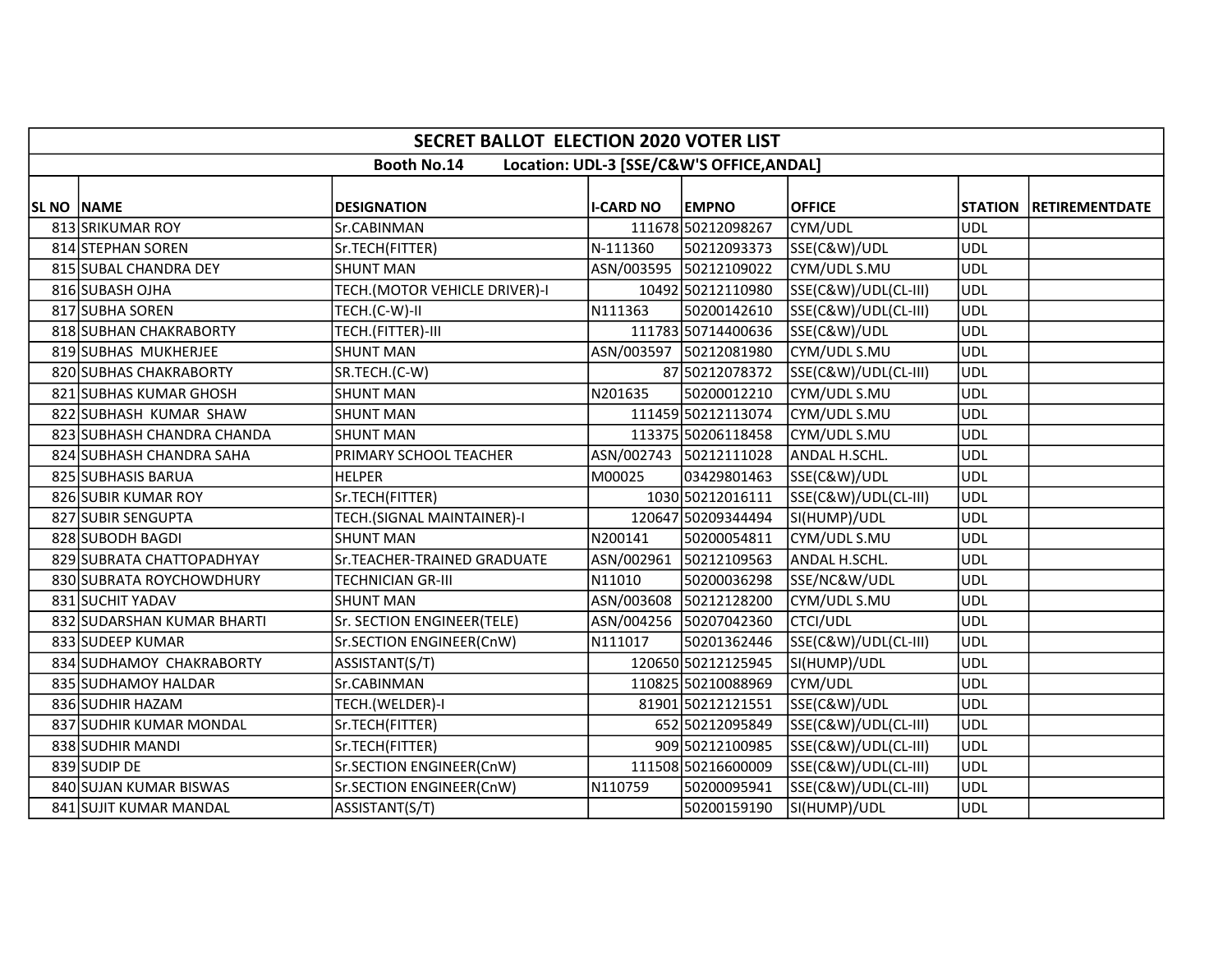|                   | <b>SECRET BALLOT ELECTION 2020 VOTER LIST</b> |                          |                  |                                           |                      |                |                       |  |  |  |  |
|-------------------|-----------------------------------------------|--------------------------|------------------|-------------------------------------------|----------------------|----------------|-----------------------|--|--|--|--|
|                   |                                               | <b>Booth No.14</b>       |                  | Location: UDL-3 [SSE/C&W'S OFFICE, ANDAL] |                      |                |                       |  |  |  |  |
|                   |                                               |                          |                  |                                           |                      |                |                       |  |  |  |  |
| <b>SL NO NAME</b> |                                               | <b>DESIGNATION</b>       | <b>I-CARD NO</b> | <b>EMPNO</b>                              | <b>OFFICE</b>        | <b>STATION</b> | <b>RETIREMENTDATE</b> |  |  |  |  |
|                   | 842 SUJIT MUKHERJEE                           | Sr.TECH(FITTER)          |                  | 82200 50212106010                         | SSE(C&W)/UDL         | UDL            |                       |  |  |  |  |
|                   | 843 SUJIT RAJAK                               | TECH.(WELDER)-I          |                  | 973 50212102532                           | SSE(C&W)/UDL(CL-III) | UDL            |                       |  |  |  |  |
|                   | 844 SUKDEB HALDER                             | <b>TECHNICIAN GR-I</b>   | N111154          | 50200124126                               | SSE(C&W)/UDL(CL-III) | UDL            |                       |  |  |  |  |
|                   | 845 SUKDEV GORAIN                             | TECH.(C-W)-III           |                  | ASN/001667 50200142670                    | SSE(C&W)/UDL         | <b>UDL</b>     |                       |  |  |  |  |
|                   | 846 SUKHAMAY BOURI                            | SR.TECH.(C-W)            |                  | 436 50212087350                           | SSE(C&W)/UDL(CL-III) | UDL            |                       |  |  |  |  |
|                   | 847 SUKHDEO THAKUR                            | Sr.CABINMAN              |                  | ASN/001381 50212072280                    | CYM/UDL              | <b>UDL</b>     |                       |  |  |  |  |
|                   | 848 SUKHNANDAN KUMAR                          | ASSISTANT(S/T)           | N170022          | 50212139245                               | SI(HUMP)/UDL         | UDL            |                       |  |  |  |  |
|                   | 849 SUMAN KUMAR DAS                           | <b>SHUNT MAN</b>         | N200380          | 50200003502                               | CYM/UDL S.MU         | <b>UDL</b>     |                       |  |  |  |  |
|                   | 850 SUMAN KUMARI SHAW                         | <b>SHUNT MAN</b>         |                  | 110910 502NPS11131                        | CYM/UDL S.MU         | <b>UDL</b>     |                       |  |  |  |  |
|                   | 851 SUMAN SINGH                               | <b>HELPER</b>            |                  | ASN/001661 50714203145                    | SSE(C&W)/UDL(CL-IV)  | <b>UDL</b>     |                       |  |  |  |  |
|                   | 852 SUMIT DEY                                 | Sr.SECTION ENGINEER(CnW) | N111175          | 50200095904                               | SSE(C&W)/UDL         | UDL            |                       |  |  |  |  |
|                   | 853 SUMIT KUMAR GUPTA                         | Sr.SECTION ENGINEER(CnW) |                  | 50714203506                               | SSE(C&W)/UDL(CL-III) | UDL            |                       |  |  |  |  |
|                   | 854 SUMITA MUKHERJEE                          | TECHNICIAN GR-I          |                  | 82014 50212139970                         | SSE(C&W)/UDL(CL-III) | UDL            |                       |  |  |  |  |
|                   | 855 SUNDARA DEVI                              | TECH.(FITTER)-I          | N110014          | 50212109289                               | SSE(C&W)/UDL(CL-III) | UDL            |                       |  |  |  |  |
|                   | 856 SUNIL KUMAR                               | Sr.CABINMAN              |                  | ASN/004726 50212112239                    | CYM/UDL              | <b>UDL</b>     |                       |  |  |  |  |
|                   | 857 SUNIL KUMAR                               | <b>TECHNICIAN GR-I</b>   | N110548          | 50200032712                               | SSE(C&W)/UDL(CL-III) | <b>UDL</b>     |                       |  |  |  |  |
|                   | 858 SUNIL KUMAR RAJBHAR                       | <b>SHUNT MAN</b>         |                  | ASN/003285 03429801648                    | CYM/UDL S.MU         | <b>UDL</b>     |                       |  |  |  |  |
|                   | 859 SUNIL KUMAR GUPTA                         | TECH.(FITTER)-I          |                  | 82386 50200012610                         | SSE(C&W)/UDL         | UDL            |                       |  |  |  |  |
|                   | 860 SUNIL KUMAR MONDAL                        | SR.TECH.(C-W)            |                  | ASN/005404 50212085121                    | SSE(C&W)/UDL         | <b>UDL</b>     |                       |  |  |  |  |
|                   | 861 SUNIL KUMAR PASWAN                        | <b>SHUNT MAN</b>         |                  | 111264 502NPS00240                        | CYM/UDL S.MU         | <b>UDL</b>     |                       |  |  |  |  |
|                   | 862 SUNIT KUMAR                               | TECH.(FITTER)-II         |                  | ASN/001685 50205576246                    | SSE(C&W)/UDL(CL-III) | UDL            |                       |  |  |  |  |
|                   | 863 SUNITA PASWAN                             | <b>TECHNICIAN GR-I</b>   |                  | 82415 50200016883                         | SSE(C&W)/UDL         | UDL            |                       |  |  |  |  |
|                   | 864 SUPRIYA DAS                               | <b>SHUNT MAN</b>         |                  | 111263 03429800453                        | CYM/UDL S.MU         | <b>UDL</b>     |                       |  |  |  |  |
|                   | 865 SUPRIYA GOSWAMI                           | Sr.SECTION ENGINEER(CnW) | N111051          | 50212116646                               | SSE(C&W)/UDL(CL-III) | UDL            |                       |  |  |  |  |
|                   | 866 SURAJ KUMAR SHARMA                        | PORTER(TRANSPORTATION)   |                  | ASN/005065 50200058531                    | CYM/UDL              | <b>UDL</b>     |                       |  |  |  |  |
|                   | 867 SURAJIT GHOSH                             | TECHNICIAN GR-I          |                  | 111597 502NPS09060                        | SSE(C&W)/UDL         | <b>UDL</b>     |                       |  |  |  |  |
|                   | 868 SUREN PASWAN                              | TECH.(FITTER)-I          |                  | 81447 50212118497                         | SSE(C&W)/UDL(CL-III) | UDL            |                       |  |  |  |  |
|                   | 869 SURESH BOURI                              | <b>SHUNT MAN</b>         | N200991          | 50200058520                               | CYM/UDL S.MU         | UDL            |                       |  |  |  |  |
|                   | 870 SURESH KUMAR PANDEY                       | TECH.(FITTER)-I          |                  | 82363 50200012701                         | SSE(C&W)/UDL(CL-III) | UDL            |                       |  |  |  |  |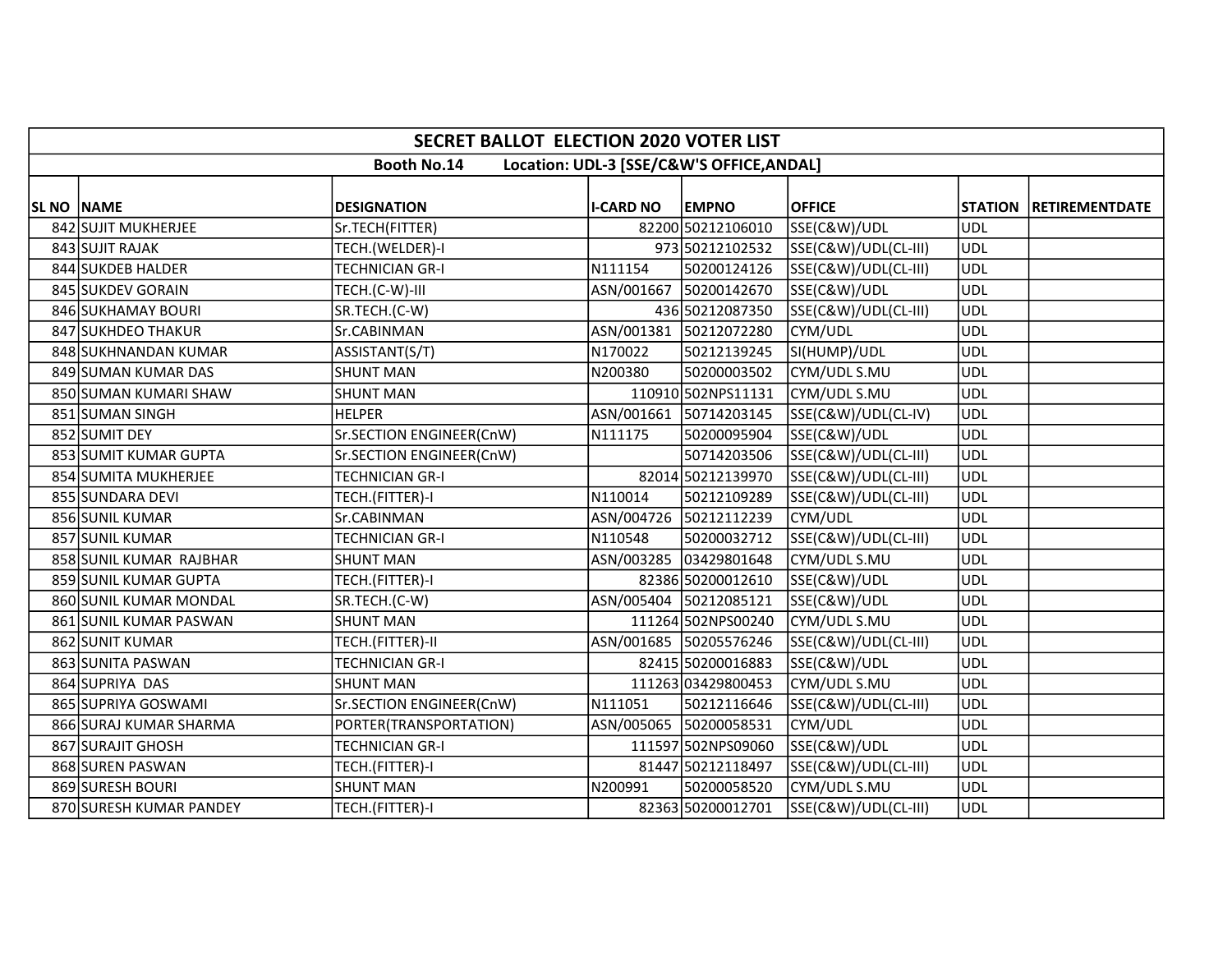|            | <b>SECRET BALLOT ELECTION 2020 VOTER LIST</b> |                              |                  |                                           |                      |            |                        |  |  |  |  |
|------------|-----------------------------------------------|------------------------------|------------------|-------------------------------------------|----------------------|------------|------------------------|--|--|--|--|
|            |                                               | <b>Booth No.14</b>           |                  | Location: UDL-3 [SSE/C&W'S OFFICE, ANDAL] |                      |            |                        |  |  |  |  |
| SL NO NAME |                                               | <b>DESIGNATION</b>           | <b>I-CARD NO</b> | <b>EMPNO</b>                              | <b>OFFICE</b>        |            | STATION RETIREMENTDATE |  |  |  |  |
|            | 871 SURESH PRASAD                             | Sr.TECH(FITTER)              |                  | 684 50210093850                           | SSE(C&W)/UDL(CL-III) | <b>UDL</b> |                        |  |  |  |  |
|            | 872 SURESH PRASAD                             | Chief LOCO.INSPECTOR.        |                  | ASN/002056 50212132172                    | LOCO/ASANSOL         | <b>UDL</b> |                        |  |  |  |  |
|            | 873 SUSHITAL CHANDRA                          | PRIMARY SCHOOL TEACHER       |                  | ASN/002741 50204646952                    | ANDAL H.SCHL.        | UDL        |                        |  |  |  |  |
|            | 874 SWAPAN BOURI                              | PORTER(TRANSPORTATION)       |                  | 113415 50200054859                        | CYM/UDL              | <b>UDL</b> |                        |  |  |  |  |
|            | 875 SWAPAN DEBNATH                            | ASSISTANT(S/T)               |                  | 120676 50212099600                        | SI(HUMP)/UDL         | <b>UDL</b> |                        |  |  |  |  |
|            | 876 SWAPAN KUMAR MONDAL                       | Sr.TECH(FITTER)              |                  | 968 50202267743                           | SSE(C&W)/UDL(CL-III) | <b>UDL</b> |                        |  |  |  |  |
|            | 877 SWAPAN ROY                                | Sr.CABINMAN                  |                  | 112007 50212110395                        | CYM/UDL              | <b>UDL</b> |                        |  |  |  |  |
|            | 878 SWARNA KAMAL KAR                          | PORTER(TRANSPORTATION)       | N200861          | 50200113827                               | CYM/UDL              | <b>UDL</b> |                        |  |  |  |  |
|            | 879 TAJ MOHAMMAD MOMIN                        | Sr.CABINMAN                  |                  | 113336 50212097251                        | CYM/UDL              | <b>UDL</b> |                        |  |  |  |  |
|            | 880 TAPAN BANERJEE                            | TECH.(FITTER)-I              |                  | ASN/004674  50209021086                   | SSE(C&W)/UDL         | <b>UDL</b> |                        |  |  |  |  |
|            | 881 TAPAN DAS                                 | <b>SHUNT MAN</b>             | N200555          | 50200021600                               | CYM/UDL S.MU         | <b>UDL</b> |                        |  |  |  |  |
|            | 882 TAPAN DUTTA                               | <b>TECHNICIAN GR-I</b>       |                  | 82202 50212103585                         | SSE(C&W)/UDL         | <b>UDL</b> |                        |  |  |  |  |
|            | 883 TAPAN KUMAR BADYAKAR                      | Sr.TECH(WELDER)              |                  | 899 50212101886                           | SSE(C&W)/UDL(CL-III) | <b>UDL</b> |                        |  |  |  |  |
|            | 884 TAPAN KUMAR DEY                           | PRIMARY SCHOOL TEACHER       | ASN/002944       | 50200048926                               | ANDAL H.SCHL.        | <b>UDL</b> |                        |  |  |  |  |
|            | 885 TAPAN KUMAR GHOSH                         | TECH.(SIGNAL MAINTAINER)-III |                  | 120716 50212117298                        | SI(HUMP)/UDL         | <b>UDL</b> |                        |  |  |  |  |
|            | 886 TAPAN KUMAR GORAI                         | Sr.CABINMAN                  |                  | ASN/004827 50212054756                    | CYM/UDL              | UDL        |                        |  |  |  |  |
|            | 887 TAPASI MAJUMDER                           | <b>PEON</b>                  |                  | 502NPS05860                               | CYM/UDL              | <b>UDL</b> |                        |  |  |  |  |
|            | 888 TARAK KUNDU                               | PORTER(TRANSPORTATION)       | N200953          | 50212129938                               | CYM/UDL              | <b>UDL</b> |                        |  |  |  |  |
|            | 889 TARAK NATH GOSWAMI                        | TECH.(C-W)-II                | N110995          | 50200105715                               | SSE(C&W)/UDL(CL-III) | <b>UDL</b> |                        |  |  |  |  |
|            | 890 TARUN KUMAR SARKAR                        | Chief LOCO.INSPECTOR.        |                  | 80869 50212077057                         | LOCO/ASANSOL         | <b>UDL</b> |                        |  |  |  |  |
|            | 891 TARUN KANTI MONDAL                        | Sr.TEACHER-TRAINED GRADUATE  |                  | ASN/002948 50212085730                    | ANDAL H.SCHL.        | <b>UDL</b> |                        |  |  |  |  |
|            | 892 TARUN KUMAR DAS                           | Sr.TECH(FITTER)              | N111402          | 50212117134                               | SSE(C&W)/UDL(CL-III) | <b>UDL</b> |                        |  |  |  |  |
|            | 893 TARUN MONDAL                              | TECH.(FITTER)-II             | ASN/001671       | 50200405365                               | SSE(C&W)/UDL(CL-III) | <b>UDL</b> |                        |  |  |  |  |
|            | 894 TEMPOO HARI                               | <b>SHUNT MAN</b>             | N201773          | 50200062716                               | CYM/UDL S.MU         | <b>UDL</b> |                        |  |  |  |  |
|            | 895 THAKUR PRASAD YADAV                       | <b>SHUNT MAN</b>             |                  | ASN/003626 50212077215                    | CYM/UDL S.MU         | <b>UDL</b> |                        |  |  |  |  |
|            | 896 TOPNO BOBONGA                             | Sr.TECH(FITTER)              |                  | 81836 50212085200                         | SSE(C&W)/UDL         | <b>UDL</b> |                        |  |  |  |  |
|            | 897 TULSI DAS ROY                             | <b>HELPER</b>                |                  | 111443 50200179516                        | SSE(C&W)/UDL(CL-IV)  | <b>UDL</b> |                        |  |  |  |  |
|            | 898 TULSI RAY                                 | TECH.(FITTER)-I              |                  | 615 50212117146                           | SSE(C&W)/UDL(CL-III) | <b>UDL</b> |                        |  |  |  |  |
|            | 899 TULUSHI BOURI                             | <b>TECHNICIAN GR-I</b>       |                  | 1228 50212109277                          | SSE(C&W)/UDL         | <b>UDL</b> |                        |  |  |  |  |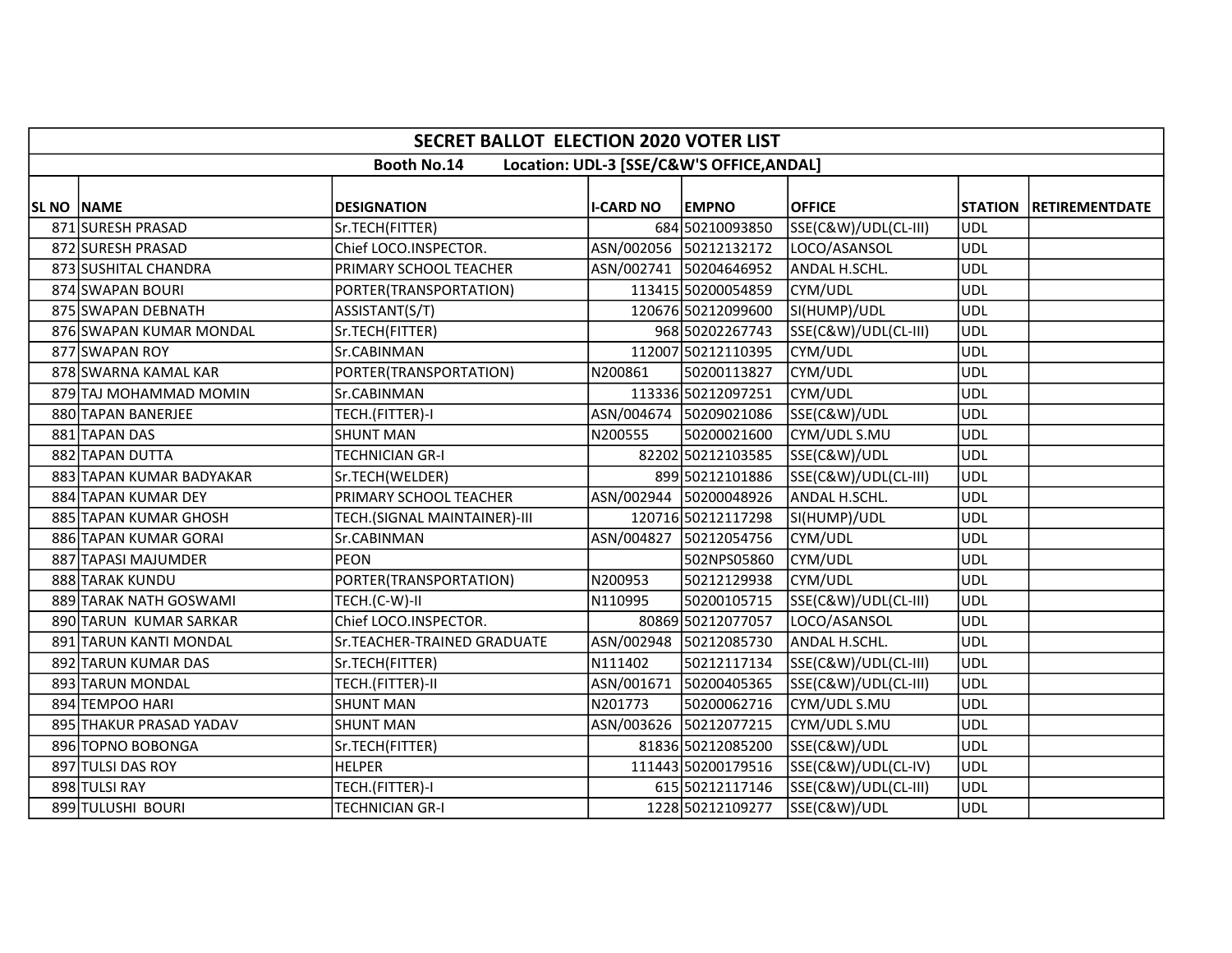|                   | <b>SECRET BALLOT ELECTION 2020 VOTER LIST</b> |                            |                  |                                           |                      |            |                        |  |  |  |  |
|-------------------|-----------------------------------------------|----------------------------|------------------|-------------------------------------------|----------------------|------------|------------------------|--|--|--|--|
|                   |                                               | <b>Booth No.14</b>         |                  | Location: UDL-3 [SSE/C&W'S OFFICE, ANDAL] |                      |            |                        |  |  |  |  |
| <b>SL NO NAME</b> |                                               | <b>DESIGNATION</b>         | <b>I-CARD NO</b> | <b>EMPNO</b>                              | <b>OFFICE</b>        |            | STATION RETIREMENTDATE |  |  |  |  |
|                   | 900 TUMPA GOPE                                | PORTER(TRANSPORTATION)     | ASN/005432       | 50200134065                               | CYM/UDL              | <b>UDL</b> |                        |  |  |  |  |
|                   | 901 TUSAR DAS                                 | Sr.SECTION ENGINEER(CnW)   | N110344          | 50212109850                               | SSE(C&W)/UDL(CL-III) | <b>UDL</b> |                        |  |  |  |  |
|                   | 902 UDAYAN SARKAR                             | SR.TECH.(C-W)              | N000105          | 50205181859                               | SSE(C&W)/UDL         | UDL        |                        |  |  |  |  |
|                   | 903 UJJAL MONDAL                              | ASSISTANT (C/W)            |                  | 27329802765                               | SSE(C&W)/UDL(CL-IV)  | UDL        |                        |  |  |  |  |
|                   | 904 UJJWAL KUMAR PODDER                       | PRIMARY SCHOOL TEACHER     | ASN/003030       | 50200048963                               | ANDAL H.SCHL.        | UDL        |                        |  |  |  |  |
|                   | 905 UKHILAM MAJHI                             | Sr.CABINMAN                |                  | ASN/001380 50212110255                    | CYM/UDL              | UDL        |                        |  |  |  |  |
|                   | 906 UMESH CHAND SHARMA                        | TECH.(SIGNAL MAINTAINER)-I |                  | 120692 50212114388                        | SI(HUMP)/UDL         | <b>UDL</b> |                        |  |  |  |  |
|                   | 907 UMESH DAS                                 | <b>SHUNT MAN</b>           |                  | ASN/003625 50212134089                    | CYM/UDL S.MU         | <b>UDL</b> |                        |  |  |  |  |
|                   | 908 UPENDRA RAM                               | TECH.(C-W)-II              | N110948          | 50200126913                               | SSE(C&W)/UDL(CL-III) | UDL        |                        |  |  |  |  |
|                   | 909 URBASHI KUMARI                            | PORTER(TRANSPORTATION)     |                  | ASN/005534 50200148532                    | CYM/UDL              | <b>UDL</b> |                        |  |  |  |  |
|                   | 910 USHA KUMARI                               | TECHNICIAN GR-I            |                  | 81811 50212121721                         | SSE(C&W)/UDL(CL-III) | <b>UDL</b> |                        |  |  |  |  |
|                   | 911 UTPAL BAGDI                               | <b>TECHNICIAN GR-I</b>     | N110299          | 50200032440                               | SSE(C&W)/UDL         | UDL        |                        |  |  |  |  |
|                   | 912 UTPAL KR BAGLI                            | Sr.SECTION ENGINEER(CnW)   |                  | 467 50212073076                           | SSE(C&W)/UDL(CL-III) | UDL        |                        |  |  |  |  |
|                   | 913 UTPAL PANDIT                              | Chief LOCO.INSPECTOR.      |                  | ASN/002058 50212078694                    | LOCO/ASANSOL         | <b>UDL</b> |                        |  |  |  |  |
|                   | 914 UTPAL SAHA                                | Chief LOCO.INSPECTOR.      |                  | ASN/002134 50204769041                    | LOCO/ASANSOL         | <b>UDL</b> |                        |  |  |  |  |
|                   | 915 UTTAM KUMAR                               | TECHNICIAN GR-I            |                  | 11177439310AC0197                         | SSE(C&W)/UDL         | UDL        |                        |  |  |  |  |
|                   | 916 UTTAM KUMAR                               | Sr.CABINMAN                |                  | 110028 50212120662                        | CYM/UDL              | <b>UDL</b> |                        |  |  |  |  |
|                   | 917 UTTAM KUMAR MONDAL                        | Sr.TECH(FITTER)            |                  | 443 50212092320                           | SSE(C&W)/UDL         | <b>UDL</b> |                        |  |  |  |  |
|                   | 918 UTTAM NAG                                 | PORTER (COMMERCIAL)        |                  | ASN/005437 50212137110                    | CYM/UDL              | UDL        |                        |  |  |  |  |
|                   | 919 VIJAY KUMAR                               | <b>SHUNT MAN</b>           | N201657          | 50200093981                               | CYM/UDL S.MU         | <b>UDL</b> |                        |  |  |  |  |
|                   | 920 VIJAY KUMAR SINGH                         | TECH.(C-W)-III             | N111339          | 50200141331                               | SSE(C&W)/UDL(CL-III) | UDL        |                        |  |  |  |  |
|                   | 921 VIKASH KUMAR KASHYAP                      | TECH.(FITTER)-II           | M00065           | 50714202238                               | SSE(C&W)/UDL(CL-III) | UDL        |                        |  |  |  |  |
|                   | 922 VIKRAM TUDU                               | TECH.(C-W)-II              |                  | 111651 502NPS05896                        | SSE(C&W)/UDL(CL-III) | <b>UDL</b> |                        |  |  |  |  |
|                   | 923 VIKRAMADITYA TIWARI                       | <b>TECHNICIAN GR-II</b>    |                  | 1097 50200169912                          | SSE(C&W)/UDL         | <b>UDL</b> |                        |  |  |  |  |
|                   | 924 VINAY KUMAR                               | PORTER(TRANSPORTATION)     | N200996          | 50200047296                               | CYM/UDL              | <b>UDL</b> |                        |  |  |  |  |
|                   | 925 VINAY KUMAR SINGH                         | JUNIOR ENGINEER(CnW)       | M000107          | 50200072278                               | SSE(C&W)/UDL(CL-III) | UDL        |                        |  |  |  |  |
|                   | 926 VINOD SHARMA                              | TECH.(FITTER)-III          | N111491          | 50200175160                               | SSE(C&W)/UDL(CL-III) | <b>UDL</b> |                        |  |  |  |  |
|                   | 927 YADUNANDAN PASWAN                         | Sr.CABINMAN                | N200119          | 50212098279                               | CYM/UDL              | <b>UDL</b> |                        |  |  |  |  |
|                   | 928 YOGESH KR MANDAL                          | PORTER(TRANSPORTATION)     |                  | ASN/005068 50200109320                    | CYM/UDL              | UDL        |                        |  |  |  |  |